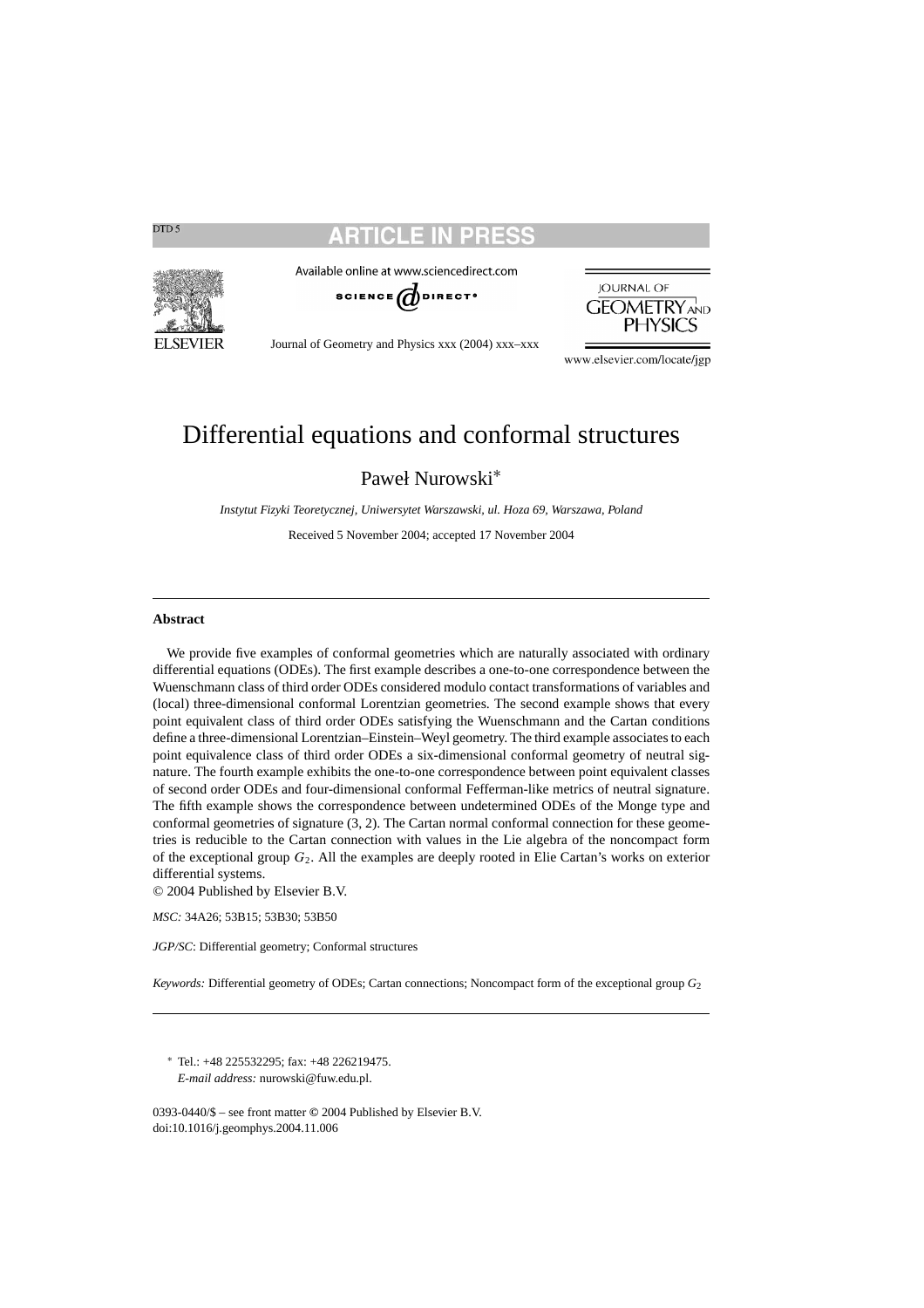## ARTICLE IN PRE

<span id="page-1-0"></span>2 *P. Nurowski / Journal of Geometry and Physics xxx (2004) xxx–xxx*

#### **1. Introduction**

One aspect of the null surface formulation of general relativity (NSF) of Fritelli et al. [\[7\]](#page-30-0) is to encode the conformal geometry of space–time in the geometry of a certain pair of partial differential equations (PDEs) on the plane. Although this pair of differential equations appears in NSF quite naturally, the question arises as to whether it is an accident or it is a feature of a deeper link between differential equations and conformal structures. A closer look at this question shows that the phenomenon observed in NSF is only a tip of an iceberg, and that there is an abundance of examples in which the geometry of differential equations can be related to the conformal geometry in various dimensions. The main aim of this paper is to describe these examples and to point out that all of them have their roots in Elie Cartan's works on differential systems.

The oldest and the simplest of these examples is due to Karl Wuenschmann. It is contained in his Ph.D. dissertation [\[23\]](#page-30-0) defended at the University of Greifswald in 1905. His result is quoted by Elie Cartan in a footnote of Ref. [\[3\]. A](#page-30-0)ccording to Cartan Wuenschmann observed that certain classes of third order ordinary differential equations (ODEs) define, in a natural way, a conformal Lorentzian metric on the three-dimensional spaces of their solutions. Chern in [\[5\]](#page-30-0) interpreted the result of Wuenschmann in terms of a Cartan normal conformal connection [\[13\]](#page-30-0) with values in the Lie algebra **so**(3, 2). Recently, Newman and collaborators [\[8\]](#page-30-0) proved that every three-dimensional Lorentzian conformal geometry originates from a third order ODE from the Wuenschmann class.

Although, due to Cartan, we have the precise coordinates of Wuenschmann thesis we were unable to get it from the University of Greifswald. Thus, we do not know how Wuenschmann obtained his result. In a joint paper [\[9\]](#page-30-0) with Fritelli and Newman, we derived it by searching for third ODEs for which it was possible to define a null separation between the solutions. We believe, that this derivation is very close to the Wuenschmann one. In the present paper, in [Section 2, w](#page-4-0)e give yet another derivation of Wuenschmann's result. This presentation is closely related to the description given in Cartan's footnote. In particular, we specify under which differential condition on  $F = F(x, y, y', y'')$  the third order ODE

$$
y''' = F(x, y, y', y'')
$$
 (1)

is in the Wuenschmann class (condition [\(8\)\)](#page-5-0) and, using *F* and its derivatives, we give the explicit formula for the conformal Lorentzian 3-metric. We also calculate the conformal invariants of these metrics, such as Cotton tensor, and relate them to the contact invariants of the corresponding ODEs from the Wuenschmann class. We end this section by providing nontrivial examples of ODEs from the Wuenschmann class.

Our next examples of conformal structures associated with differential equations are motivated by Cartan's paper [\[3\].](#page-30-0) In this paper Cartan studies the geometry of an ODE (1) given modulo the point transformation of variables. He shows that if, in addition to the Wuenschmann condition [\(8\), t](#page-5-0)he ODE satisfies another point invariant condition [\(17\), t](#page-10-0)hen it defines a three-dimensional Lorentzian Weyl geometry, i.e. the geometry defined by a conformal class of Lorentzian 3-metrics [*g*] and a 1-form [ν] given up to a gradient. This Weyl geometry turns out to satisfy the Einstein–Weyl equations, which makes Cartan's observation important in the integrable systems theory (see e.g. [\[22\]\).](#page-30-0)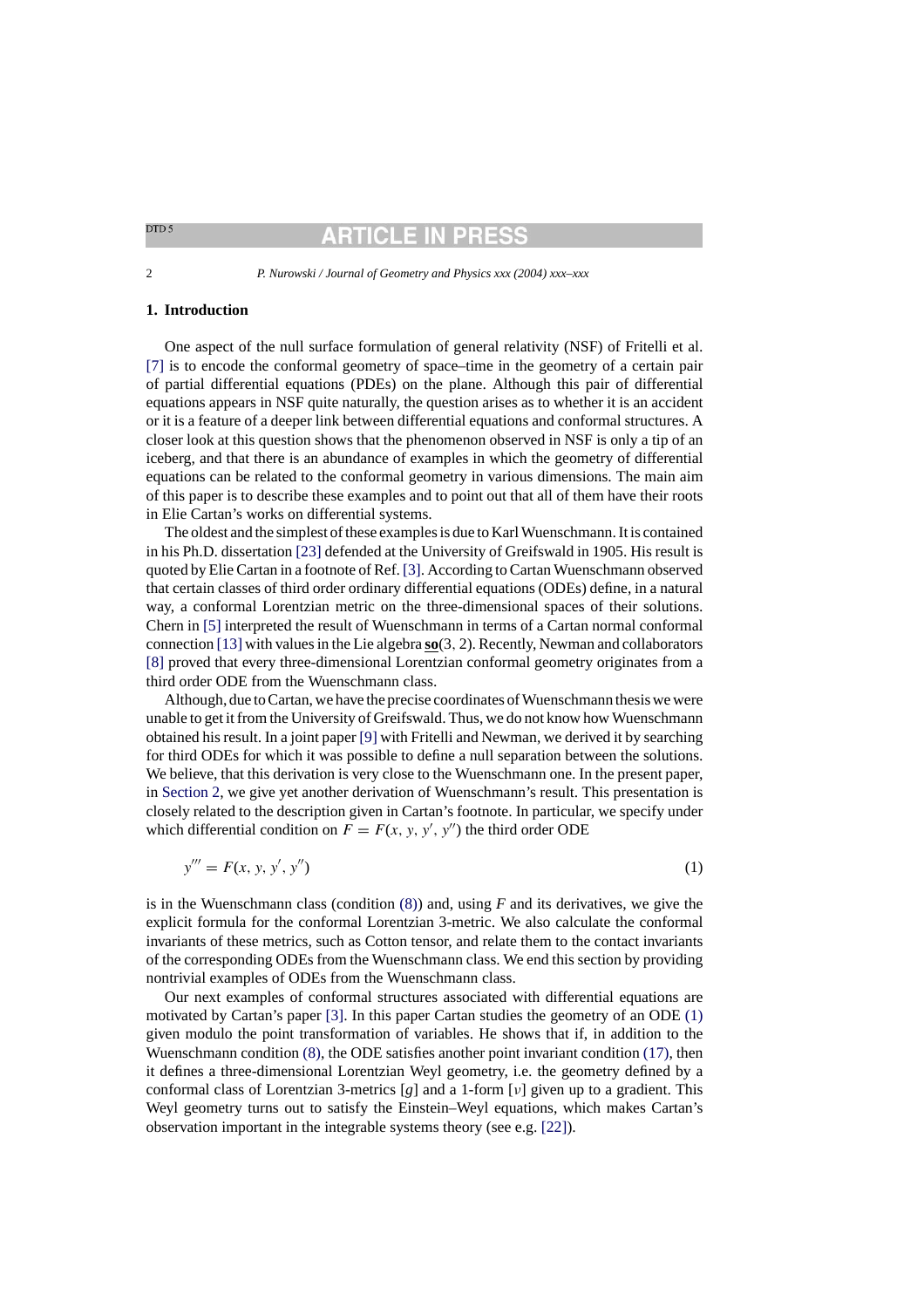## **RTICLE IN PRE**

#### *P. Nurowski / Journal of Geometry and Physics xxx (2004) xxx–xxx* 3

In [Section 3](#page-7-0) we formulate the equivalence problem for third order ODEs considered modulo point transformations and present its solution ([Theorem 3\)](#page-7-0) due to Cartan [\[3\].](#page-30-0) We interpret the result in terms of Cartan's connection  $\omega$  with values in the Lie algebra of a group  $CO(1, 2) \rtimes \mathbb{R}^3$ —the semidirect product of the  $SO(1, 2)$  group extended by the dilatations, and the translation group in  $\mathbb{R}^3$ . In case of a generic third order ODE [\(1\)](#page-1-0) this Cartan connection is defined on a principal **SO**(1, 2) fiber bundle P over a certain *four*dimensional manifold but, if the equation satisfies the Wuenschmann condition [\(8\)](#page-5-0) and the Cartan condition [\(17\), i](#page-10-0)t may be interpreted as a Cartan connection on a principal **CO**(1, 2) fiber bundle over a *three*-dimensional space identified with the solution space of [\(1\).](#page-1-0) It is this special case which was studied by Cartan. In [Section 3.1.1](#page-9-0) we describe his result in the modern terminology. In particular, we explicitly write down the formulae for the metric  $g_{ew}$ and the Weyl 1-form  $v_{ew}$  in terms of function  $F = F(x, y, y', y'')$  defining the equation. We also prove that the conditions [\(8\) and \(17\)](#page-5-0) are equivalent to the Einstein–Weyl condition for the Weyl geometry  $[g_{ew}, v_{ew}]$ . The result is summarized in [Theorem 4. I](#page-11-0)n two examples ([Examples 2 and 3\) w](#page-11-0)e provide two nontrivial point equivalent classes of third order ODEs which satisfy conditions [\(8\) and \(17\).](#page-5-0) The class of equations of [Example 2](#page-11-0) is a generalization of example [\(20\)](#page-11-0) which was known to Tod [\[22\].](#page-30-0) [Example 3](#page-12-0) shows how to generate nontrivial  $F = F(x, y, y', y'')$  satisfying [\(8\) and \(17\)](#page-5-0) from particular solutions of reductions of the Einstein–Weyl geometries in three dimensions. Even very simple solutions, such as a solution  $u = \sqrt{2x}$  of the dKP equation [\(23\), g](#page-12-0)ive rise to very nontrivial Fs (see formula [\(24\)\).](#page-12-0)

In [Section 3.1.2](#page-13-0) we return to the generic case of an ODE [\(1\)](#page-1-0) given modulo point transformation and its Cartan connection  $\omega$  on the **SO**(1, 2) fiber bundle P. We show that in this general case  $P$  is equipped with a special vector field whose integral curves foliate  $P$ . The six-dimensional space of leaves of this foliation is naturally equipped with a conformal metric  $\left[\tilde{g}\right]$  of signature (3, 3). This six-dimensional conformal structure encodes all the point invariant information about the point equivalent class of ODEs [\(1\). I](#page-1-0)n particular, the Cartan (point) invariants of [Theorem 3](#page-7-0) and the curvature of Cartan's connection  $\omega$  can be equivalently described in terms of a Cartan normal conformal connection associated with the conformal class of metrics  $\left[\tilde{g}\right]$ . This result, which was not mentioned by Cartan, is summarized in [Theorem 5;](#page-14-0) an explicit formula for this normal conformal connection is given by [\(25\).](#page-14-0)

[Section 4](#page-15-0) deals with a geometry of a second order ODE

$$
y'' = Q(x, y, y') \tag{2}
$$

considered modulo point transformations of variables. It provides a next example of appearances of conformal geometry in the theory of differential equations. This case was studied by us in a joint paper with Sparling [\[16\]. I](#page-30-0)n this paper, exploiting an analogy between second order ODEs and three-dimensional CR-structures, we were able to associate a conformal 4-metric of signature (2, 2) with each point equivalence class of ODEs (2). The construction of this metric, described in [\[16\],](#page-30-0) was motivated by Fefferman's construction [\[6\]](#page-30-0) of Lorentzian metrics on a circle bundle over nondegenerate three-dimensional CR-structures. Cartan, who formulated and solved the equivalence problem for ODEs (2) given modulo point transformations in his famous paper [\[2\],](#page-30-0) overlooked existence of this metric. In Ref. [\[16\], w](#page-30-0)e showed that the conformal class of Fefferman-like (2, 2) signature metrics associated with a point equivalence class of ODEs (2) encodes all the point invariant information of such class. We summarize these results in [Theorem 6.](#page-15-0)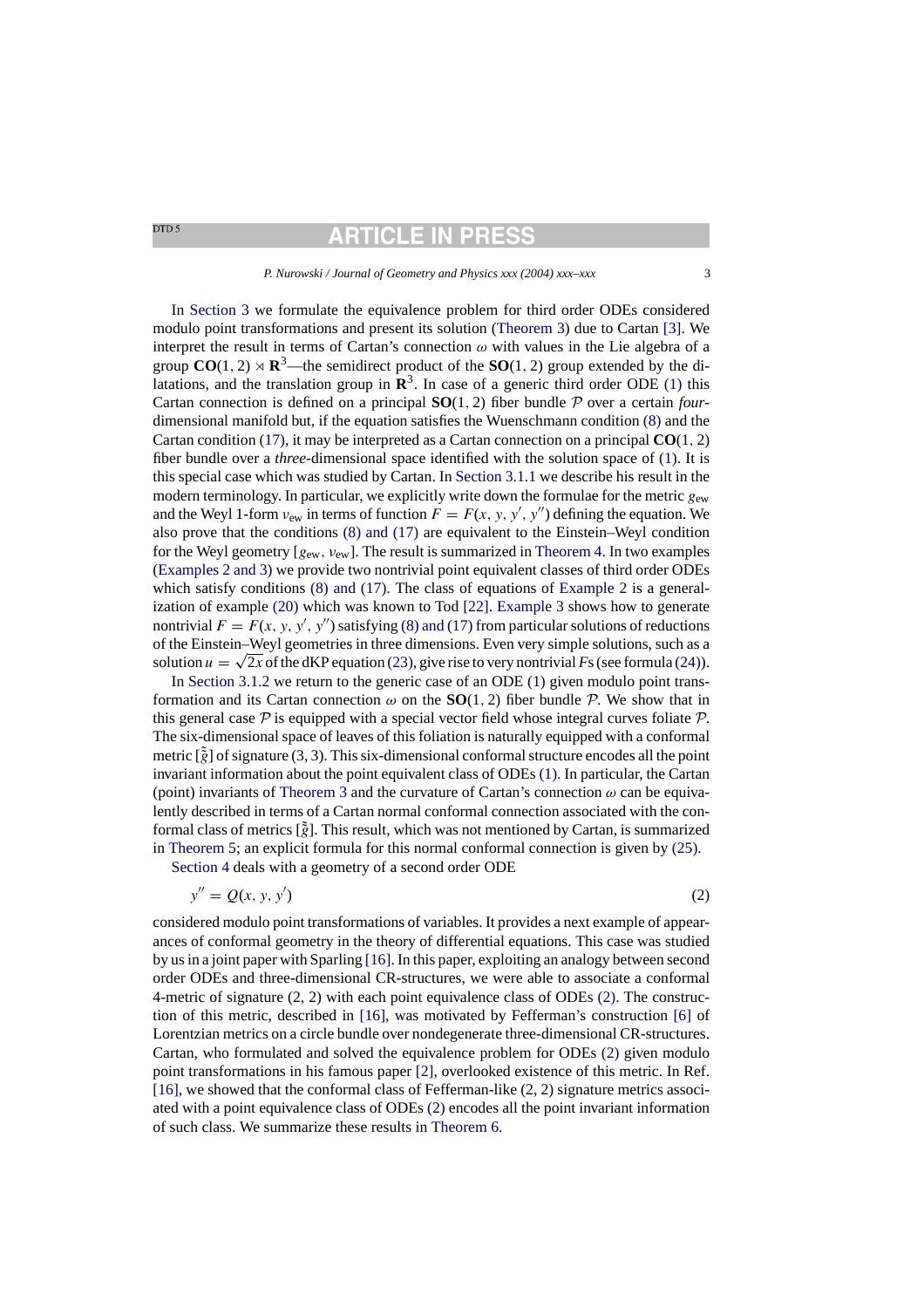## **ARTICLE IN PRI**

#### <span id="page-3-0"></span>4 *P. Nurowski / Journal of Geometry and Physics xxx (2004) xxx–xxx*

In [Section 5](#page-16-0) which, in our opinion, is the highlight of the paper, we consider the geometry of an undetermined equation

$$
z' = F(x, y, y', y'', z)
$$
\n(3)

for two real functions  $y = y(x)$  and  $z = z(x)$  of one variable. The studies of equations of this type can be traced back to Gaspard Monge, who knew that every solution to the equation of the form

$$
z' = F(x, y, y', z) \tag{4}
$$

was expressible *without integrals* by means of an arbitrary function of one variable and its derivatives. Hilbert [\[11\],](#page-30-0) on an example of equation

$$
z' = (y'')^2 \tag{5}
$$

showed that, in general, Eq. (3) do not have this property. This result impressed Cartan, who previously [\[4\]](#page-30-0) considered Eq. (3) as equations for Cauchy characteristics of pairs of PDEs in the involution defined on the plane. Cartan solved the equivalence problem for these PDEs which, implicitly, solves an associated equivalence problem for ODEs (3). From Cartan's solution of this equivalence problem it follows that among Eq. (3) only those for which  $F_{y''y''} = 0$  have general solutions which can be expressed *without integrals*.

From the geometric point of view Eq. (3) for which  $F_{y''y''} \neq 0$  are much more interesting then those with  $F_{y''y''} = 0$ . It follows from Cartan's work [\[4\]](#page-30-0) that nonequivalent classes of Eq. (3) with  $F_{y''y''} \neq 0$  are distinguished by means of a curvature of a certain Cartan connection. Surprisingly, this connection has values in the Lie algebra of the noncompact form  $\tilde{G}_2$  of the *exceptional* group  $G_2$ . The curvature of this connection is vanishing precisely in the case of equations equivalent to the Hilbert example (5). This, in particular means that the symmetry group of a very simple equation  $(5)$  is isomorphic to  $G_2$ . This fact, noticed with pride by Cartan in [\[4\], w](#page-30-0)as perhaps the first geometric realization of this group predicted to exist by Cartan and Engel in 1894.

The main original part of [Section 5](#page-16-0) consists in an observation that this Cartan connection can be understood as a reduction of a certain Cartan normal *conformal* connection. This is associated with a conformal metric  $G_{(3,2)}$  of signature (3, 2) naturally defined by (3) on a five-dimensional space *J* parameterized by the five independent variables  $(x, y, y', y'', z)$ . It follows that all the invariant information about the ODE (3) satisfying  $F_{y''y''} \neq 0$  is encoded in the conformal properties of the metric  $G_{(3,2)}$ . We introduced this metric motivated by the Fefferman construction described in [\[16\].](#page-30-0) Surprisingly, its existence, like the existence of Fefferman-like metrics described in [Section 4,](#page-15-0) was overlooked by Cartan.

[Section 5](#page-16-0) has three subsections. The first one makes precise the notion of an equation having a general solution without integrals. It also contains the proof of Monge's result on Eq. (4) quoted above. The proof uses Cartan's method of equivalence [\[17\]](#page-30-0) and aims to motivate the definition of equivalence problem for Eq. (3). This definition is given in [Section 5.2](#page-19-0) in terms of an equivalence of a system of three 1-forms[\(42\)](#page-19-0) on *J*. The beginning of [Section 5.3](#page-20-0) reformulates Cartan's solution for the equivalence problem for pairs of PDEs in involution on the plane adapting it to the equivalence problem for ODEs (3) with  $F_{y''y''} \neq 0$ . This is summarized in [Theorem 8.](#page-21-0) The interpretation of this result in terms of Cartan's  $\tilde{g}_2$ -valued connection  $\omega_{\tilde{G}_2}$  is given by formula [\(52\).](#page-24-0) The rest of this section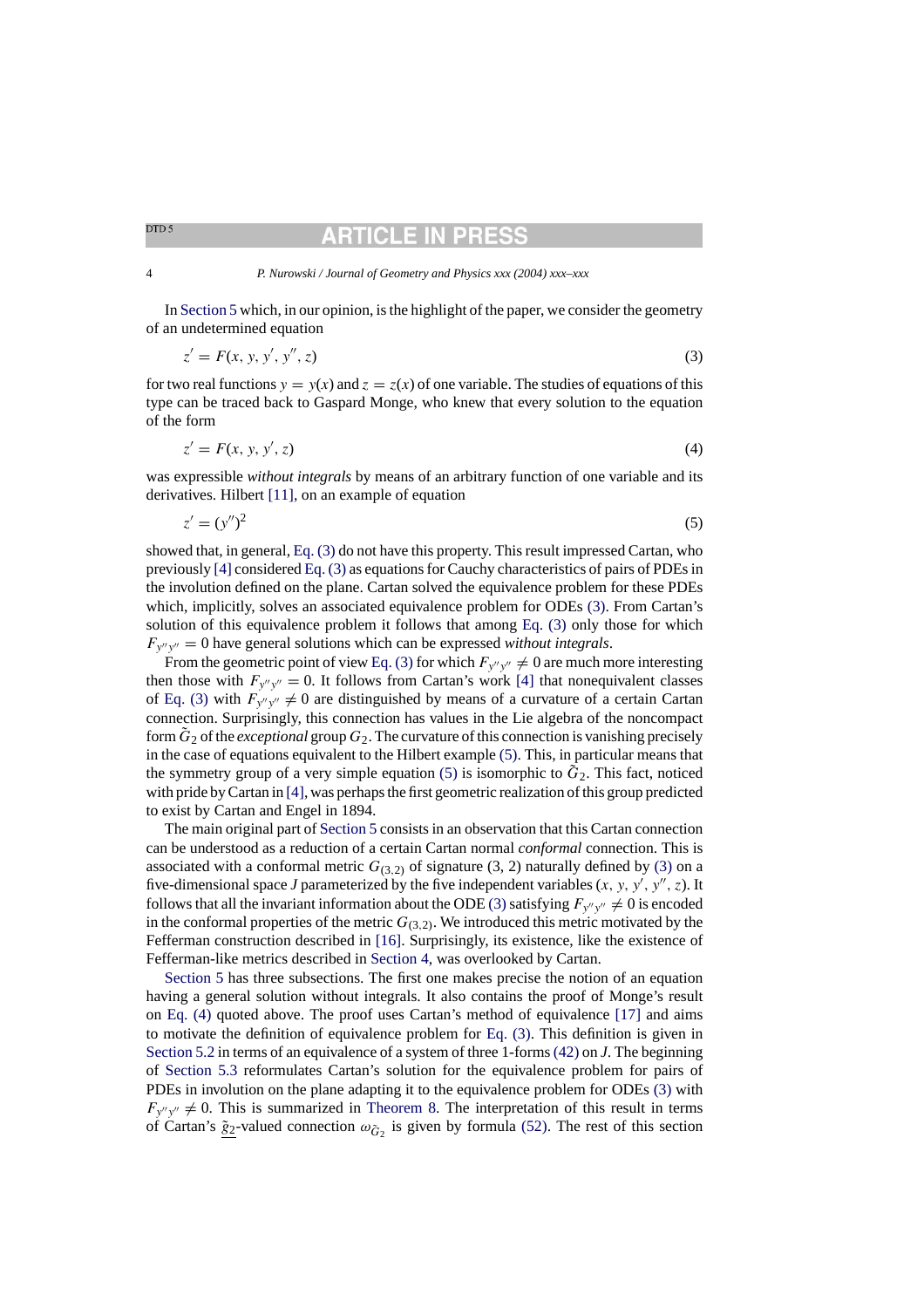## RTICLE IN

*P. Nurowski / Journal of Geometry and Physics xxx (2004) xxx–xxx* 5

<span id="page-4-0"></span>is devoted to the introduction and the discussion of a five-dimensional conformal (3, 2) signature metric whose Cartan normal conformal connection is reducible to  $\omega_{\tilde{G}_2}$ . This metric is defined by formula [\(53\)](#page-25-0) and is finally expressible entirely in terms of the function  $F = F(x, y, y', y'', z)$  and its derivatives in formula [\(54\). T](#page-25-0)he main properties of this metric are summarized in [Theorem 9.](#page-26-0)

As an application of this section, in [Example 6, w](#page-27-0)e consider equations of the form

$$
z'=F(y'').
$$

This generalizes [\(5\).](#page-3-0) We show that in this case there is only one basic invariant of such equations. The metrics  $G_{(3,2)}$  associated with Example 6 turn out to be always conformal to Einstein metrics. We characterize the Einstein scale for them by means of a simple ODE. Finally, in case of a generic *F*, we show that the square of the Weyl tensor for metrics  $G_{(3,2)}$  can be interpreted in terms of a classical invariant of a certain polynomial of the fourth order. This polynomial resembles very much the Weyl tensor polynomial known in the Newman-Penrose formalism [\[15\].](#page-30-0)

### **2. Third order ODEs considered modulo contact transformations**

In 1905 Wuenschmann [\[23\]](#page-30-0) [o](#page-30-0)bserved that the spaces of solutions of a certain class of third order ODEs are naturally equipped with conformal Lorentzian geometries. His observation can be summarized as follows.

Consider a third order ordinary differential equation

$$
y''' = F(x, y, y', y'')
$$
 (6)

for a real function  $y = y(x)$  of one variable. To simplify notation let  $p = y'$  and  $q = y''$ . Now, consider the four-dimensional space  $J^2$  parameterized by  $(x, y, p, q)$ . This space, the second jet space, is a natural arena to study the geometry of Eq. (6). In particular, the total differential vector field

$$
\mathcal{D} = \partial_x + p\partial_y + q\partial_p + F\partial_q
$$

on  $J^2$  yields the basic information about the solutions of (6). The integral curves of  $D$  foliate  $J^2$  with one-dimensional leaves. The leaf space S of this foliation is three-dimensional and can be identified with the three-dimensional space of solutions of (6). Following Chern [\[5\]](#page-30-0) we equip  $J^2$  with the following bilinear form<sup>1</sup>

$$
\tilde{g} = 2[dy - p dx][dq - \frac{1}{3}F_q dp + K dy + (\frac{1}{3}qF_q - F - pK) dx] - [dp - q dx]^2,
$$
\n(7)

where

$$
K \equiv \frac{1}{6} \mathcal{D} F_q - \frac{1}{9} F_q^2 - \frac{1}{2} F_p.
$$

 $<sup>1</sup>$  Here and in the following we adapt the convention from general relativity in which a symmetrized tensor</sup> product of two 1-forms α and β is denoted by  $\alpha\beta = \frac{1}{2}(\alpha \otimes \beta + \beta \otimes \alpha)$ , e.g.  $\alpha^2 = \alpha \otimes \alpha$ .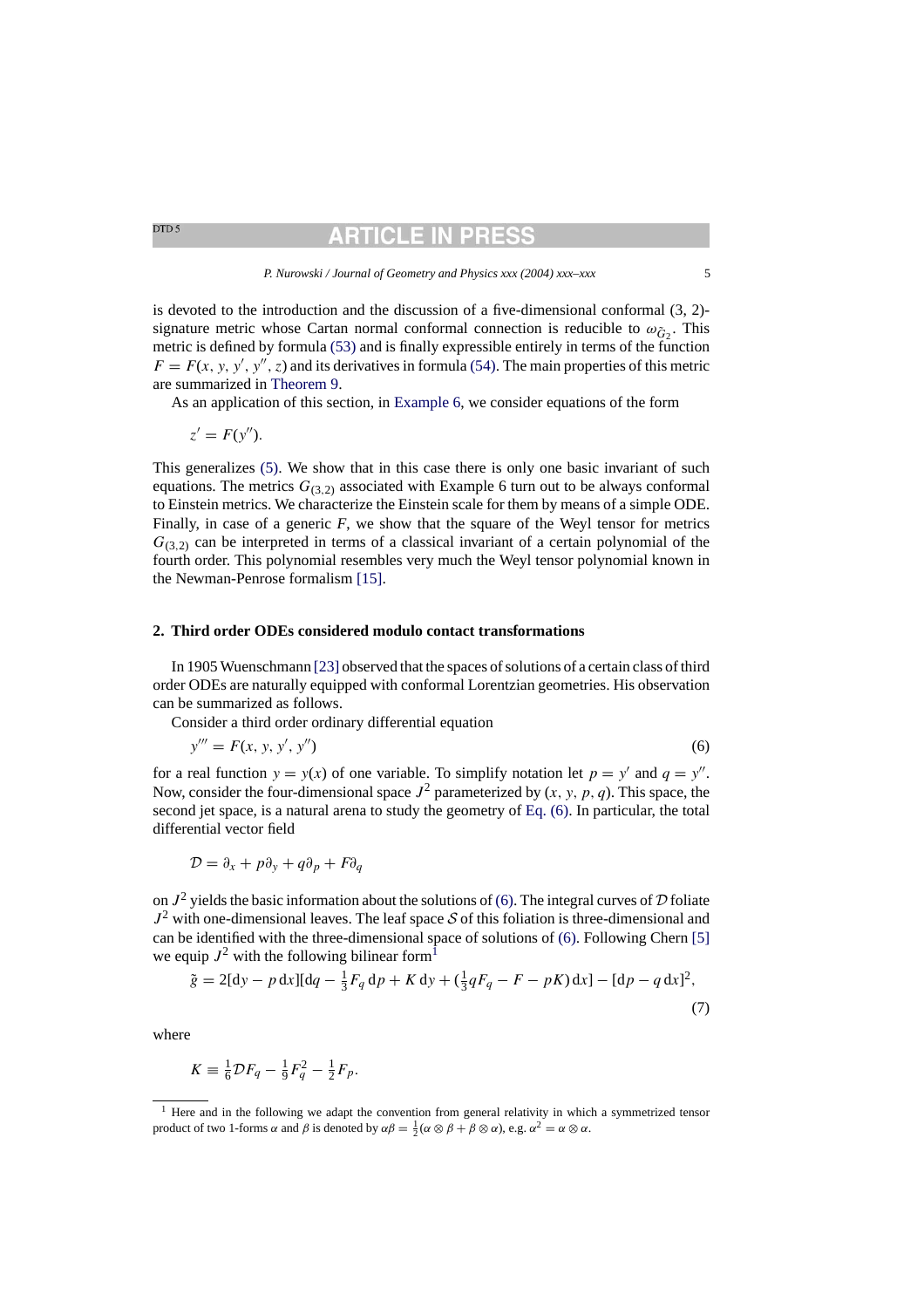## **ARTICLE IN PR**

<span id="page-5-0"></span>6 *P. Nurowski / Journal of Geometry and Physics xxx (2004) xxx–xxx*

Clearly, this form is degenerate. It has signature  $(+, -, -, 0)$  and its degenerate direction is tangent to the vector field  $D$ . It is natural to ask about the transformation properties of  $\tilde{g}$  under the Lie transport along the degenerate direction D. It follows that  $\tilde{g}$  transforms conformally under the Lie transport along D if and only if the function  $F = F(x, y, p, q)$ defining the ODE satisfies the following nonlinear differential condition

$$
A \equiv F_y + (D - \frac{2}{3}F_q)K = 0.
$$
\n(8)

This condition, *the Wuenschmann condition* defines *the Wuenschmann class* of third order ODEs. Each equation from this class has a naturally defined conformal Lorentzian structure on the space of its solutions. In our description, if *F* satisfies (8), this structure is obtained by projecting  $\tilde{g}$  from  $J^2$  to the leaf space S of integral lines of D. Since in such case  $\tilde{g}$  transforms conformally along D, it projects to the conformal  $(+, -, -)$  signature structure [*g*] on S. An interesting feature of the above Wuenschmann construction is its invariance under the contact transformations of the ODE [\(6\).](#page-4-0) More precisely, if [Eq. \(6\)](#page-4-0) undergoes a transformation of variables of the form

$$
x \to \bar{x} = \bar{x}(x, y, p), \qquad y \to \bar{y} = \bar{y}(x, y, p), \qquad p \to \bar{p} = \bar{p}(x, y, p)
$$

with

$$
\bar{y}_x - \bar{p}\bar{x}_x + p(\bar{y}_y - \bar{p}\bar{x}_y) = \bar{y}_p - \bar{p}\bar{x}_p = 0
$$

then, if it is in the Wuenschmann class for the function  $F = F(x, y, p, q)$ , it is also in the Wuenschmann class for the transformed function  $\bar{F} = \bar{F}(\bar{x}, \bar{y}, \bar{p}, \bar{q})$ . It follows from the work of Chern [\[5\]](#page-30-0) that the Wuenschmann condition is the lowest order contact invariant condition one can build out of *F* and its partial derivatives. Moreover, every other contact invariant of an equation from the Wuenschmann class corresponds to a conformal invariant of the Lorentzian conformal structure [*g*]. These conformal invariants are constructed by means of the derivatives of the Cotton tensor C of [g]. Assuming  $A = 0$  and using the explicit form of the projection [*g*] of  $\tilde{g}$  we calculate that the five independent components of *C* are

$$
C_1 = F_{qqqq}
$$
,  $C_2 = K_{qqq}$ ,  $C_3 = L_{qq}$ ,  $C_4 = N_q$ ,  
\n $C_5 = -3K_{qq}L + 3K_qL_q - 3KL_{qq} + 3L_{qy} + 3N_p + F_qN_q$ ,

where

$$
L = -\frac{1}{3}F_{qy} + \frac{1}{3}F_{qq}K - K_p - \frac{1}{3}F_qK_q,
$$
  
\n
$$
N = \frac{1}{3}F_{qq}L - \frac{2}{3}F_qL_q - 2L_p + KK_{qq} - K_{qy} - \frac{1}{2}K_q^2.
$$

It is worth noting that the vanishing of  $C_1$  implies the vanishing of all the  $C_i$ s, so that the conformal structure [*g*] has vanishing Cotton tensor iff  $F_{qqqq} = 0$ . In such a case the corresponding Wuenschmann class of [Eq. \(6\)](#page-4-0) is contact equivalent to the equation  $y''' = 0.$ 

Summing up we have the following theorem.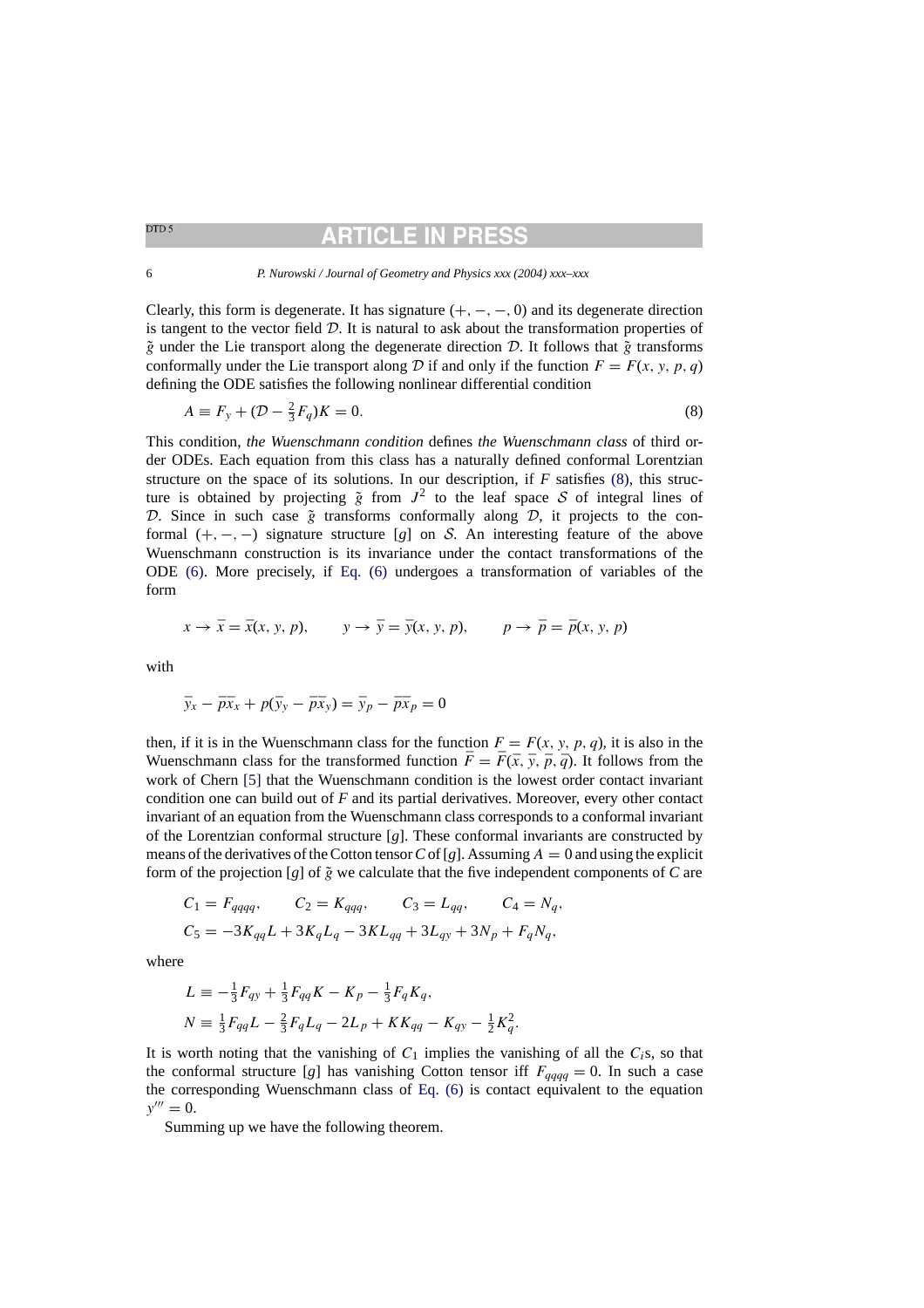## RTICLE IN PR

*P. Nurowski / Journal of Geometry and Physics xxx (2004) xxx–xxx* 7

**Theorem 1** (Wuenschmann). *Third order ODEs of the form*

 $y''' = F(x, y, y', y'')$ 

*split onto two main contact nonequivalent classes*, *the Wuenschmann class and its complement. There are contact nonequivalent equations within the Wuenschmann class. Each representative of a contact equivalence class of equations satisfying Wuenschmann condition defines a conformal Lorentzian structure on the space of its solutions. The conformally equipped solution spaces of contact equivalent equations are conformally related*, *so that each equivalence class of equations for which* A = 0 *has a natural three-dimensional conformal Lorentzian structure associated with it*.

There is a converse to this theorem.

**Theorem 2** (Frittelli, Kozameh, Newman). *Every three-dimensional Lorentzian conformal structure* [*g*] *defines a contact equivalence class of third order ODEs satisfying the Wuenschmann condition*.

Below, without the proof which can be found in [\[8\],](#page-30-0) we sketch how to pass from [*g*] to the associated class of ODEs.

Given a conformal family of Lorentzian metrics  $[g]$  on a three-dimensional manifold  $\mathcal M$ we start with a particular representative *g* of [*g*]. This, in local coordinates  $\{x^i\}$ ,  $i = 1, 2, 3$ , can be written as  $g = g_{ij} dx^{i} dx^{j}$ . Since the metric g is Lorentzian it is meaningful to consider the eikonal equation

$$
g^{ij}\frac{\partial S}{\partial x^i}\frac{\partial S}{\partial x^j} = 0
$$

for the real-valued function  $S = S(x^i)$  on M. This equation, being homogeneous in *S*, has the *complete* solution  $S = S(x^i; s)$  depending on a single parameter *s*. Now, treating  $x^i s$ ,  $i = 1, 2, 3$  as constant parameters and *s* as an independent variable we eliminate  $x<sup>1</sup>$ ,  $x<sup>2</sup>$  and  $x^3$  by triple differentiation of equation  $S = S(x^i; s)$  with respect to *s*. As a result we get a relation of the form

$$
S''' = F(s, S, S', S''),
$$
\n(9)

which shows that  $S = S(s)$  satisfies an ODE of the third order. It follows that this equation satisfies the Wuenschmann condition [\(8\).](#page-5-0) It also follows that if we start with another representative  $\bar{g}$  of [g] and find the corresponding complete solution  $\bar{S} = \bar{S}(\bar{x}^i; \bar{s})$  of the corresponding eikonal equation we get a third order ODE for  $\bar{S} = \bar{S}(\bar{s})$  which is related to (9) by a contact transformation of variables *s*, *S* and S .

**Example 1.** It can be easily checked that

$$
F(x, y, p, q) = \alpha \frac{[q^2 + (1 - p^2)^2]^{3/2}}{[1 - p^2]^{3/2}} - 3 \frac{pq^2}{1 - p^2} - p(1 - p^2)
$$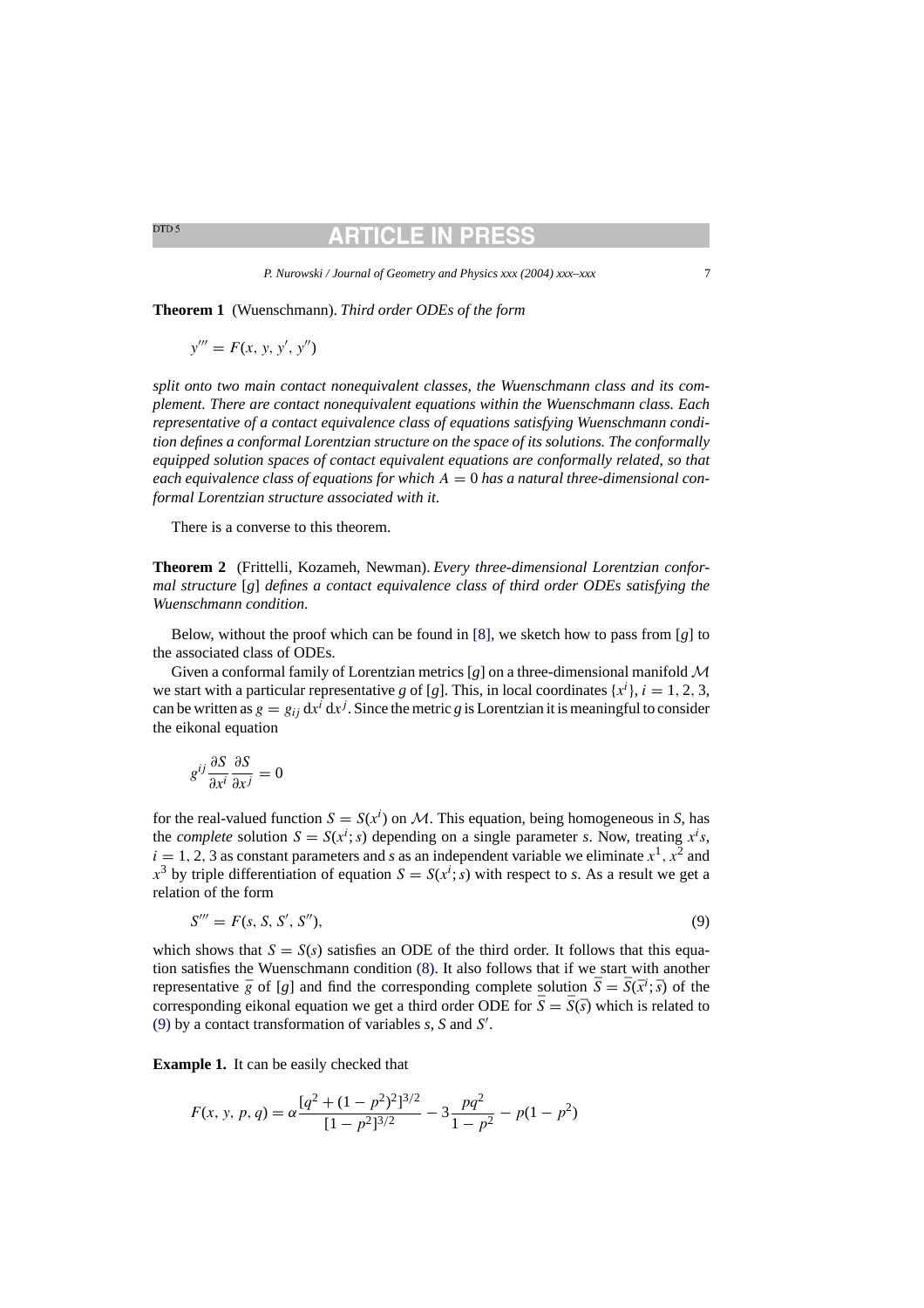# ARTICLE IN

<span id="page-7-0"></span>8 *P. Nurowski / Journal of Geometry and Physics xxx (2004) xxx–xxx*

satisfies the Wuenschmann condition [\(8\)](#page-5-0) for all values of the real parameter  $\alpha$ . Moreover, the third order ODEs  $y''' = F(x, y, y', y'')$  corresponding to different values of  $\alpha > 0$  are contact nonequivalent. It follows that the conformal Lorentzian structures [*g*] associated with such *F*s have four-dimensional group of conformal symmetries, which correspond to four contact symmetries of the associated third order ODE [\[12\].](#page-30-0)

## **3. Third order ODEs considered modulo point transformations**

Cartan [\[3\]](#page-30-0) [c](#page-30-0)onsidered third order ODEs modulo point transformations of variables. These transformations are more restrictive then the contact transformations. They merely mix the independent and dependent variables

$$
x \to \bar{x} = \bar{x}(x, y), \qquad y \to \bar{y} = \bar{y}(x, y) \tag{10}
$$

of [Eq. \(6\). C](#page-4-0)artan in [\[3\]](#page-30-0) found a full set of invariants which determine whether 2 third order ODEs are transformable to each other by a point transformation of variables. He used his *equivalence method*. This method starts with a system of four 1-forms

$$
\omega^1 = dy - p dx, \qquad \omega^2 = dp - q dx, \qquad \omega^3 = dq - F(x, y, p, q) dx,
$$
  

$$
\omega^4 = dx, \qquad (11)
$$

which an ODE of the form [\(6\)](#page-4-0) defines on the second jet space  $J^2$ . Under transformations  $(10)$  of the ODE  $(6)$  the forms  $(11)$  transform by

$$
\omega^1 \to \bar{\omega}^1 = \alpha \omega^1, \qquad \omega^2 \to \bar{\omega}^2 = \beta(\omega^2 + \gamma \omega^1),
$$
  

$$
\omega^3 \to \bar{\omega}^3 = \epsilon(\omega^3 + \lambda \omega^2 + \mu \omega^1), \qquad \omega^4 \to \bar{\omega}^4 = \nu(\omega^4 + \sigma \omega^1),
$$
 (12)

where  $\alpha$ ,  $\beta$ ,  $\gamma$ ,  $\epsilon$ ,  $\lambda$ ,  $\mu$ ,  $\nu$ ,  $\sigma$  are functions on  $J^2$  such that  $\alpha\beta\epsilon\nu\neq 0$ . These functions are determined by each particular choice of point transformation (10). Instead of working with forms ( $\omega^i$ ),  $i = 1, 2, 3, 4$ , which are defined on  $J^2$  only up to transformations (12), Cartan considers a manifold parameterized by  $(x, y, p, q, \alpha, \beta, \gamma, \epsilon, \lambda, \mu, \nu, \sigma)$  and forms

$$
\theta^1 = \alpha \omega^1, \qquad \theta^2 = \beta(\omega^2 + \gamma \omega^1), \qquad \theta^3 = \epsilon(\omega^3 + \lambda \omega^2 + \mu \omega^1),
$$
  

$$
\theta^4 = \nu(\omega^4 + \sigma \omega^1),
$$

which are well defined there. Using his equivalence method he constructs a sevendimensional manifold P on which the four forms  $\theta^1$ ,  $\theta^2$ ,  $\theta^3$ ,  $\theta^4$  supplemented by three other forms  $\Omega_1$ ,  $\Omega_2$  and  $\Omega_3$  constitute a rigid coframe. This coframe encodes all the point invariant information about the ODE [\(6\). M](#page-4-0)ore precisely, Cartan proves the following theorem.

**Theorem 3.** *A third order ODE* [\(6\)](#page-4-0) *considered modulo point transformations of variables* (10) *uniquely defines*

- *a seven-dimensional manifold* P,
- *seven* 1-*forms*  $\theta^1$ ,  $\theta^2$ ,  $\theta^3$ ,  $\theta^4$ ,  $\Omega_1$ ,  $\Omega_2$ ,  $\Omega_3$  *on* P *such that*  $\theta^1 \wedge \theta^2 \wedge \theta^3 \wedge \theta^4 \wedge \Omega_1 \wedge \Omega_2 \wedge \theta^4$  $\Omega_3 \neq 0$  and
- *functions*  $A, B, C, D, G, H, K, L, M, N$  on  $P$ ,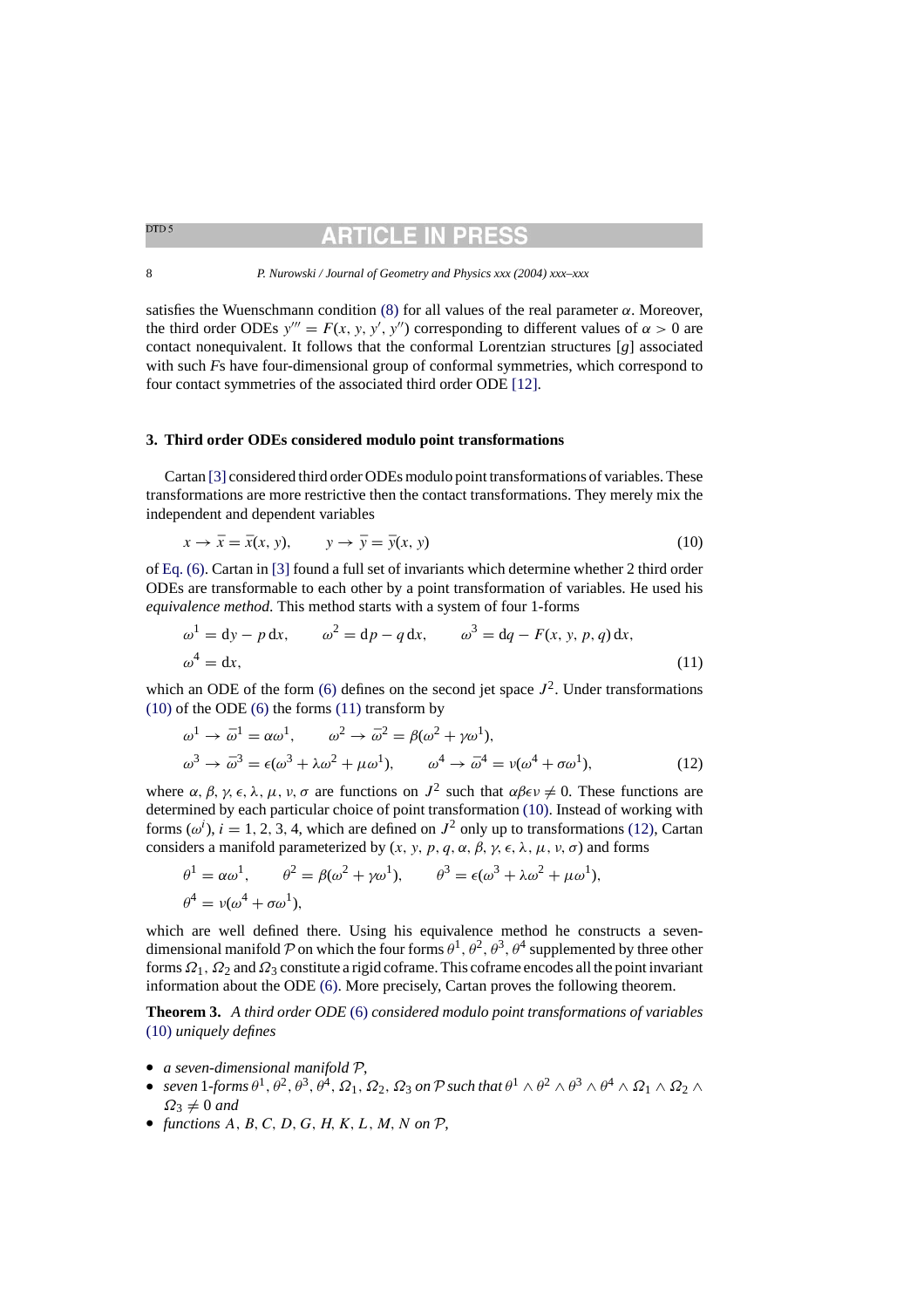*P. Nurowski / Journal of Geometry and Physics xxx (2004) xxx–xxx* 9

<span id="page-8-0"></span>*which satisfy the following differential conditions*

$$
d\theta^{1} = \Omega_{1} \wedge \theta^{1} + \theta^{4} \wedge \theta^{2}, \qquad d\theta^{2} = \Omega_{2} \wedge \theta^{2} + \Omega_{3} \wedge \theta^{1} + \theta^{4} \wedge \theta^{3},
$$
  
\n
$$
d\theta^{3} = (2\Omega_{2} - \Omega_{1}) \wedge \theta^{3} + \Omega_{3} \wedge \theta^{2} + A\theta^{4}\theta^{1},
$$
  
\n
$$
d\theta^{4} = (\Omega_{1} - \Omega_{2}) \wedge \theta^{4} + B\theta^{2} \wedge \theta^{1} + C\theta^{3} \wedge \theta^{1},
$$
  
\n
$$
d\Omega_{1} = -\Omega_{3} \wedge \theta^{4} + (H + D)\theta^{1} \wedge \theta^{2} + (3K - 2B)\theta^{1} \wedge \theta^{3}
$$
  
\n
$$
+ (G + L)\theta^{1} \wedge \theta^{4} - C\theta^{2} \wedge \theta^{3},
$$
  
\n
$$
d\Omega_{2} = D\theta^{1} \wedge \theta^{2} + 2(K - B)\theta^{1} \wedge \theta^{3} + G\theta^{1} \wedge \theta^{4} - 2C\theta^{2} \wedge \theta^{3},
$$
  
\n
$$
d\Omega_{3} = (\Omega_{2} - \Omega_{1}) \wedge \Omega_{3} + M\theta^{1} \wedge \theta^{2} + (D - H)\theta^{1} \wedge \theta^{3} + N\theta^{1} \wedge \theta^{4}
$$
  
\n
$$
+ (2K - B)\theta^{2} \wedge \theta^{3} + G\theta^{2} \wedge \theta^{4}.
$$
  
\n(13)

*Two third order ODEs*  $y''' = F(x, y, y', y'')$  *and*  $\bar{y}''' = \bar{F}(\bar{x}, \bar{y}, \bar{y}', \bar{y}'')$  *are transformable to each other by means of a point transformation* [\(10\)](#page-7-0) *if and only if there exists a diffeomorphism*  $\phi : \mathcal{P} \to \bar{\mathcal{P}}$  *of the corresponding manifolds*  $\mathcal{P}$  *and*  $\bar{\mathcal{P}}$  *such that*  $\phi^*(\bar{\theta}^i) = \theta^i$ ,  $i = 1, 2, 3, 4,$  and  $\phi^*(\bar{\Omega}_\mu) = \Omega_\mu$ ,  $\mu = 1, 2, 3$ .

## *3.1. Cartan connections associated with third order ODEs considered modulo point transformations*

Among the equivalence classes of third order ODEs described by [Theorem 3](#page-7-0) there is a particularly simple class corresponding to the vanishing of all the functions  $A, B, C, D, G, H, K, L, M, N$ . In case of such ODEs the corresponding forms  $(\theta^1, \theta^2, \theta^3, \theta^4, \Omega_1, \Omega_2, \Omega_3)$  can be considered a basis of left invariant forms on a Lie group which naturally identifies with the space  $\mathcal{P}$ . The structure constants of this group are determined by Eq.  $(13)$  with all the functions A, B, C, D, G, H, K, L, M, N vanishing. This group turns out to be locally isomorphic to  $CO(1, 2) \rtimes \mathbb{R}^3$ , the semidirect product of the **SO**(1, 2) group extended by the dilatations, and the translation group in  $\mathbb{R}^3$ . In this sense, Theorem 3 can be interpreted in terms of a  $CO(1, 2) \times \mathbb{R}^3$  Cartan connection defined over the space  $J^2$ . Explicitly, the 1-form

$$
\omega = \begin{pmatrix}\n\Omega_2 & 0 & 0 & 0 & 0 \\
\theta^1 & \Omega_2 - \Omega_1 & -\theta^4 & 0 & 0 \\
\theta^2 & -\Omega_3 & 0 & -\theta^4 & 0 \\
\theta^3 & 0 & -\Omega_3 & \Omega_1 - \Omega_2 & 0 \\
0 & \theta^3 & -\theta^2 & \theta^1 & -\Omega_2\n\end{pmatrix},
$$
\n(14)

which has values in the Lie algebra of  $CO(1, 2) \rtimes \mathbb{R}^3$ , defines a Cartan connection on P. To see this it is enough to observe that the system (13) guarantees that the annihilator of forms  $(\theta^1, \theta^2, \theta^3, \theta^4)$  is integrable, so that P is fibered over the four-dimensional space of leaves tangent to this annihilator. This space of leaves naturally identifies with  $J^2$ . Using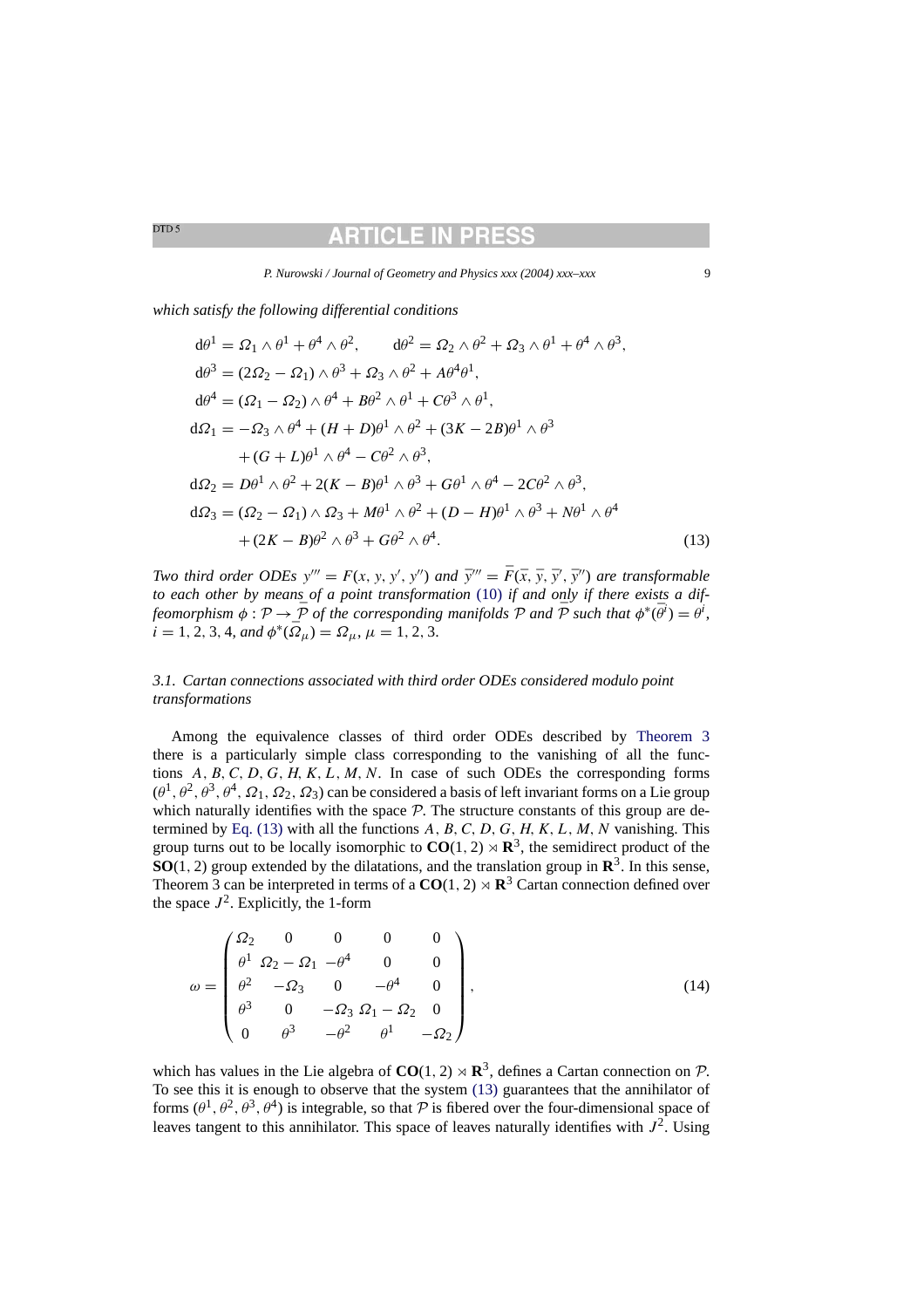## TICLE IN

<span id="page-9-0"></span>10 *P. Nurowski / Journal of Geometry and Physics xxx (2004) xxx–xxx*

[Eq. \(13\)](#page-8-0) and calculating

$$
R = d\omega + \omega \wedge \omega
$$

to be

$$
R = \begin{pmatrix} \mathcal{F} & 0 & 0 & 0 & 0 \\ 0 & R_1^1 & R_2^1 & 0 & 0 \\ 0 & R_1^2 & 0 & R_2^1 & 0 \\ \theta^3 & 0 & R_1^2 & -R_1^1 & 0 \\ 0 & \theta^3 & 0 & 0 & -\mathcal{F} \end{pmatrix}
$$

with

$$
\mathcal{F} = D\theta^1 \wedge \theta^2 + 2(K - B)\theta^1 \wedge \theta^3 - 2C\theta^2 \wedge \theta^3 + G\theta^1 \wedge \theta^4, \qquad \Theta^3 = -A\theta^1 \wedge \theta^4,
$$
  
\n
$$
R_1^1 = -H\theta^1 \wedge \theta^2 - K\theta^1 \wedge \theta^3 - C\theta^2 \wedge \theta^3 - L\theta^1 \wedge \theta^4,
$$
  
\n
$$
R_1^2 = -M\theta^1 \wedge \theta^2 + (H - D)\theta^1 \wedge \theta^3 + (B - 2K)\theta^2 \wedge \theta^3 - N\theta^1 \wedge \theta^4 - G\theta^2 \wedge \theta^4,
$$
  
\n
$$
R_2^1 = B\theta^1 \wedge \theta^2 + C\theta^1 \wedge \theta^3,
$$

we find that  $SO(1, 2) \rightarrow \mathcal{P} \rightarrow J^2$  equipped with  $\omega$  is a Cartan bundle with a  $CO(1, 2) \rtimes \mathbb{R}^3$ connection over  $J^2$ .

In the next subsection we discuss under which conditions [Theorem 3](#page-7-0) can be interpreted in terms of a Cartan connection over a certain *three-dimensional*space, the space with which all the solution spaces of point equivalent equations [\(6\)](#page-4-0) may be identified.

## *3.1.1. A subclass defining Lorentzian–Einstein–Weyl geometries on the solution space*

First, the system [\(13\)](#page-8-0) guarantees that, not only  $P$  is foliated by the three-dimensional leaves discussed so far, but it is also foliated by *four-dimensional* leaves. These are tangent to the integrable distribution on which the forms  $(\theta^1, \theta^2, \theta^3)$  vanish. Thus  $\pi : \mathcal{P} \to \mathcal{M}$  can be considered a fiber bundle over the three-dimensional space M of leaves of this foliation. A four-dimensional group **CO**(1, 2) acts naturally on the fibers  $\pi^{-1}(\mathcal{M})$  of P equipping it with a structure of a  $CO(1, 2)$  fiber bundle over M. Now, the form  $\omega$  defined by [\(14\)](#page-8-0) can be interpreted as a  $CO(1, 2) \rtimes \mathbb{R}^3$  Cartan connection on  $CO(1, 2) \rightarrow \mathcal{P} \rightarrow \mathcal{M}$  iff in the curvature *R* there are only horizontal  $\theta^1 \wedge \theta^2$ ,  $\theta^1 \wedge \theta^3$  and  $\theta^2 \wedge \theta^3$  terms. This is only possible if

$$
(a) A \equiv 0 \tag{15}
$$

and

(b)  $G \equiv 0$ .

These are also sufficient conditions since, if they are satisfied, the functions *N* and *L* also vanish. Vanishing of each of *A* and *G* is a point invariant property of the ODE [\(6\). O](#page-4-0)ne can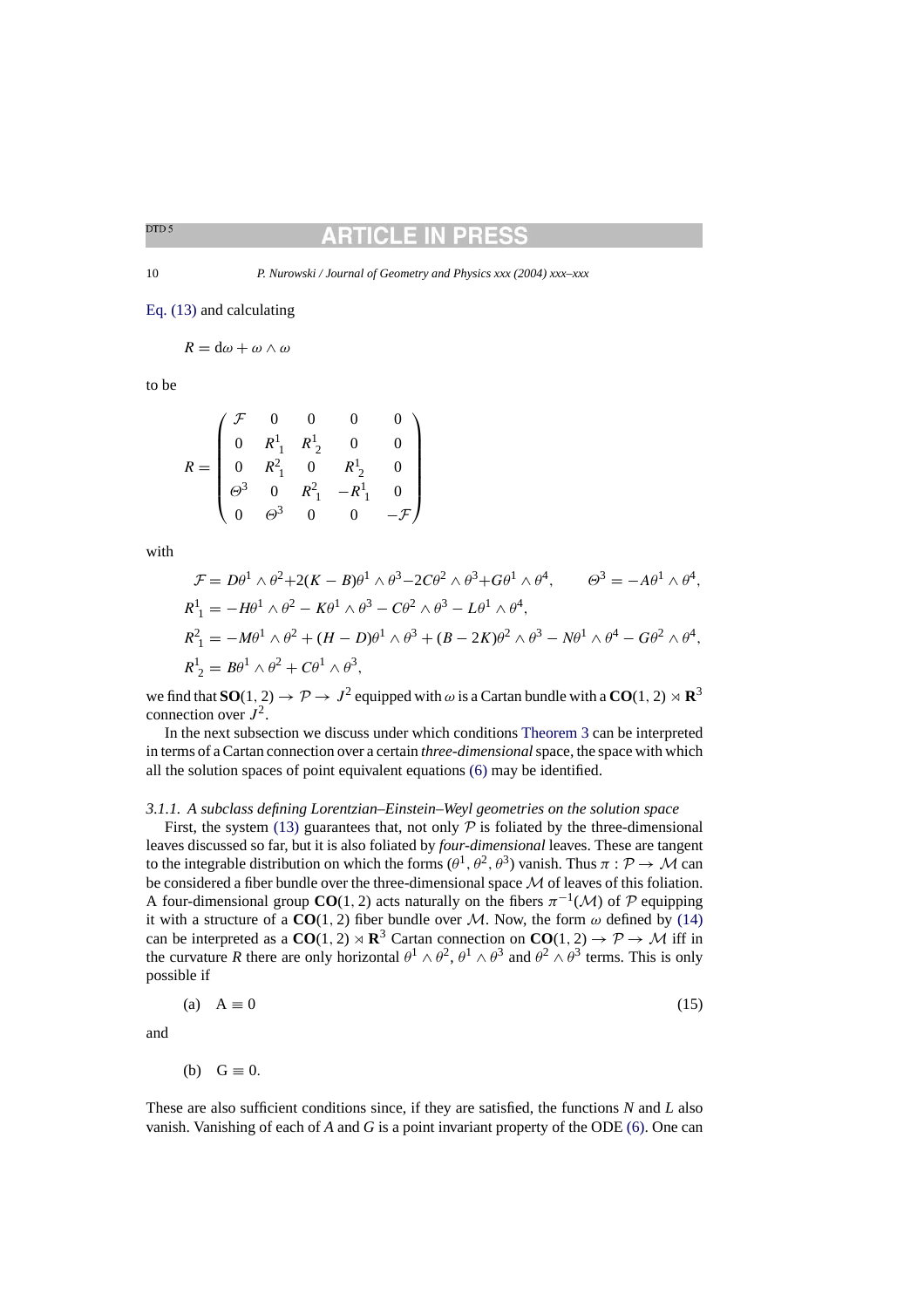## **RTICLE IN PR**

#### *P. Nurowski / Journal of Geometry and Physics xxx (2004) xxx–xxx* 11

<span id="page-10-0"></span>also consider these conditions independently of each other. The vanishing of *A* is precisely the Wuenschmann condition [\(8\)](#page-5-0) which, being contact invariant, is also a point invariant. If [Eq. \(6\)](#page-4-0) satisfies this condition it defines the conformal metric  $g$  on  $\mathcal{M}$ . This conformal Lorentzian structure on  $M$  is the projection of the bilinear form

$$
\tilde{g} = 2\theta^1 \theta^3 - (\theta^2)^2 \tag{16}
$$

from P to M. Thus, similarly to the contact case, point equivalent classes of Eq. (6) satisfying the Wuenschmann condition  $A = 0$  define a conformal structure on the space M. If, in addition condition (b) is satisfied then the pair ( $\tilde{g}$ ,  $\tilde{v} = -2\Omega_2$ ) projects to a well defined *Weyl geometry*  $[(g_{ew}, v_{ew})]$  on the space M. We recall that a *Weyl geometry* on a threedimensional manifold M is the geometry associated with an equivalence class  $[(g, v)]$  of pairs  $(g, v)$ , in which *g* is a Lorentzian metric, *v* is a 1-form, and two pairs  $(g, v)$  and  $(g', v')$ are in the equivalence relation iff there exists a function  $\phi$  on M such that  $g' = e^{-2\phi}g$  and  $v' = v + 2 d\phi.$ 

To see how the Weyl geometry  $[(g_{ew}, v_{ew})]$  appears in the above context we first remark that the condition  $G \equiv 0$ , when written in terms of the function  $F = F(x, y, p, q)$  defining [Eq. \(6\),](#page-4-0) is

$$
G \equiv 0 \Leftrightarrow \mathcal{D}^2 F_{qq} - \mathcal{D} F_{qp} + F_{qy} = 0. \tag{17}
$$

Then, identifying M with the quotient  $J^2/D$  and using the  $(x, y, p, q)$  coordinates on  $J^2$ , we have

$$
\tilde{g} = \beta^2 [2\omega^1(\omega^3 - \frac{1}{3}F_q\omega^2 + (\frac{1}{6}\mathcal{D}F_q - \frac{1}{2}F_p - \frac{1}{9}F_q^2)\omega^1) - (\omega^2)^2],
$$
  

$$
-\tilde{v} = 2\Omega_2 = 2 d \log \beta + \frac{2}{3}(F_{qp} - \mathcal{D}F_{qq})\omega^1 + \frac{2}{3}F_{qq}\omega^2 + \frac{2}{3}F_q\omega^4.
$$

The bilinear form  $\tilde{g}$  is identical with [\(7\),](#page-4-0) thus due to the Wuenschmann condition  $A = 0$ , it projects to a conformal structure  $[g_{ew}]$  on M. Calculating the Lie derivative of  $\tilde{\nu}$  with respect to  $D$  we find that

$$
\mathcal{L}_{\mathcal{D}}\tilde{\nu} = \frac{2}{3}(\mathcal{D}^2 F_{qq} - \mathcal{D}F_{qp} + F_{qy})\omega^1 + d(\ldots).
$$

Thus, due to condition (17),  $\mathcal{L}_{\mathcal{D}}\tilde{\nu}$  is a total differential. This means that  $\tilde{\nu}$  projects to a class of 1-forms  $[\nu_{ew}]$  on M which are given up to an addition of a gradient.

It follows that the so defined Weyl geometry  $[(g_{ew}, v_{ew})]$  on M satisfies the Einstein– Weyl equations. To see this we first recall that a three-dimensional Weyl geometry  $[(g =$  $g_{ij}\theta^i\theta^j$ ,  $v$ )] defines a Weyl connection, which is totally determined by the connection 1forms  $\Gamma^i_{j}$  satisfying

$$
d\theta^{i} + \Gamma^{i}_{j} \wedge \theta^{j} = 0, \qquad dg_{ij} - \Gamma_{ij} - \Gamma_{ji} = -\nu g_{ij}, \qquad \Omega_{ij} = g_{ik}\Omega^{k}_{j}.
$$

The Weyl geometry is said to be Einstein–Weyl iff the curvature

$$
\Omega_j^i = \frac{1}{2} R^i_{\ jkl} \theta^k \wedge \theta^l = d\Gamma^i_{\ j} + \Gamma^i_{\ k} \wedge \Gamma^k_{\ j}
$$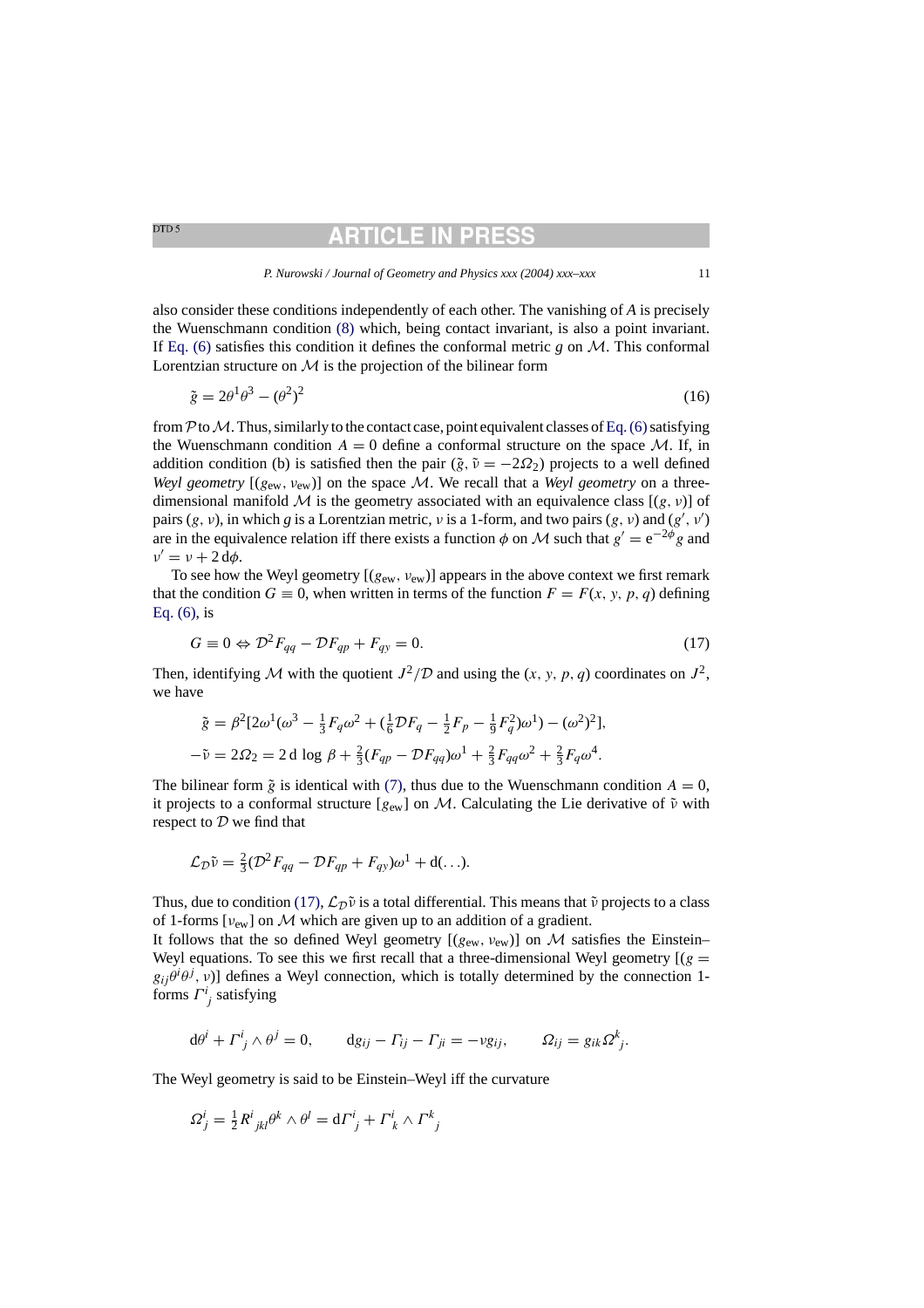## TICLE IN

<span id="page-11-0"></span>12 *P. Nurowski / Journal of Geometry and Physics xxx (2004) xxx–xxx*

of this connection satisfies

$$
R_{(ij)} - \frac{1}{3} R g_{ij} = 0,\t\t(18)
$$

where

$$
R_{jk} = R^{i}_{jik}, \qquad R_{(ij)} = \frac{1}{2}(R_{ij} + R_{ji})
$$

and

$$
R = g^{ij} R_{ij}, g^{ik} g_{kj} = \delta^i_{\ j}.
$$

It follows that in the case of Weyl geometry  $[(g_{ew}, v_{ew})]$  the Einstein–Weyl condition (18) reduces to the requirement that the point invariant *M* of the system [\(13\)](#page-8-0) vanishes. To show that conditions  $A = G = 0$ , which were needed to define  $[(g_{ew}, v_{ew})]$ , imply  $M = 0$ we apply the exterior derivative d to the both sides of [Eq. \(13\).](#page-8-0) Then from the equation  $d^2\theta^3 = 0$  we deduce that  $N = L = 0$ . Having this and insisting on  $d^2\Omega_2 = 0$  we get that  $D = 2H$ , which is only possible if  $M = 0$ .

Summarizing we have the following theorem.

**Theorem 4** (Cartan). *A point equivalence class of third order ODEs represented by an ODE*

$$
y''' = F(x, y, y', y''),
$$

*which satisfies Wuenschmann condition* [\(8\)](#page-5-0) *and Cartan condition* [\(17\)](#page-10-0) *defines a Lorentzian– Einstein–Weyl geometry* [(gew, νew)] *on the three-dimensional space* M. *This space can be identified with the solution space of any of the ODEs from the equivalence class*.

It is a nontrivial task to find  $F = F(x, y, p, q)$  which satisfies the Einstein–Weyl conditions [\(8\) and \(17\).](#page-5-0) Cartan gave several examples of such *F*s (see [\[22\]](#page-30-0) for a discussion of that issue). Here we present two other ways of constructing them.

**Example 2.** It is relatively easy to find all point equivalence classes of third order ODEs which admit at least *four* infinitesimal point symmetries [\[12\].](#page-30-0) Among them there is a 1parameter family of nonequivalent ODEs represented by

$$
F = \frac{(\sqrt{a(2qy - p^2)})^3}{y^2},\tag{19}
$$

which corresponds to nonequivalent Einstein–Weyl geometries for each value of the real constant *a*. This constant enumerates nonequivalent ODEs; its sign is correlated with the sign of  $(2qy - p^2)$ , so that the expression under the square root is positive. If  $a \to \infty$  the equivalence class of ODEs may be represented by

$$
F = q^{3/2},\tag{20}
$$

which also satisfies conditions  $(8)$  and  $(17)$ . Since in the both cases  $(19)$  and  $(20)$  the corresponding third order ODEs have the total differential vector field  $D$  as one of their infinitesimal point symmetries, then the corresponding Einstein–Weyl geometry has three infinitesimal symmetries. In case of finite *a* the Lie algebra of these symmetries is isomorphic to **so**(1, 2).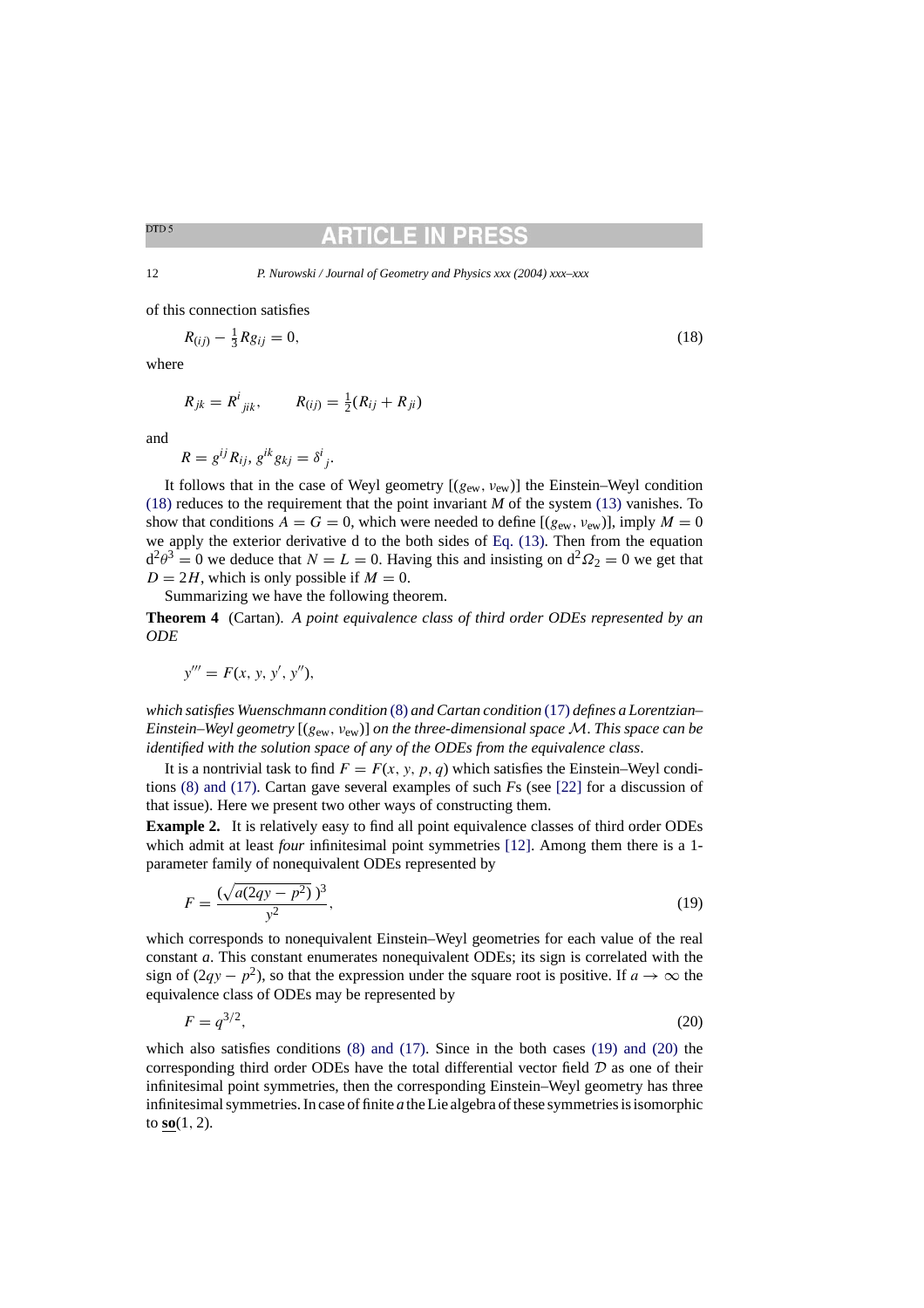*P. Nurowski / Journal of Geometry and Physics xxx (2004) xxx–xxx* 13

**RTICLE IN PR** 

<span id="page-12-0"></span>**Example 3.** Since three-dimensional Lorentzian–Einstein–Weyl geometries are known to be generated by solutions of various integrable systems, one can try to use such solutions to associate with them point equivalence classes of ODEs [\(6\).](#page-4-0) We illustrate this procedure on an example of solutions to the dKP equation.

The dKP equation for a real function  $u = u(x, y, t)$  can be considered to be the Froebenius condition

$$
d\bar{\omega}^1 \wedge \bar{\omega}^1 \wedge \bar{\omega}^4 = 0, \qquad d\bar{\omega}^4 \wedge \bar{\omega}^1 \wedge \bar{\omega}^4 = 0 \tag{21}
$$

for the two Pfaffian forms

$$
\bar{\omega}^{1} = dx + (u + v^{2}) dt + v dy, \qquad \bar{\omega}^{4} = dv - (u_{y} + u_{x}v) dt - u_{x} dy
$$
 (22)

in a four-dimensional space parameterized by  $(x, y, t, v)$ . Indeed, by substitution of (22) to (21) we find that (21) is equivalent to

$$
u_{yy} = -(u_x)^2 + u_{xt} - uu_{xx},
$$
\n(23)

which is the dKP equation. Since every solution to (23) generates a three-dimensional Lorentzian–Einstein–Weyl geometry [\[24\]](#page-30-0) it is reasonable to ask if there is a point equivalence class of third order ODEs associated with each such solution. It turns out that the answer to this question is positive. Given a solution  $u = u(x, y, t)$  of the dKP equation there is a point equivalence class of third order ODEs, with a representative in the form [\(6\), s](#page-4-0)uch that the four 1-forms  $(\bar{\omega}^1, \bar{\omega}^2, \bar{\omega}^3, \bar{\omega}^4)$  of [\(12\)](#page-7-0) encoding it have, in a convenient coordinate system  $(x, y, t, v)$  on  $J^2$ , representatives  $\bar{\omega}^1$  and  $\bar{\omega}^4$  of (22) and  $\bar{\omega}^2$  and  $\bar{\omega}^3$  given by

$$
\bar{\omega}^2 = (-uu_{xx} - 2u_{xy}v + u_{xx}v^2) dt - u_{xx} dx - u_{xy} dy,
$$
  
\n
$$
\bar{\omega}^3 = (-uu_{xx}^2 - 4u_{xy}^2 + 4u_{xx}u_{xy}v - u_{xx}^2v^2) dt - u_{xx}^2 dx + u_{xx}(-2u_{xy} + u_{xx}v) dy.
$$

In particular, Eq. (21) guarantee that there exists a coordinate *X* on  $J^2$  such that in the class [\(12\)](#page-7-0) of forms  $\bar{\omega}^4$  there is an exact form dX. This defines a function X, which in turn is interpreted as the independent variable of the associated ODE. For example, for a very simple solution

$$
u=\sqrt{2x}
$$

of the dKP equation we find that

$$
X = t + \frac{1}{2}v^2 + \sqrt{2x},
$$

which enables us to find the associated class of third order ODEs. This class may be represented by quite a nontrivial

$$
F(x, y, p, q) = \frac{pq(-12 + 3pq - 8\sqrt{1 - pq}) + 8(1 + \sqrt{1 - pq})}{p^3}.
$$
 (24)

It can be checked by a direct substitution that such *F* satisfies the Einstein–Weyl conditions [\(8\) and \(17\).](#page-5-0)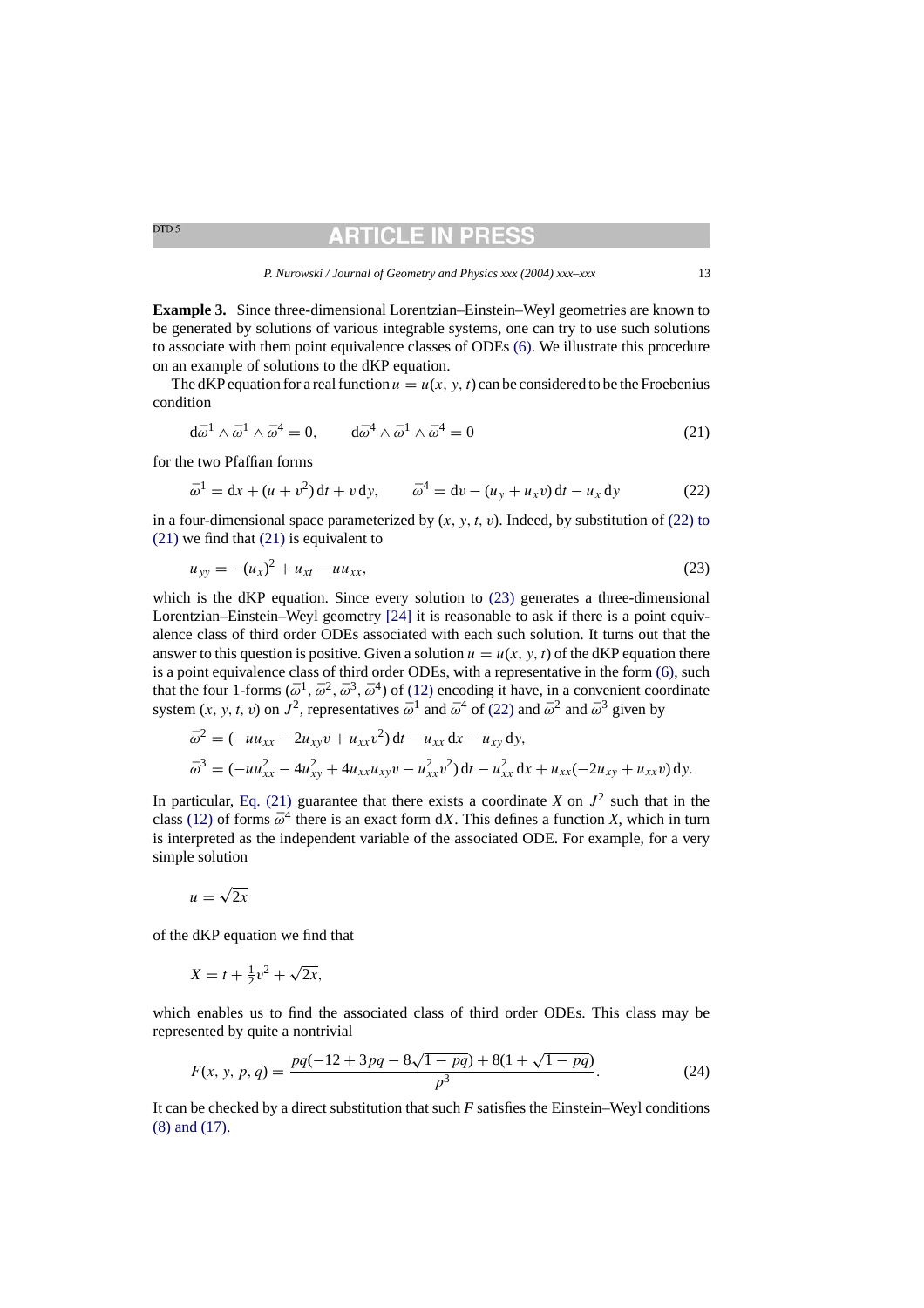# ARTICLE IN

#### <span id="page-13-0"></span>14 *P. Nurowski / Journal of Geometry and Physics xxx (2004) xxx–xxx*

We close this section with a remark, that it is not clear whether all three-dimensional Lorentzian–Einstein–Weyl geometries have their associated point equivalence classes of third order ODEs. Our experience, based on the Cartan's equivalence method, suggests that it is very likely.

## *3.1.2. Conformal metric of signature (3, 3) associated with a point equivalence class of third order ODEs*

If an ODE [\(6\)](#page-4-0) does not satisfy the Wuenschmann condition [\(15\),](#page-9-0) it is impossible to define a conformal structure in three dimensions out of the Cartan invariants [\(13\).](#page-8-0) However, irrespectively of the Wuenschmann condition [\(15\)](#page-9-0) being satisfied or not, with each point equivalence class of ODEs [\(6\),](#page-4-0) we can associate a conformal metric of signature  $(+, +, +, -, -, -)$ , whose conformal invariants encode all the point invariant information about the corresponding class of ODEs. We achieve this by using Sparling's procedure [\[21\]](#page-30-0) which, with 'the Levi–Civita part'

$$
\Gamma = (\Gamma^i_{\ j}) = \begin{pmatrix} \Omega_2 - \Omega_1 & -\theta^4 & 0 \\ -\Omega_3 & 0 & -\theta^4 \\ 0 & -\Omega_3 & \Omega_1 - \Omega_2 \end{pmatrix}
$$

of the Cartan connection [\(14\)](#page-8-0) and with the bilinear form  $\tilde{g} = g_{ij}\theta^i\theta^j$  of [\(16\),](#page-10-0) associates a new bilinear form

$$
\tilde{\tilde{g}} = \epsilon_{ijk}\theta^i \Gamma^j_{\ l} g^{lk}
$$

on P. Here

$$
(g^{ij}) = \begin{pmatrix} 0 & 0 & 1 \\ 0 & -1 & 0 \\ 1 & 0 & 0 \end{pmatrix}
$$

and  $\epsilon_{ijk}$  is the standard Levi–Civita symbol in  $\mathbb{R}^3$  so that

$$
\tilde{\tilde{g}} = 2[(\Omega_1 - \Omega_2)\theta^2 - \Omega_3\theta^1 + \theta^4\theta^3].
$$

This bilinear form is degenerate on  $P$  and has  $(+, +, +, -, -, -, 0)$  signature. Denoting the basis of vector fields on P dual to the 1-forms  $(\theta^1, \theta^2, \theta^3, \theta^4, \Omega_1, \Omega_2, \Omega_3)$  by  $(X_1, X_2, X_3, X_4, Y_1, Y_2, Y_3)$ , we find that the degenerate direction of  $\tilde{g}$  is tangent to the vector field  $Z = Y_1 + Y_2$ .

It is remarkable that, due to [Eq. \(13\), t](#page-8-0)he bilinear form  $\tilde{g}$  transforms conformally when Lie transported along *Z*. Explicitly, without any assumptions on the Cartan invariants  $A, B, C, D, G, H, K, L, M, N$ , we have

$$
\mathcal{L}_Z\tilde{\tilde{g}}=\tilde{\tilde{g}}.
$$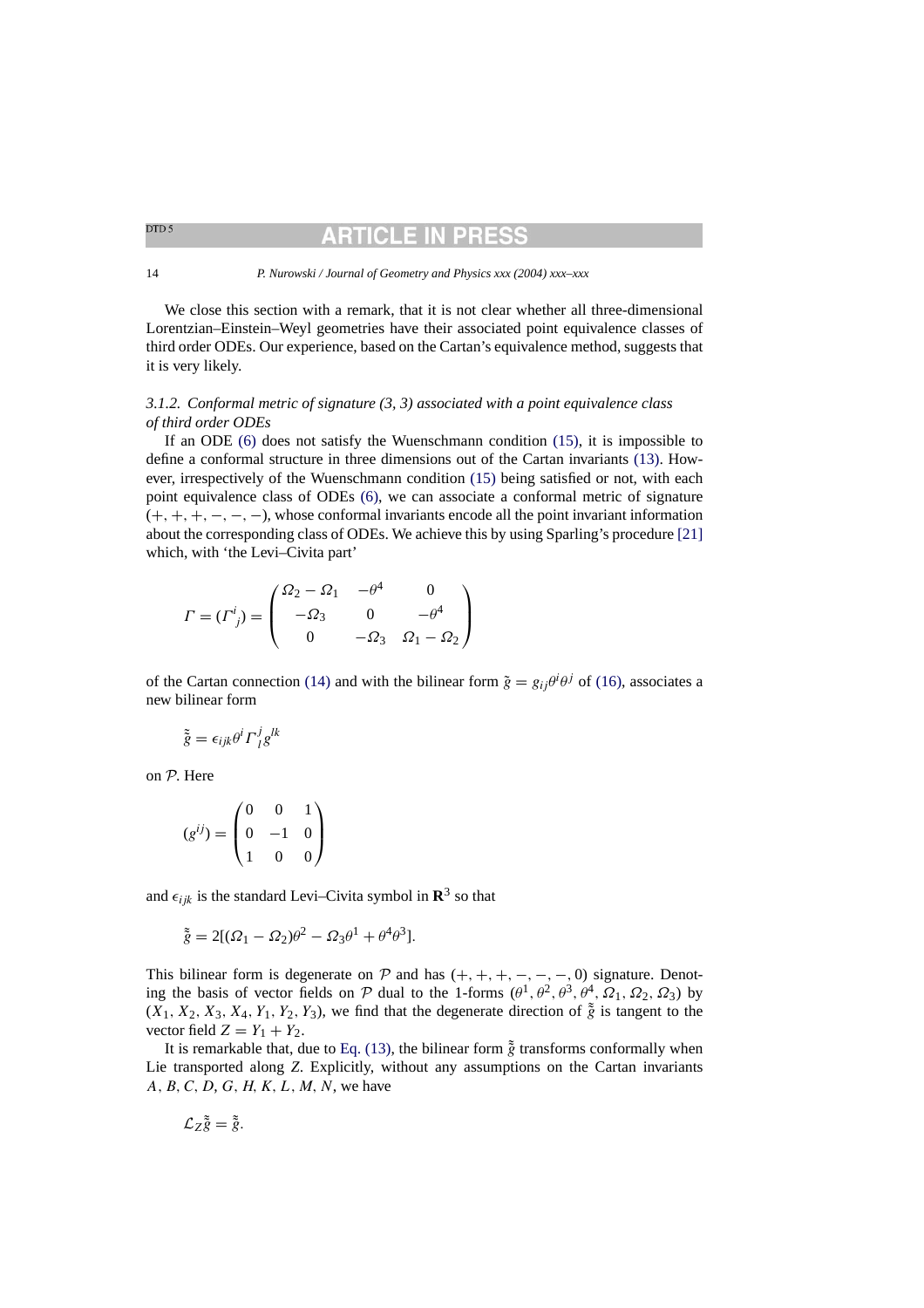## RTICLE IN PR

<span id="page-14-0"></span>Thus, the bilinear form  $\tilde{g}$  naturally descends to a conformal metric  $g_N$  of neutral signature on the six-dimensional space  $N$  of integral curves of the vector field *Z*. This conformal metric yields all the point invariant information about the corresponding point equivalent class of ODEs [\(6\). I](#page-4-0)n particular, the Cartan invariants  $A, B, C, D, G, H, K, L, M, N$  can be understood as curvature coefficients of the Cartan normal conformal connection associated with  $g_N$ . This Cartan connection can be represented by the following  $\mathbf{so}(4, 4)$ -valued 1-form

$$
\omega_{\mathcal{N}} = \begin{pmatrix}\n\frac{1}{2}\Omega_2 & \frac{1}{4}(\Omega_1 - \Omega_2) - \frac{1}{4}\theta^4 & \frac{1}{4}\Omega_3 & \tau_4 & \tau_5 & \frac{1}{2}\Gamma^3{}_4 & 0 \\
\Omega_1 - \Omega_2 & \frac{1}{2}\Omega_2 & \frac{1}{2}\theta^4 & \Gamma^1{}_3 & 0 & -\Gamma^2{}_4 & -\Gamma^3{}_4 & \tau_4 \\
-\Omega_3 & \frac{1}{2}\Omega_3 & \frac{1}{2}\Omega_1 & \Gamma^2{}_3 & \Gamma^2{}_4 & 0 & \Gamma^2{}_6 & \tau_5 \\
\theta^4 & \frac{1}{2}\theta^4 & 0 & -\frac{1}{2}\Omega_1 + \Omega_2 & \Gamma^3{}_4 & -\Gamma^2{}_6 & 0 & \frac{1}{2}\Gamma^3{}_4 \\
\theta^2 & 0 & -\frac{1}{2}\theta^1 & \frac{1}{2}\theta^3 & -\frac{1}{2}\Omega_2 & -\frac{1}{2}\Omega_3 & -\frac{1}{2}\theta^4 & \frac{1}{4}(\Omega_1 - \Omega_2) \\
\theta^1 & \frac{1}{2}\theta^1 & 0 & \frac{1}{2}\theta^2 & -\frac{1}{2}\theta^4 & -\frac{1}{2}\Omega_1 & 0 & -\frac{1}{4}\theta^4 \\
\theta^3 & -\frac{1}{2}\theta^3 & -\frac{1}{2}\theta^2 & 0 & -\Gamma^1{}_3 & -\Gamma^2{}_3 & \frac{1}{2}\Omega_1 - \Omega_2 & \frac{1}{4}\Omega_3 \\
0 & \theta^2 & \theta^1 & \theta^3 & \Omega_1 - \Omega_2 & -\Omega_3 & \theta^4 & -\frac{1}{2}\Omega_2\n\end{pmatrix},
$$
\n(25)

where

$$
\tau_4 = \frac{1}{12} [X_3(G) - 6H]\theta^1 - \frac{1}{4}K\theta^2 - \frac{1}{2}C\theta^3,
$$
  
\n
$$
\tau_5 = \frac{1}{2} [-AC - 2X_2(L) - 2M + X_4(D)]\theta^1 + \frac{1}{12} [X_3(G) - 6H + 6D]\theta^2
$$
  
\n
$$
+ \frac{1}{4} (-2B + 3K)\theta^3 + \frac{1}{2}G\theta^4,
$$
  
\n
$$
\Gamma^1_3 = \frac{1}{2}S_3 + \frac{1}{2}(G - L)\theta^1, \qquad \Gamma^2_3 = N\theta^1 + \frac{1}{2}(G - L)\theta^2 + A\theta^4,
$$
  
\n
$$
\Gamma^2_4 = M\theta^1 - H\theta^2 + \frac{1}{2}(2B - 3K)\theta^3 - \frac{1}{2}(G + L)\theta^4,
$$
  
\n
$$
\Gamma^2_6 = (-H + D)\theta^1 + \frac{1}{2}K\theta^2 + C\theta^3, \qquad \Gamma^3_4 = \frac{1}{2}(2B - K)\theta^1 + C\theta^2
$$

on P.

We remark that not all six-dimensional split-signature conformal metrics originate from a point equivalence third order ODEs. To see this, we calculate the curvature

 $R_N = d\omega_N + \omega_N \wedge \omega_N$ 

of  $\omega_N$  and observe<sup>2</sup> that it has quite special form when compared to the curvature of Cartan's normal conformal connection associated with a generic  $(+, +, +, -, -, -)$  signature metric.

Summarizing, we have the following theorem.

**Theorem 5.** *Each point equivalence class of third order ODEs*

$$
y''' = F(x, y, y', y'')
$$

<sup>2</sup> We omit writing down the explicit formulae for this curvature here.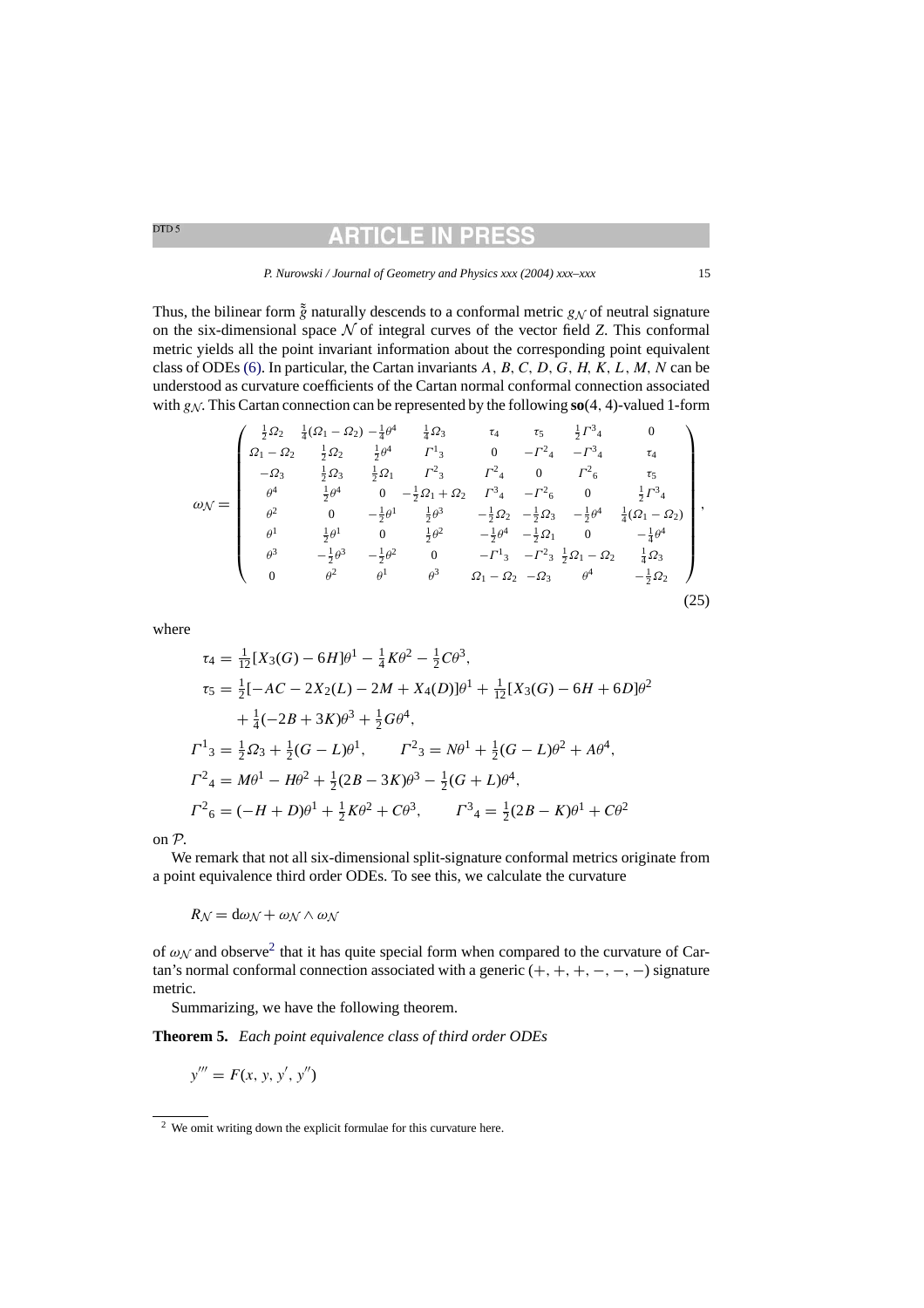BITICLE IN

<span id="page-15-0"></span>16 *P. Nurowski / Journal of Geometry and Physics xxx (2004) xxx–xxx*

*defines a conformal split-signature metric*  $g_N$  *on a* 6--dimensional manifold  $N$ , which is *canonically associated with this class of ODEs. The conformal metric g<sub>N</sub> yields all the point invariant information about the corresponding class of third order ODEs*.

### **4. Second order ODEs considered modulo point transformations**

This case has been recently carefully studied in Ref. [\[16\].](#page-30-0) The ODE part of this paper includes, in particular, description of the geometry associated with an equation

$$
y'' = Q(x, y, y') \tag{26}
$$

considered modulo point transformations [\(10\).](#page-7-0) This geometry, in the convenient parameterization  $(x, y, p = y')$  of the first jet space  $J<sup>1</sup>$ , turns out to be very closely related to the geometry associated with the following split signature metric, the Fefferman metric:

$$
g = 2[(dp - Q dx)dx - (dy - p dx)(d\phi + \frac{2}{3}Q_p dx + \frac{1}{6}Q_{pp}(dy - p dx))]
$$
(27)

on  $J^1 \times \mathbf{R}$ . More precisely, we have the following theorem.

#### **Theorem 6.**

- (1) *Every second order ODE* (26) *endows its corresponding space*  $J^1 \times \mathbf{R}$  *with an orientation and with the Fefferman metric* (27).
- (2) *If the ODE undergoes a point transformation* [\(10\)](#page-7-0) *then its Fefferman metric transforms conformally*.
- (3) *All the point invariants of a point equivalence class of ODEs* (26) *are expressible in terms of the conformal invariants of the associated conformal class of Fefferman metrics*.
- (4) *The Fefferman metrics* (27) *are very special among all the split signature metrics on* 4 *manifolds. Their Weyl tensor has algebraic type* (N, N) *in the Cartan–Petrov–Penrose classification* [\[1,18–20\].](#page-30-0) *Both*, *the selfdual* C<sup>+</sup> *and the antiselfdual* C−, *parts of it are expressible in terms of only one component. In fact,*  $C^+$  *is proportional to*

$$
w_1 = D^2 Q_{pp} - 4DQ_{py} - DQ_{pp}Q_p + 4Q_p Q_{py} - 3Q_{pp}Q_y + 6Q_{yy}
$$

*and* C<sup>−</sup> *is proportional to*

 $w_2 = Q_{pppp},$ 

*where*

$$
D=\partial_x+p\partial_y+Q\partial_p.
$$

*Each of the conditions*  $w_1 = 0$  *and*  $w_2 = 0$  *is invariant under point transformations* [\(10\).](#page-7-0)

(5) *Cartan normal conformal connection associated with any conformal class*[*g*] *of Fefferman metrics is reducible to a certain* **SL**(2 + 1, **R**) *connection naturally defined on an*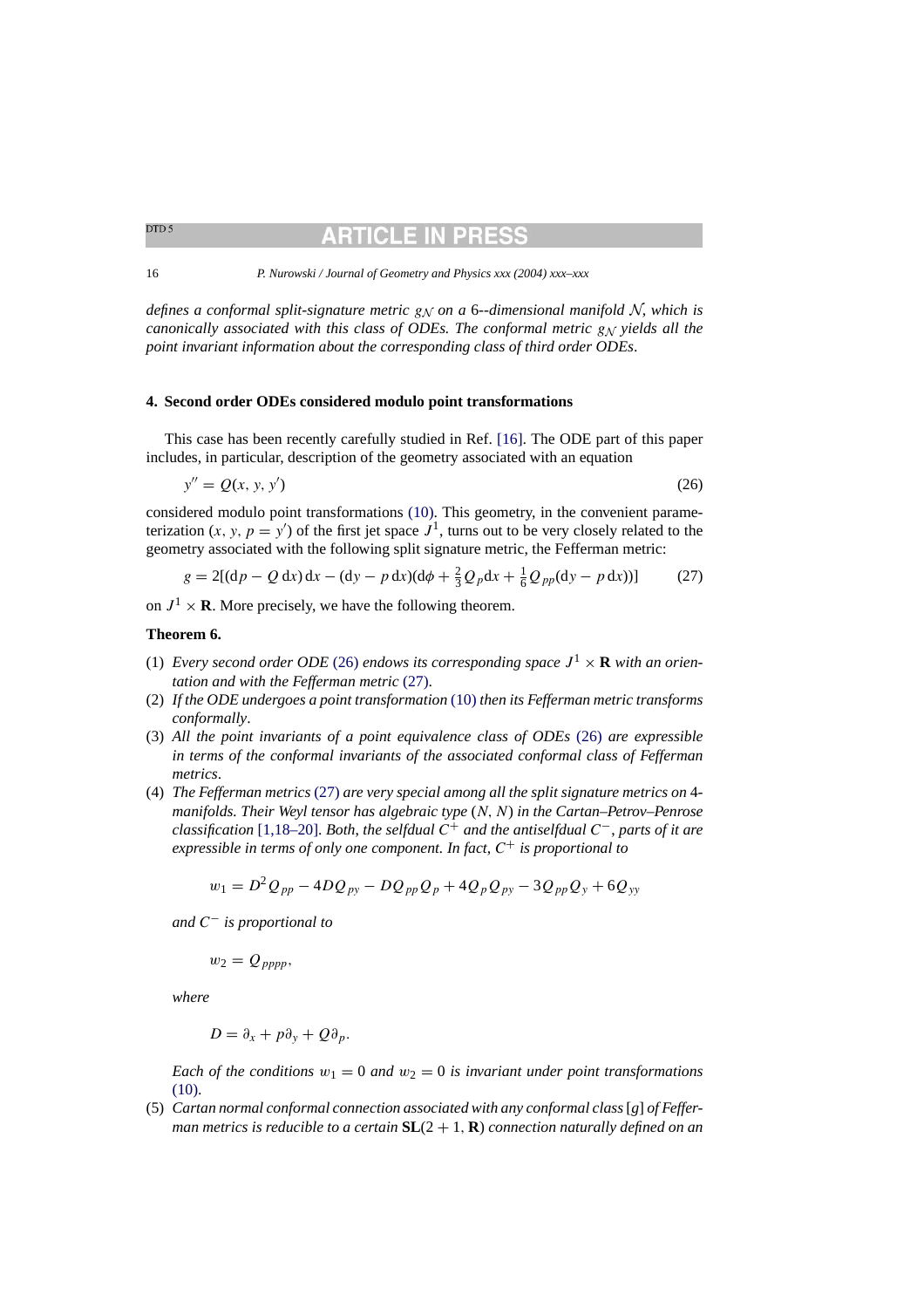## RTICLE IN

*P. Nurowski / Journal of Geometry and Physics xxx (2004) xxx–xxx* 17

<span id="page-16-0"></span>*eight-dimensional bundle over* J<sup>1</sup> *which*, *via Cartan's equivalence method*, *is uniquely associated with the point equivalence class of corresponding ODEs*[\(26\).](#page-15-0) *The curvature of this connection has very simple form*

$$
\Omega \sim \begin{pmatrix} 0 & w_2 & * \\ & & & \\ 0 & 0 & w_1 \\ & & & \\ 0 & 0 & 0 \end{pmatrix}.
$$

*If*  $w_1 = 0$  *or*  $w_2 = 0$  *this connection can be further understood as a Cartan normal projective connection over a certain two-dimensional space S equipped with a projective structure* [\[14\].](#page-30-0) *S can be identified either with the solution space of the ODE* [\(26\)](#page-15-0) *in the*  $w_1 = 0$  *case, or with the solution space of its dual*<sup>3</sup> *ODE in the*  $w_2 = 0$  *case.* 

## **5.** Equations  $z' = F(x, y, y', y'', z)$ , noncompact form of the exceptional group *G***<sup>2</sup> and conformal metrics of signature (3, 2)**

#### *5.1. Equations with integral-free solutions*

Consider a differential equation of the form

$$
G(x, y, y', \dots, y^{(m)}, z, z', \dots, z^{(k)}) = 0
$$
\n(28)

for real functions  $y = y(x)$  and  $z = z(x)$  of one real variable. In this equation  $G: \mathbb{R}^{m+k+3} \to$ **R** and  $y^{(r)}$ ,  $z^{(q)}$  denote the *r*th and the *q*th derivative of *y* and *z* with respect to *x*. In 1912 Hilbert [\[11\]](#page-30-0) considered a subclass of Eq. (28) which he called *equations with integral-free solutions* (Germ. integrallose Aufloesungen). These equations are defined as follows.

**Definition 1.** *Equation* (28) *has*integral-free solutions*iff its general solution can be written as*

$$
x = x(t, w(t), w'(t), \dots, w^{(p)}(t)), \qquad y = y(t, w(t), w'(t), \dots, w^{(p)}(t)),
$$
  
\n
$$
z = z(t, w(t), w'(t), \dots, w^{(p)}(t)),
$$

*where*  $w = w(t)$  *is an arbitrary sufficiently smooth real function of one real variable.* 

As an example consider equation

$$
z' = y.\tag{29}
$$

<sup>3</sup> See e.g. [\[16\]](#page-30-0) [fo](#page-30-0)r the concept of dual second order ODEs.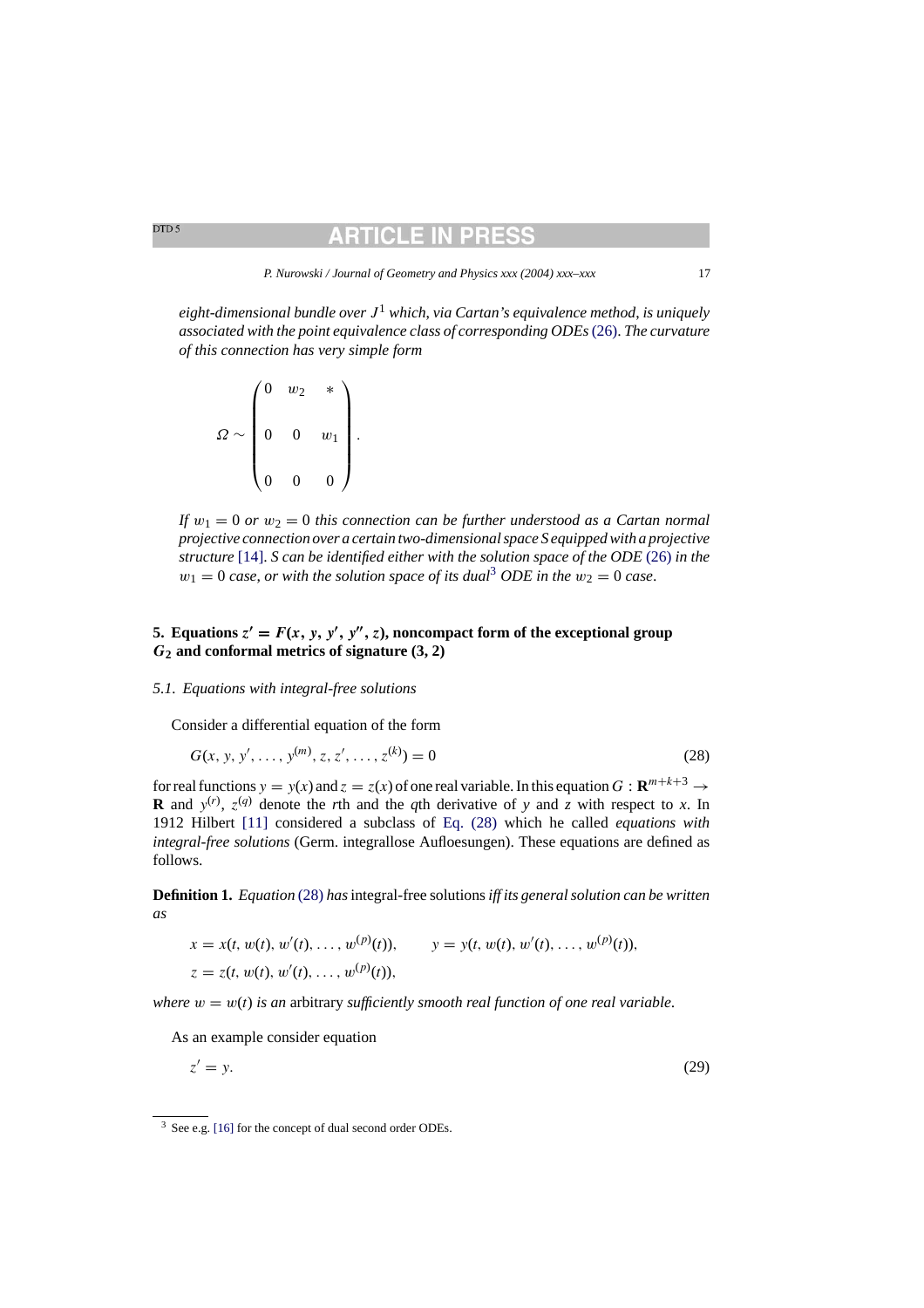## TICLE IN

<span id="page-17-0"></span>Clearly  $x = t$ ,  $z = w(t)$ ,  $y = w'(t)$  is its general solution, which shows that [\(29\)](#page-16-0) is in the Hilbert class of equations with integral-free solutions. Very simple equation [\(29\)](#page-16-0) belongs to the class of *first order Monge equations*

$$
z' = F(x, y, y', z),\tag{30}
$$

which are [Eq. \(28\)](#page-16-0) with unknowns of at most of the first order.

Associated with each first order Monge equation (30) there is a four-dimensional space *J* parameterized by  $(x, y, p, z)$  and two 1-forms

$$
\omega^1 = dz - F(x, y, p, z) dx, \qquad \omega^2 = dy - p dx.
$$

Every solution of the Monge equation (30) is a curve  $c(t) = (x(t), y(t), p(t), z(t))$  in *J* on which the forms  $\omega^1$  and  $\omega^2$  vanish.

Suppose now, that given a Monge equation (30), there exists a transformation of the associated variables  $(x, y, p, z)$ 

$$
\begin{pmatrix} x \\ y \\ p \\ z \end{pmatrix} \xrightarrow{\phi} \begin{pmatrix} \bar{x} \\ \bar{y} \\ \bar{p} \\ \bar{z} \end{pmatrix} = \begin{pmatrix} \bar{x}(x, y, p, z) \\ \bar{y}(x, y, p, z) \\ \bar{p}(x, y, p, z) \\ \bar{z}(x, y, p, z) \end{pmatrix}
$$
(31)

such that

$$
d\bar{y} - \bar{p} d\bar{x} = \alpha \omega^1 + \beta \omega^2, \qquad d\bar{p} - \bar{z} d\bar{x} = \gamma \omega^1 + \delta \omega^2 \tag{32}
$$

with  $\alpha$ ,  $\beta$ ,  $\gamma$ ,  $\delta$  functions on *J* satisfying  $\Delta = \alpha \delta - \beta \gamma \neq 0$ . In such case

$$
\omega^1 = \Delta^{-1} [\delta(\mathrm{d}\bar{y} - \bar{p}\,\mathrm{d}\bar{x}) - \beta(\mathrm{d}\bar{p} - \bar{z}\,\mathrm{d}\bar{x})],
$$
  

$$
\omega^2 = \Delta^{-1} [-\gamma(\mathrm{d}\bar{y} - \bar{p}\,\mathrm{d}\bar{x}) + \alpha(\mathrm{d}\bar{p} - \bar{z}\,\mathrm{d}\bar{x})].
$$

Thus, taking

$$
\bar{x} = t, \qquad \bar{y} = w(t), \qquad \bar{p} = w'(t), \qquad \bar{z} = w''(t),
$$
\n(33)

we construct a curve in *J* on which the forms  $\omega^1$  and  $\omega^2$  identically vanish. Now, the inverse of  $\phi$  which gives  $x = x(\bar{x}, \bar{y}, \bar{p}, \bar{z})$ , etc., provides

$$
x = x(t, w(t), w'(t), w''(t)), \qquad y = y(t, w(t), w'(t), w''(t)),
$$
  

$$
z = z(t, w(t), w'(t), w''(t)),
$$

which is an integral-free solution of the Monge equation (30).

We summarize our discussion in the following Lemma.

**Lemma 1.** *Every first order Monge equation* (30) *admitting coordinate transformation* (31) *which realizes* (32) *has integral-free solutions*.

**Example 4.** Consider equation

$$
z' = (y')^2. \tag{34}
$$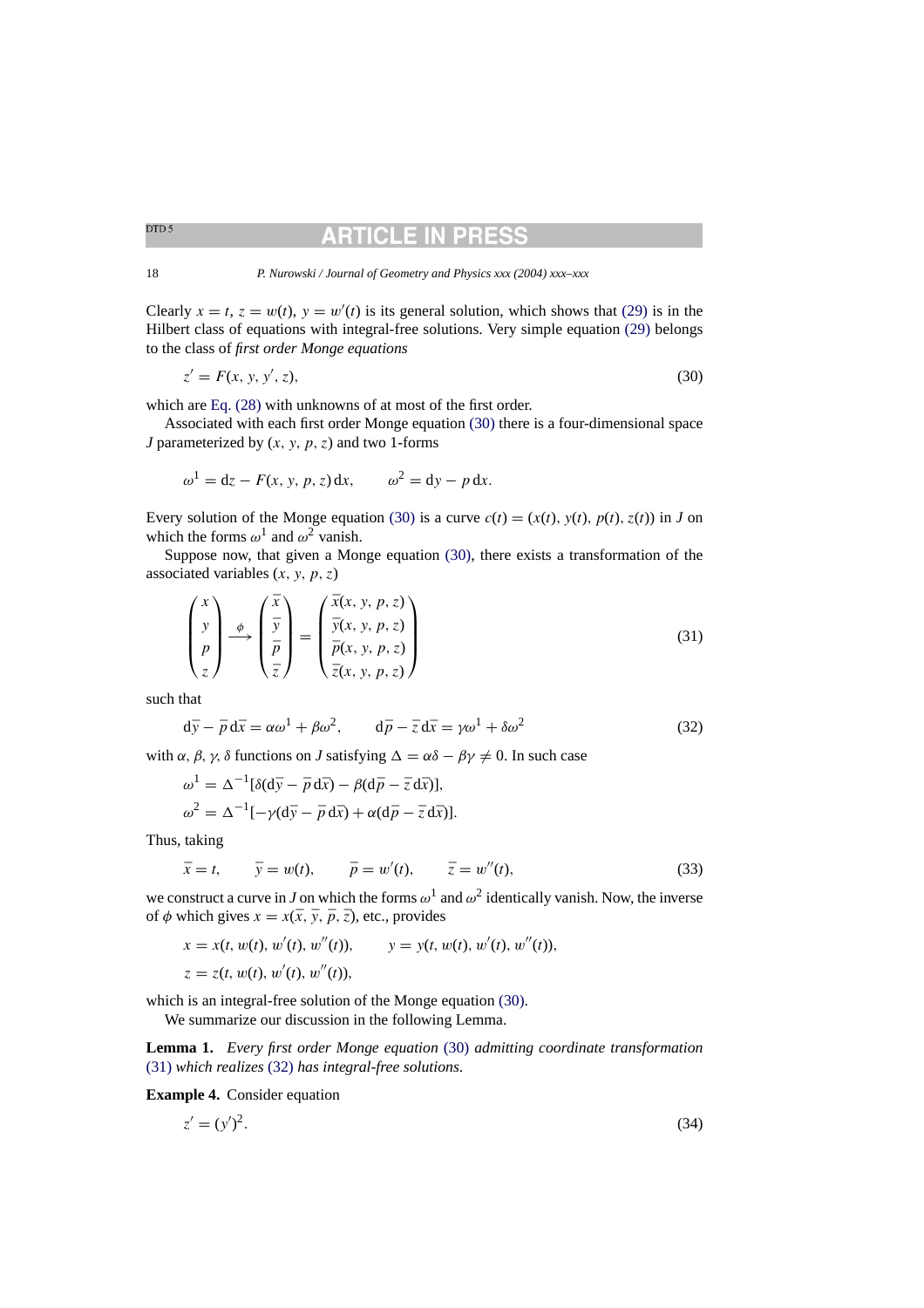## TICLE IN

*P. Nurowski / Journal of Geometry and Physics xxx (2004) xxx–xxx* 19

Its corresponding forms are  $\omega^1 = dz - p^2 dx$ ,  $\omega^2 = dy - p dx$ . The change of variables  $x = \frac{1}{2}\overline{z}$ ,  $y = \frac{1}{2}(\overline{z}\overline{x} - \overline{p})$ ,  $z = \frac{1}{2}\overline{z}\overline{x}^2 - \overline{p}\overline{x} + \overline{y}$ ,  $p = \overline{x}$  brings them to the form  $\omega^1 = d\overline{y} - d\overline{y}$  $\bar{p} d\bar{x} - \bar{x}(d\bar{p} - \bar{z} d\bar{x}), \omega^2 = -\frac{1}{2}(d\bar{p} - \bar{z} d\bar{x}).$  This proves that substitution [\(33\)](#page-17-0) leads to the following integral-free solution of [Eq. \(34\):](#page-17-0)

$$
x = \frac{1}{2}w''(t)
$$
,  $y = \frac{1}{2}tw''(t) - \frac{1}{2}w'(t)$ ,  $z = \frac{1}{2}t^2w''(t) - tw'(t) + w(t)$ .

A natural question as to whether all the first order Monge equations have integral-free solutions was answered in affirmative by Monge. Thus, we have the following theorem.

**Theorem 7** (Monge). *Every first order Monge equation has integral-free solutions*.

It is instructive to sketch the proof of this theorem.

Given a Monge equation [\(30\)](#page-17-0) we consider its associated two 1-forms

$$
\omega^1 = dz - F(x, y, p, z) dx \quad \text{and} \quad \omega^2 = dy - p dx \tag{35}
$$

on *J*. We say that another pair of linearly independent 1-forms  $(\bar{\omega}^1, \bar{\omega}^2)$  on *J* is *equivalent* to the pair (35) if there exists a transformation of variables [\(31\)](#page-17-0) and functions  $\alpha$ ,  $\beta$ ,  $\gamma$ ,  $\delta$ ,  $\alpha\delta - \beta\gamma \neq 0$ , on *J* such that

$$
\phi^*(\bar{\omega}^1) = \alpha \omega^1 + \beta \omega^2, \qquad \phi^*(\bar{\omega}^2) = \gamma \omega^1 + \delta \omega^2.
$$
 (36)

According to [Lemma 1, i](#page-17-0)f we were able to show that there is only one equivalence class of forms ( $\omega^1$ ,  $\omega^2$ ) equivalent to ( $d\bar{y} - \bar{p} d\bar{x}$ ,  $d\bar{p} - \bar{z} d\bar{x}$ ), the theorem would be proven. Thus, in the process of proving the Monge theorem, we are led to study the equivalence problem for two 1-forms given modulo transformations (36) on an open set of  $\mathbb{R}^4$ . Introducing the total differential vector field  $D = \partial_x + p\partial_y + F\partial_z$  it is not difficult to prove that a pair of 1-forms (35) originating from the Monge equations for which

$$
F_{pp} = 0 \quad \text{and} \quad DF_p - F_y - F_p F_z = 0 \tag{37}
$$

and a pair of forms originating from the equations for which at least one of the above conditions is not satisfied are *not* equivalent. Then, the Cartan equivalence method applied to the forms related to the first order Monge equations *not* satisfying (37) shows that they are *all* locally equivalent to  $(d\bar{y} - \bar{p} d\bar{x}, d\bar{p} - \bar{z} d\bar{x})$ . Thus, the first order Monge equations for which at least one of conditions (37) is not satisfied have general solutions of the form

$$
x = x(t, w(t), w'(t), w''(t)), \qquad y = y(t, w(t), w'(t), w''(t)),
$$
  

$$
z = z(t, w(t), w'(t), w''(t)).
$$
 (38)

On the other hand, if we apply the Cartan equivalence method to the forms originating from the Monge equations *satisfying* (37), we show that they are *all* locally equivalent to  $(d\bar{z}, d\bar{y} - \bar{p} d\bar{x})$ . Thus, taking  $\bar{z} = \text{const.}$ ,  $\bar{x} = t$ ,  $\bar{y} = w(t)$  and  $\bar{p} = w'(t)$  we show that in such case the Monge equations have general solutions of the form

$$
x = x(t, w(t), w'(t)),
$$
  $y = y(t, w(t), w'(t)),$   $z = z(t, w(t), w'(t)).$  (39)

Therefore in the both nonequivalent cases (38) and (39) the Monge equations have integralfree solutions. This finishes the proof of the Monge theorem.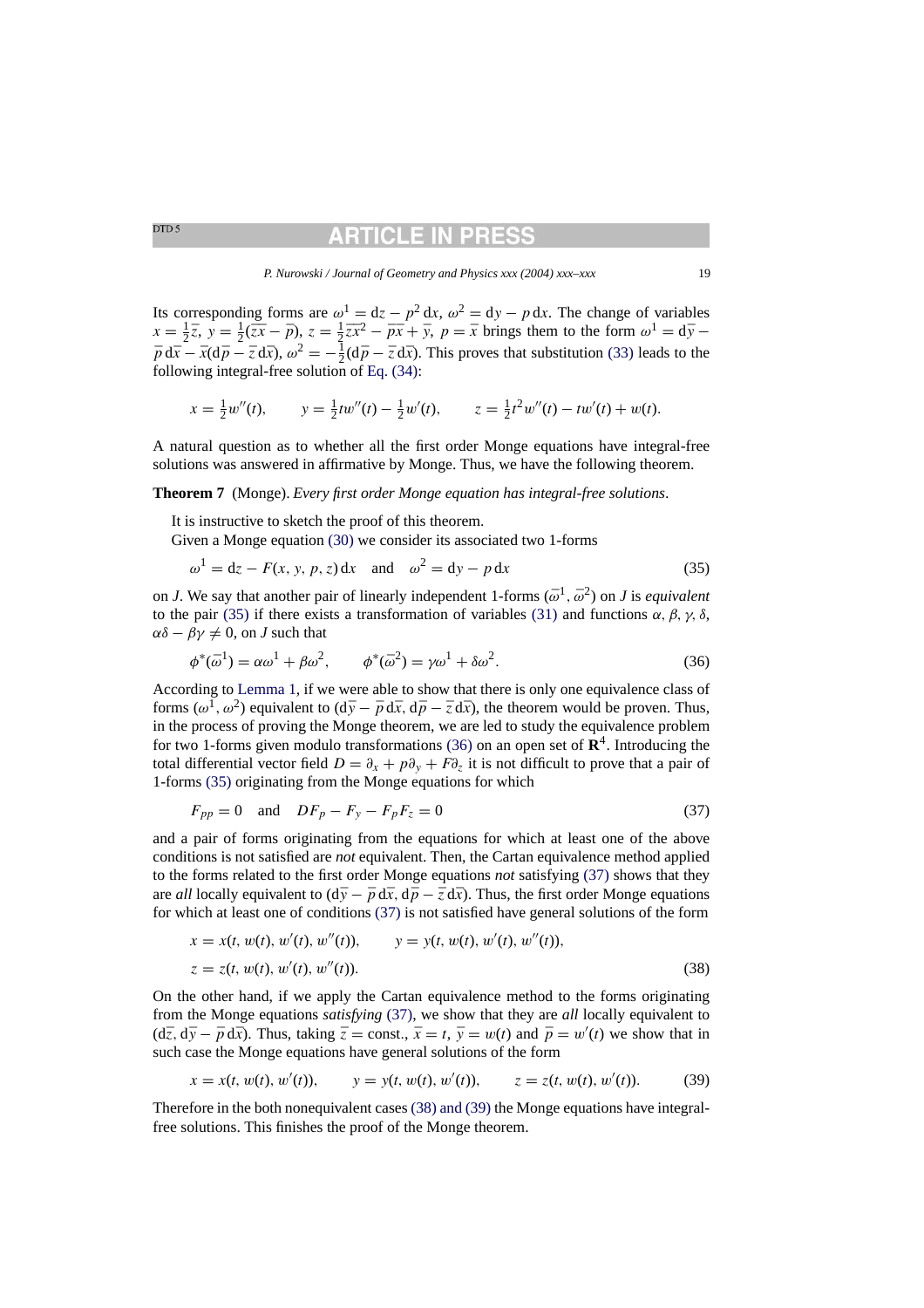<span id="page-19-0"></span>20 *P. Nurowski / Journal of Geometry and Physics xxx (2004) xxx–xxx*

Hilbert in [\[11\]](#page-30-0) considered an equation

$$
z' = (y'')^2 \tag{40}
$$

and proved that it has *not* the property of having integral-free solutions. It turns out, that among all the equations which have not this property, the Hilbert equation (40) is, in a certain sense, the simplest one.

## 5.2. Equivalence of forms associated with ODEs  $z' = F(x, y, y', y'', z)$

The Hilbert equation (40) is a special case of an equation

$$
z' = F(x, y, y', y'', z). \tag{41}
$$

Equations of this type were considered by Cartan [\[4\]](#page-30-0) who, in particular, observed that they describe Cauchy characteristics of pairs of involutive second order PDEs for a real function of two variables. In the context of the present paper we are interested under what conditions Eq. (41) have integral-free solutions. The treatment of the problem is a simple generalization of the method described in the sketch of the proof of Monge's theorem. Thus, with each equation (41) we associate *three* 1-forms

$$
\omega^1 = dz - F(x, y, p, q, z) dx,
$$
  $\omega^2 = dy - p dx,$   $\omega^3 = dp - q dx,$  (42)

which live on a five-dimensional manifold *J* parameterized by  $(x, y, p = y', q = y'', z)$ . Following the case of Monge equations, we need to study the equivalence problem for the *triples* of linearly independent 1-forms ( $\omega^1$ ,  $\omega^2$ ,  $\omega^3$ ) on an open set of **R**<sup>5</sup>. More precisely, let  $(\omega^1, \omega^2, \omega^3)$  be defined on a open set  $J \subset \mathbb{R}^5$  parameterized by  $(x, y, p, q, z)$  and  $(\bar{\omega}^1, \bar{\omega}^2, \bar{\omega}^3)$  be defined on a set  $\bar{J} \subset \mathbb{R}^5$  parameterized by  $(\bar{x}, \bar{y}, \bar{p}, \bar{q}, \bar{z})$ . We say that the two triples  $(\omega^1, \omega^2, \omega^3)$  and  $(\bar{\omega}^1, \bar{\omega}^2, \bar{\omega}^3)$  are (locally) equivalent iff there exists a (local) diffeomorphism  $\phi : J \rightarrow \overline{J}$ 

$$
\begin{pmatrix} x \\ y \\ p \\ q \\ z \end{pmatrix} \xrightarrow{\phi} \begin{pmatrix} \bar{x} \\ \bar{y} \\ \bar{p} \\ \bar{q} \\ \bar{z} \end{pmatrix} = \begin{pmatrix} \bar{x}(x, y, p, q, z) \\ \bar{y}(x, y, p, q, z) \\ \bar{p}(x, y, p, q, z) \\ \bar{q}(x, y, p, q, z) \\ \bar{z}(x, y, p, q, z) \end{pmatrix}
$$
(43)

and a **GL**(3, **R**)-valued function

$$
f = \begin{pmatrix} \alpha & \beta & \gamma \\ \delta & \epsilon & \lambda \\ \kappa & \mu & \nu \end{pmatrix}
$$

on *J* such that

$$
\phi^*(\bar{\omega}^1) = \alpha \omega^1 + \beta \omega^2 + \gamma \omega^3, \qquad \phi^*(\bar{\omega}^2) = \delta \omega^1 + \epsilon \omega^2 + \lambda \omega^3,
$$
  

$$
\phi^*(\bar{\omega}^3) = \kappa \omega^1 + \mu \omega^2 + \nu \omega^3.
$$
 (44)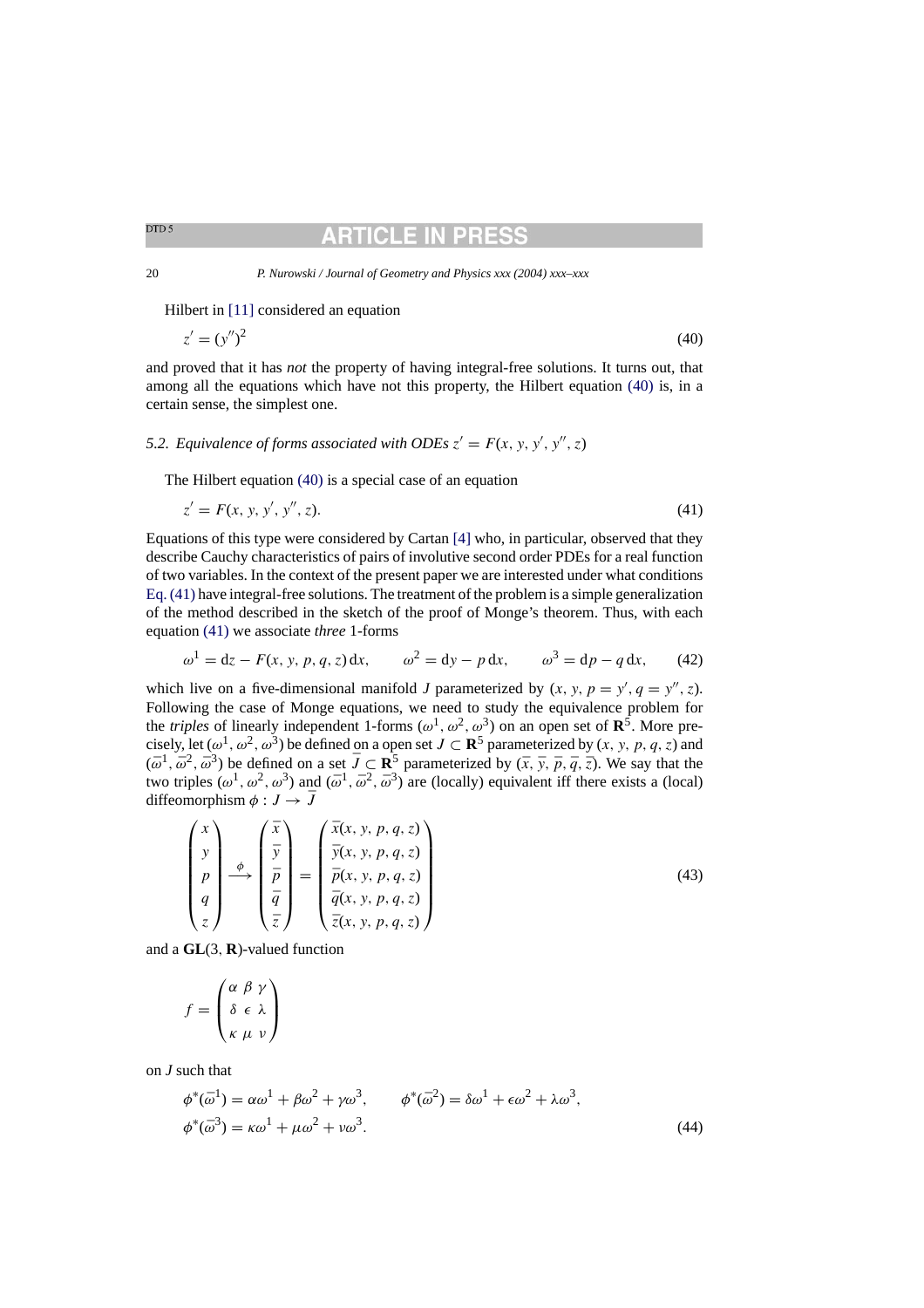## RTICLE IN PR

<span id="page-20-0"></span>
$$
F_{qq}=0,
$$

the second class is defined by the equations for which

$$
F_{qq}\neq 0.
$$

Both the above classes include nonequivalent triples of 1-forms, but only the first class originates from [Eq. \(41\)](#page-19-0) with integral-free solution. All the Cartan equations with  $F_{qq} \neq 0$ have not the property of having integral-free solutions. The Hilbert equation [\(40\)](#page-19-0) is one of the equations from this class.

**Example 5.** According to the above discussion, if  $k \neq 0$  and  $k \neq 1$  equation

$$
z' = \frac{1}{k} (y'')^k \tag{45}
$$

has not the property of having integral-free solutions. Thus, since one is forced to use integrals to write down the general solution of (45), we solve it by putting

$$
x = t
$$
,  $y = w(t)$ ,  $z = \frac{1}{k} \int w''(t)^k dt$ . (46)

Cartan found *better* solution

$$
x = (k-1)t^{\frac{k-2}{k-1}}w''(t),
$$
  
\n
$$
y = \frac{1}{2}(k-1)^2t^{\frac{2k-3}{k-1}}w''(t)^2 - (k-1)t^{\frac{k-2}{k-1}}w'(t)w''(t)
$$
  
\n
$$
+\frac{1}{2}(k-1)\int t^{\frac{k-2}{k-1}}w''(t)^2 dt,
$$
  
\n
$$
z = \frac{k-1}{k}t^2w''(t) - tw'(t) + w(t).
$$

We prefer this solution rather then  $(46)$  since it involves only second power of w'' under the integral, whereas the solution (46) involves the *k*th power. This example shows that, for a given Cartan equation, among many different expressions for its general solution which involve integrals there could be some preferred ones. The precise meaning of this observation is worth further investigation.

5.3.  $\tilde{G}_2$  *Cartan connection for equation*  $z' = F(x, y, y', y'', z)$  *and conformal* (3, 2)*signature geometry*

We will not comment any further on Cartan equations for which  $F_{qq} = 0$ . Instead, we concentrate on much more interesting  $F_{qq} \neq 0$  case.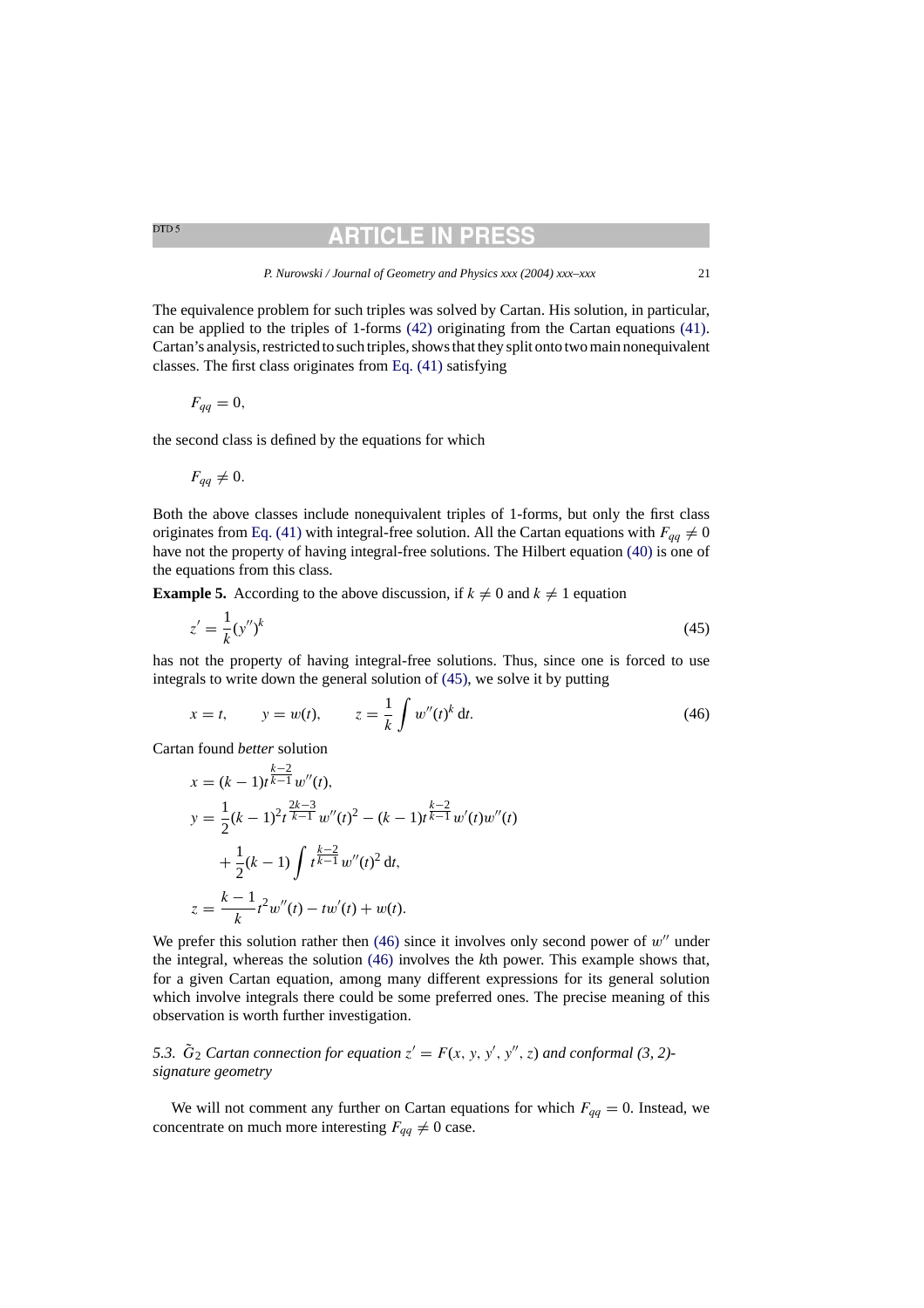22 *P. Nurowski / Journal of Geometry and Physics xxx (2004) xxx–xxx*

First, we briefly sketch Cartan's results on equivalence problem for forms

$$
\omega^1 = dz - F(x, y, p, q, z) dx,
$$
  $\omega^2 = dy - p dx,$   $\omega^3 = dp - q dx$  (47)

satisfying  $F_{qq} \neq 0$ . On doing that we supplement these forms to a coframe  $(\omega^1, \omega^2, \omega^3, \omega^4, \omega^5)$  on the  $(x, y, p, q, z)$  space such that

$$
\omega^1 = dz - F(x, y, p, q, z) dx, \qquad \omega^2 = dy - p dx, \qquad \omega^3 = dp - q dx,
$$
  

$$
\omega^4 = dy, \qquad \omega^5 = dq.
$$
 (48)

Since we are interested in *all* forms  $(\omega^1, \omega^2, \omega^3)$  which are equivalent to the forms (47) via transformations [\(43\) and \(44\)](#page-19-0) this coframe is not unique. It is given up to the following freedom:

$$
\begin{pmatrix}\n\omega^1 \\
\omega^2 \\
\omega^3 \\
\omega^4 \\
\omega^5\n\end{pmatrix}\n\rightarrow\n\begin{pmatrix}\n\bar{\omega}^1 \\
\bar{\omega}^2 \\
\bar{\omega}^3 \\
\bar{\omega}^4 \\
\bar{\omega}^5\n\end{pmatrix}\n=\n\begin{pmatrix}\n\alpha & \beta & \gamma & 0 & 0 \\
\delta & \epsilon & \lambda & 0 & 0 \\
\kappa & \mu & \nu & 0 & 0 \\
\pi & \rho & \sigma & \tau & \chi \\
\pi' & \rho' & \sigma' & \tau' & \chi'\n\end{pmatrix}\n\begin{pmatrix}\n\omega^1 \\
\omega^2 \\
\omega^3 \\
\omega^4 \\
\omega^5\n\end{pmatrix},
$$

which suggests that instead of working with a not uniquely defined coframe (48) on the  $(x, y, p, q, z)$  space it is better to use five well defined linearly independent 1-forms

$$
\begin{pmatrix}\n\theta^1 \\
\theta^2 \\
\theta^3 \\
\theta^4 \\
\theta^5\n\end{pmatrix} = \begin{pmatrix}\n\alpha & \beta & \gamma & 0 & 0 \\
\delta & \epsilon & \lambda & 0 & 0 \\
\kappa & \mu & \nu & 0 & 0 \\
\pi & \rho & \sigma & \tau & \chi \\
\pi' & \rho' & \sigma' & \tau' & \chi'\n\end{pmatrix} \begin{pmatrix}\n\omega^1 \\
\omega^2 \\
\omega^3 \\
\omega^4 \\
\omega^5\n\end{pmatrix}
$$

on a bigger space parameterized by  $(x, y, p, q, z, \alpha, \beta, \gamma, \delta, \epsilon, \lambda, \kappa, \mu, \nu, \pi, \rho, \sigma, \tau, \chi, \pi', \rho',$  $\sigma'$ , τ', χ'). Now, assuming that  $F_{qq} \neq 0$  and using his equivalence method (which involved several reductions and prolongations<sup>4</sup>) Cartan was able to prove that on a certain 14-dimensional manifold *P* the forms  $(\theta^1, \theta^2, \theta^3, \theta^4, \theta^5)$  can be supplemented in a unique way to a unique coframe. More precisely, he proved the following theorem.

**Theorem 8** (Cartan). *An equivalence class of forms*

$$
\omega^1 = dz - F(x, y, p, q, z) dx, \qquad \omega^2 = dy - p dx, \qquad \omega^3 = dp - q dx
$$
 (49)

*for which*  $F_{qq} \neq 0$ , uniquely *defines a 14-dimensional manifold P and a preferred coframe*  $(\theta^1, \theta^2, \theta^3, \hat{\theta}^4, \theta^5, \Omega_1, \Omega_2, \Omega_3, \Omega_4, \Omega_5, \Omega_6, \Omega_7, \Omega_8, \Omega_9)$  on it such that

$$
d\theta^1 = \theta^1 \wedge (2\Omega_1 + \Omega_4) + \theta^2 \wedge \Omega_2 + \theta^3 \wedge \theta^4,
$$
  
\n
$$
d\theta^2 = \theta^1 \wedge \Omega_3 + \theta^2 \wedge (\Omega_1 + 2\Omega_4) + \theta^3 \wedge \theta^5,
$$

<span id="page-21-0"></span>
$$
22 \, \rm
$$

<sup>4</sup> See e.g. in Ref. [\[17\]](#page-30-0) for the definitions of these procedures.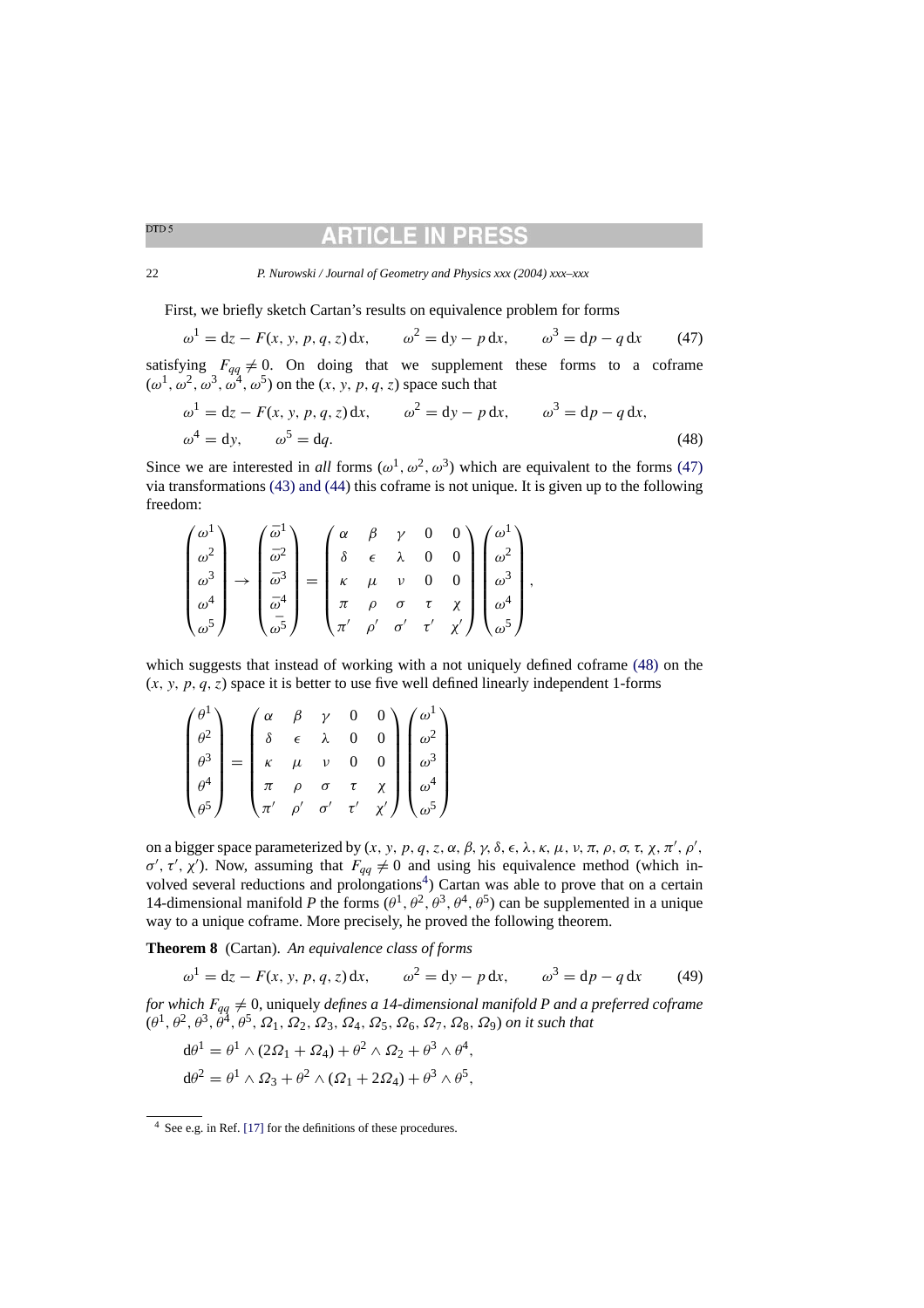# **ARTICLE IN PRESS**

*P. Nurowski / Journal of Geometry and Physics xxx (2004) xxx–xxx* 23

<span id="page-22-0"></span>
$$
d\theta^3 = \theta^1 \wedge \Omega_5 + \theta^2 \wedge \Omega_6 + \theta^3 \wedge (\Omega_1 + \Omega_4) + \theta^4 \wedge \theta^5,
$$
  
\n
$$
d\theta^4 = \theta^1 \wedge \Omega_7 + \frac{4}{3}\theta^3 \wedge \Omega_6 + \theta^4 \wedge \Omega_1 + \theta^5 \wedge \Omega_2,
$$
  
\n
$$
d\theta^5 = \theta^2 \wedge \Omega_7 - \frac{4}{3}\theta^3 \wedge \Omega_5 + \theta^4 \wedge \Omega_3 + \theta^5 \wedge \Omega_4.
$$
\n(50)

Note that the above theorem implies formulae for the differentials of the forms  $\Omega_{\mu}$ ,  $\mu = 1, 2, \ldots, 9$ . Explicitly, these differentials are:

$$
d\Omega_1 = \Omega_3 \wedge \Omega_2 + \frac{1}{3}\theta^3 \wedge \Omega_7 - \frac{2}{3}\theta^4 \wedge \Omega_5 + \frac{1}{3}\theta^5 \wedge \Omega_6 + \theta^1 \wedge \Omega_8
$$
  
\n
$$
+ \frac{3}{8}c_2\theta^1 \wedge \theta^2 + b_2\theta^1 \wedge \theta^3 + b_3\theta^2 \wedge \theta^3 + a_2\theta^1 \wedge \theta^4 + a_3\theta^1 \wedge \theta^5
$$
  
\n
$$
+ a_3\theta^2 \wedge \theta^4 + a_4\theta^2 \wedge \theta^5,
$$
  
\n
$$
d\Omega_2 = \Omega_2 \wedge (\Omega_1 - \Omega_4) - \theta^4 \wedge \Omega_6 + \theta^1 \wedge \Omega_9 + \frac{3}{8}c_3\theta^1 \wedge \theta^2 + b_3\theta^1 \wedge \theta^3
$$
  
\n
$$
+ a_3\theta^1 \wedge \theta^4 + a_4\theta^1 \wedge \theta^5 + b_4\theta^2 \wedge \theta^3 + a_4\theta^2 \wedge \theta^4 + a_5\theta^2 \wedge \theta^5,
$$
  
\n
$$
d\Omega_3 = \Omega_3 \wedge (\Omega_4 - \Omega_1) - \theta^5 \wedge \Omega_5 + \theta^2 \wedge \Omega_8 - \frac{3}{8}c_1\theta^1 \wedge \theta^2 - b_1\theta^1 \wedge \theta^3
$$
  
\n
$$
- a_1\theta^1 \wedge \theta^4 - a_2\theta^1 \wedge \theta^5 - b_2\theta^2 \wedge \theta^3 - a_2\theta^2 \wedge \theta^4 - a_3\theta^2 \wedge \theta^5,
$$
  
\n
$$
d\Omega_4 = \Omega_2 \wedge \Omega_3 + \frac{1}{3}\theta^3 \wedge \Omega_7 + \frac{1}{3}\theta^4 \wedge \Omega_5 - \frac{2}{3}\theta^5 \wedge \Omega_6 + \theta^2 \wedge \Omega_9 - \frac{3}{8}c_2\theta^1 \wedge \theta^2
$$
  
\n
$$
- b_2\theta^1 \wedge \theta^3 - a_2\theta^1 \wedge \theta^4 - a_3\theta^1 \wedge \theta^5
$$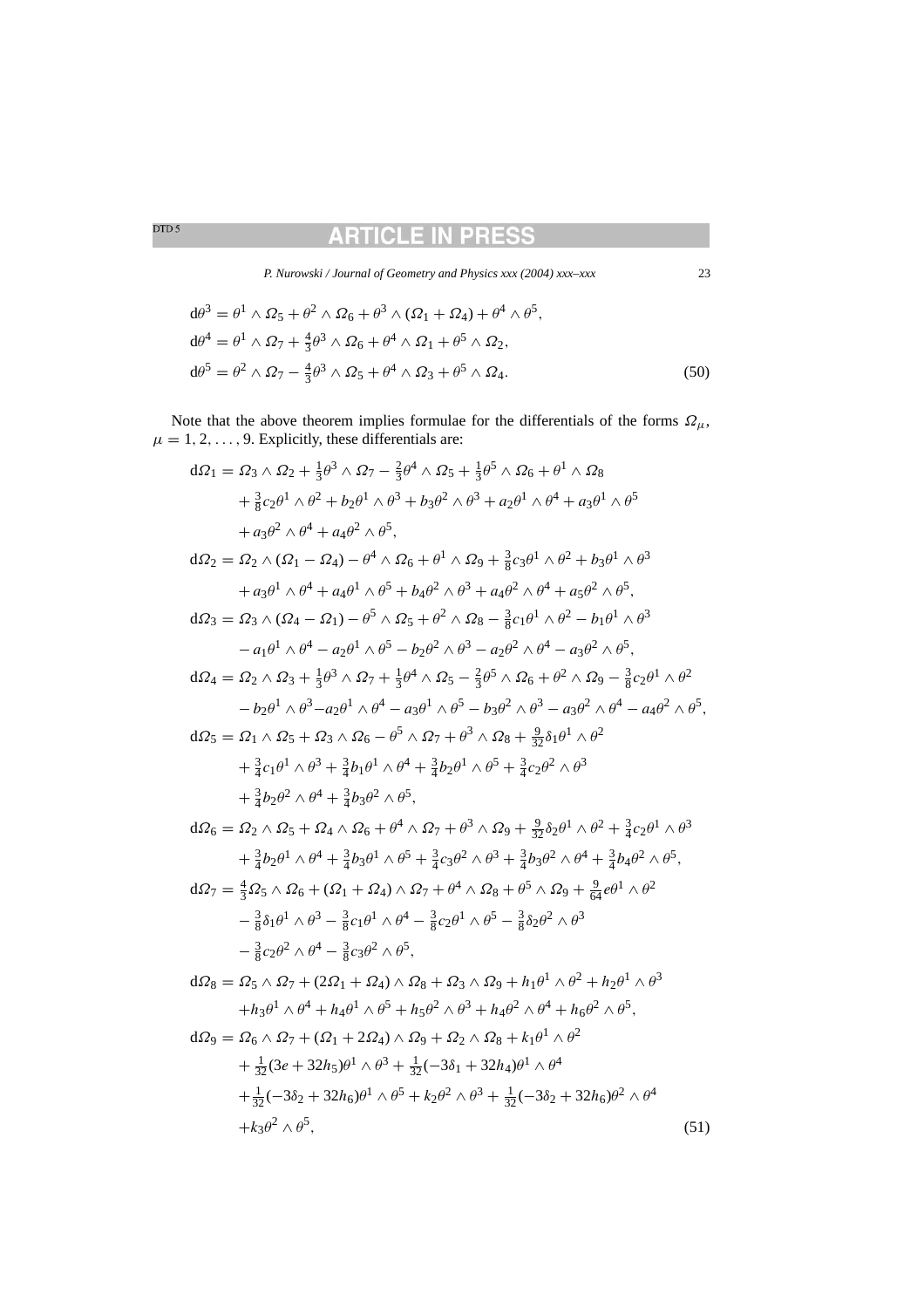## RTICLE IN

24 *P. Nurowski / Journal of Geometry and Physics xxx (2004) xxx–xxx*

where  $a_1, a_2, a_3, a_4, a_5, b_1, b_2, b_3, b_4, c_1, c_2, c_3, \delta_1, \delta_2, e, h_1, h_2, h_3, h_4, h_5, h_6, k_1, k_2, k_3$ are functions on *P* uniquely defined by the equivalence class of forms [\(49\).](#page-21-0)

The system [\(50\) and \(51\)](#page-21-0) provides all the local invariants for the equivalence class of forms [\(49\)](#page-21-0) satisfying  $F_{qa} \neq 0$ . If one is given two triples of 1-forms

$$
\omega^1 = dz - F(x, y, p, q, z) dx
$$
,  $F_{qq} \neq 0$ ,  $\omega^2 = dy - p dx$ ,  $\omega^3 = dp - q dx$ 

and

$$
\bar{\omega}^1 = d\bar{z} - \bar{F}(\bar{x}, \bar{y}, \bar{p}, \bar{q}, \bar{z}) d\bar{x}, \quad \bar{F}_{\bar{q}\bar{q}} \neq 0, \quad \bar{\omega}^2 = d\bar{y} - \bar{p} d\bar{x}, \quad \bar{\omega}^3 = d\bar{p} - \bar{q} d\bar{x}
$$

on respective manifolds *J* and *J* parameterized by  $(x, y, p, q, z)$  and  $(\bar{x}, \bar{y}, \bar{p}, \bar{q}, \bar{z})$ , then there exists a local diffeomorphism

| $x \setminus$   |  | $\bar{x}$   |  | $\bar{x}(x, y, p, q, z)$      |
|-----------------|--|-------------|--|-------------------------------|
|                 |  |             |  | $\bar{y}(x, y, p, q, z)$      |
|                 |  |             |  | $\bar{p}(x, y, p, q, z)$      |
| $q_{\parallel}$ |  |             |  | $\overline{q}(x, y, p, q, z)$ |
| Z/I             |  | $\bar{z}$ / |  | $\bar{z}(x, y, p, q, z)$ /    |

realizing

$$
\phi^*(\bar{\omega}^1) = \alpha \omega^1 + \beta \omega^2 + \gamma \omega^3, \qquad \phi^*(\bar{\omega}^2) = \delta \omega^1 + \epsilon \omega^2 + \lambda \omega^3,
$$
  

$$
\phi^*(\bar{\omega}^3) = \kappa \omega^1 + \mu \omega^2 + \nu \omega^3
$$

iff there exists a diffeomorphism  $\Phi : P \to \overline{P}$  between the associated 14-dimensional manifolds  $P$  and  $\overline{P}$  of [Theorem 8](#page-21-0) such that

$$
\Phi^*(\bar{\theta}^i) = \theta^i, \qquad \Phi^*(\bar{\Omega}_\mu) = \Omega_\mu
$$

for all  $i = 1, 2, 3, 4, 5$  and  $\mu = 1, 2, 3, \ldots, 9$ . This, in particular means that to realize the equivalence between the  $(\omega^i)$ s and  $(\bar{\omega}^i)$ s, the diffeomorphism  $\Phi$  must also satisfy

$$
\Phi^*(\bar{a}_1) = a_1, \qquad \Phi^*(\bar{b}_1) = b_1, \qquad \Phi^*(\bar{c}_1) = c_1
$$
, etc.

This gives severe algebraic (i.e. non-differential) constraints on  $\Phi$  and, in generic cases, quickly leads to the answer if the two systems of forms  $(\omega^i)$  and  $(\bar{\omega}^i)$  are equivalent.

In view of the above we ask for those equivalence classes of forms [\(49\)](#page-21-0) which correspond to systems [\(50\) and \(51](#page-21-0)) with all the *scalar invariants*  $(a_1, a_2, a_3, a_4, a_5, b_1, b_2, b_3, b_4, c_1, c_2, c_3, \delta_1, \delta_2, e, h_1, h_2, h_3, h_4, h_5, h_6, k_1, k_2, k_3)$  being constants. It follows that it is possible if and only if all of them are identically equal to zero. In this well defined case the system [\(50\) and \(51\)](#page-21-0) can be understood as a system consisting of right invariants forms  $(\theta^i, \Omega_\mu)$  on a 14-dimensional Lie group. This group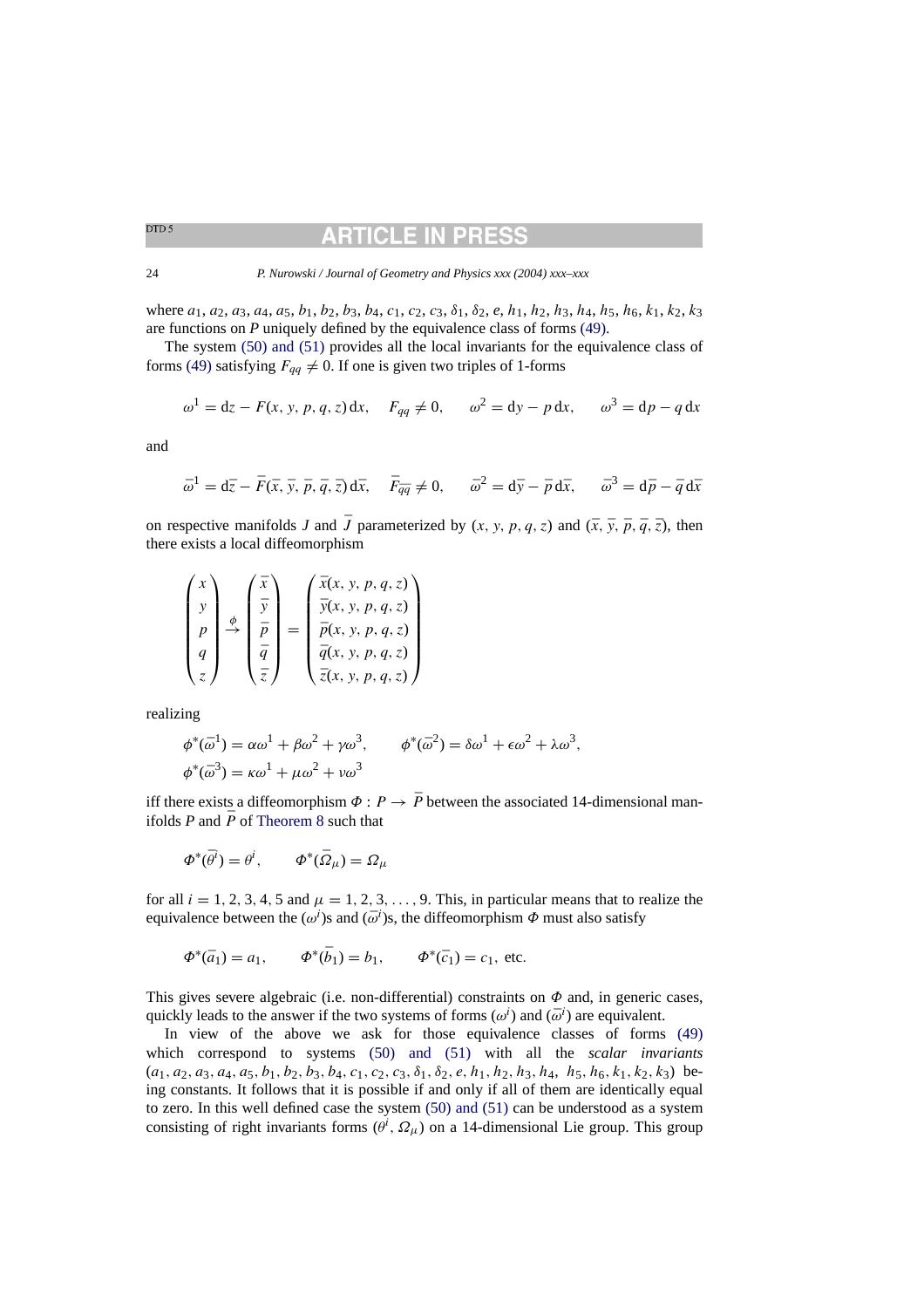<span id="page-24-0"></span>DTD<sub>5</sub>

## RTICLE IN PR

is simple and has indefinite Killing form, as can be seen from the structure constant coefficients defined by the system [\(50\) and \(51\)](#page-21-0) with all the scalar invariants vanishing. This identifies this group as a noncompact real form  $\tilde{G}_2$  of the exceptional group  $G_2$ .

It follows that there is only one equivalence class of forms [\(49\)](#page-21-0) corresponding to the system [\(50\) and \(51\)](#page-21-0) with all the scalar invariants vanishing. It can be defined by the function

$$
F = q^2
$$

associated with the Hilbert equation

$$
z'=(y'')^2.
$$

In case of general scalar invariants, the system [\(50\) and \(51\)](#page-21-0) defines a curvature of a certain Cartan  $\tilde{\mathbf{g}}_2$ -valued connection which 'measures' how much the equivalence class of forms [\(49\)](#page-21-0) is distorted from the flat Hilbert case corresponding to  $F = q^2$ . To define this connection we first observe that the system  $(50)$  and  $(51)$  guarantees that *P* is foliated by nine-dimensional leaves. These are the integral manifolds of the distribution spanned by vector fields  $Y_{\mu}$ ,  $\mu = 1, 2, \ldots, 9$  which, together with  $X_i$ ,  $i = 1, 2, \ldots, 5$ , form a frame  $(X_1, X_2, X_3, X_4, X_5, Y_1, Y_2, Y_3, Y_4, Y_5, Y_6, Y_7, Y_8, Y_9)$  dual to the invariant coframe  $(\theta^1, \theta^2, \theta^3, \theta^4, \theta^5, \Omega_1, \Omega_2, \Omega_3, \Omega_4, \Omega_5, \Omega_6, \Omega_7, \Omega_8, \Omega_9)$  on *P*. (The fact that this distribution is integrable, is a simple corollary, from [\(Eq. 50\),](#page-21-0) which show that the basis  $\theta^i$ ,  $i = 1, 2, ..., 5$ , of its annihilator is a differential ideal.) This proves that the manifold *P* is fibered over a five-dimensional space of leaves of this distribution. This space may be identified with the  $(x, y, p, q, z)$  space *J* on which the original forms  $\omega^i$ ,  $i = 1, 2, ..., 5$ , defining the equivalence class [\(49\)](#page-21-0) reside. Thus we have a fibration  $P \rightarrow J$ , which is actually a principal fiber bundle with the nine-dimensional parabolic subgroup *H* of  $\tilde{G}_2$  as its structure group. On this fiber bundle the following matrix of 1-forms:

$$
\omega_{\tilde{G}_2} = \begin{pmatrix}\n-\Omega_1 - \Omega_4 & -\Omega_8 & -\Omega_9 & -\frac{1}{\sqrt{3}}\Omega_7 & \frac{1}{3}\Omega_5 & \frac{1}{3}\Omega_6 & 0 \\
\theta^1 & \Omega_1 & \Omega_2 & \frac{1}{\sqrt{3}}\theta^4 & -\frac{1}{3}\theta^3 & 0 & \frac{1}{3}\Omega_6 \\
\theta^2 & \Omega_3 & \Omega_4 & \frac{1}{\sqrt{3}}\theta^5 & 0 & -\frac{1}{3}\theta^3 & -\frac{1}{3}\Omega_5 \\
\frac{2}{\sqrt{3}}\theta^3 & \frac{2}{\sqrt{3}}\Omega_5 & \frac{2}{\sqrt{3}}\Omega_6 & 0 & \frac{1}{\sqrt{3}}\theta^5 & -\frac{1}{\sqrt{3}}\theta^4 & -\frac{1}{\sqrt{3}}\Omega_7 \\
\theta^4 & \Omega_7 & 0 & \frac{2}{\sqrt{3}}\Omega_6 & -\Omega_4 & \Omega_2 & \Omega_9 \\
\theta^5 & 0 & \Omega_7 & -\frac{2}{\sqrt{3}}\Omega_5 & \Omega_3 & -\Omega_1 & -\Omega_8 \\
0 & \theta^5 & -\theta^4 & \frac{2}{\sqrt{3}}\theta^3 & -\theta^2 & \theta^1 & \Omega_1 + \Omega_4\n\end{pmatrix}
$$
(52)

becomes a Cartan connection with values in the Lie algebra of  $\tilde{G}_2$ . (The fact that  $\omega_{\tilde{G}}$  is  $\tilde{g}_2$ -valued can be checked e.g. by successive replacement of 1 of the 14 forms  $(\theta^1, \theta^2, \theta^3, \theta^4, \theta^5, \Omega_1, \Omega_2, \Omega_3, \Omega_4, \Omega_5, \Omega_6, \Omega_7, \Omega_8, \Omega_9)$  in  $\omega_{\tilde{G}_2}$  by 1 with simultaneous replacement of all the others forms by 0. The so obtained 14 matrices satisfy the commutation relations of  $\tilde{g}_2$ .) The curvature of this connection

$$
\mathcal{R} = d\omega_{\tilde{G}_2} + \omega_{\tilde{G}_2} \wedge \omega_{\tilde{G}_2}
$$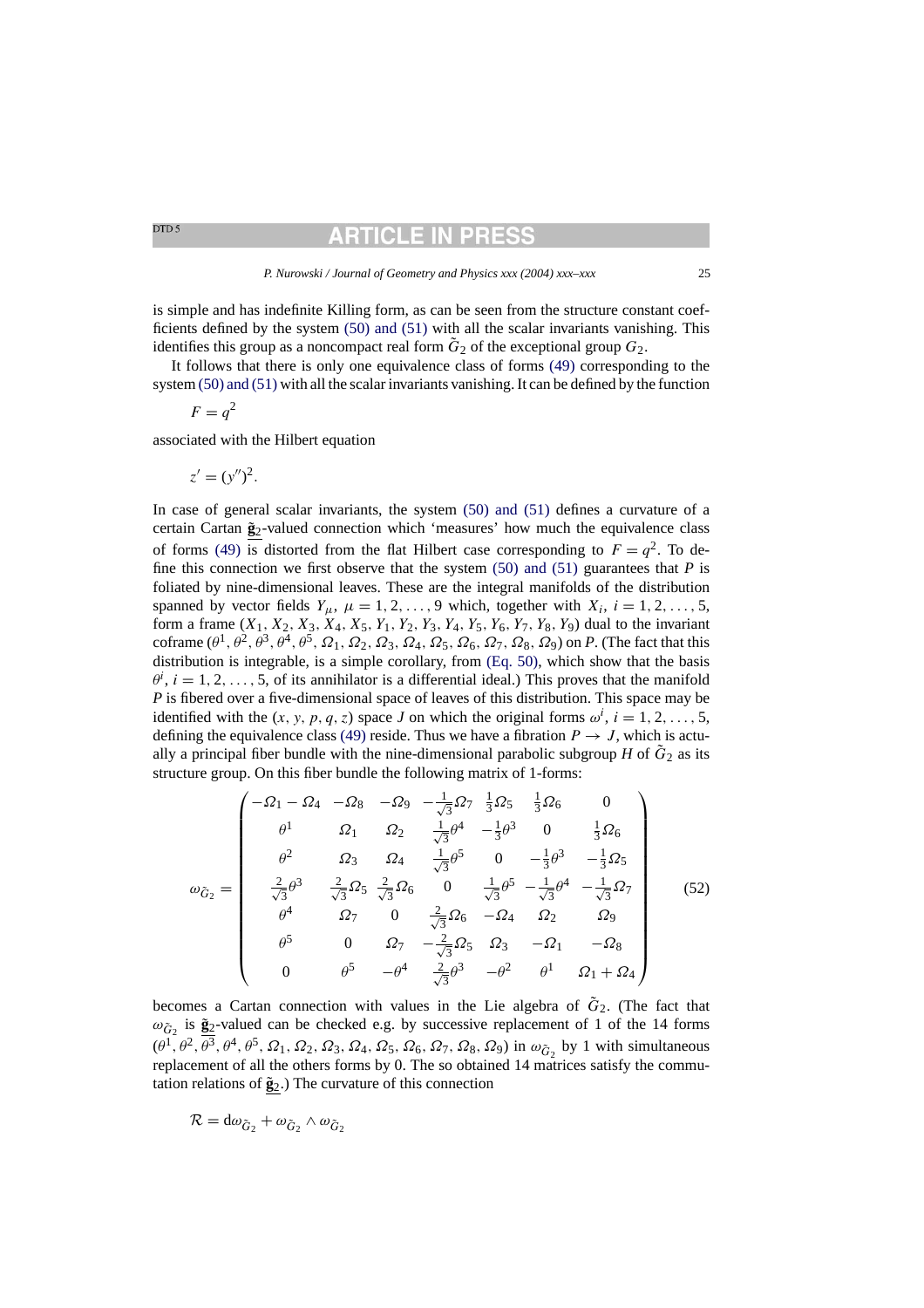# **ARTICLE IN PR**

<span id="page-25-0"></span>26 *P. Nurowski / Journal of Geometry and Physics xxx (2004) xxx–xxx*

being horizontal, involves only  $\theta^i \wedge \theta^j$  terms. This when compared with [Eq. \(51\), e](#page-22-0)nables the scalar invariants to be interpreted as the curvature coefficients of  $\omega_{\tilde{G}_2}$ .

Another interpretation of  $\omega_{\tilde{G}_2}$  can be obtained by recalling that  $\tilde{G}_2$  is naturally embedded in **SO**(4, 3) as its subgroup stabilizing a generic 3-form in  $\mathbb{R}^{(4,3)}$ . We have chosen a sevendimensional representation of the Lie algebra  $\tilde{g}_2$  in such a way that the connection  $\omega_{\tilde{G}_2}$  can be interpreted as a reduction of a Cartan normal conformal connection associated with a certain (3, 2)-signature conformal metric defined on *J*. In the following we describe this view point.

Given an equivalence class of forms [\(49\)](#page-21-0) satisfying  $F_{qq} \neq 0$  and using the forms  $(\theta^1, \theta^2, \theta^3, \theta^4, \bar{\theta}^5)$  associated with them via Theorem 8 we define a following bilinear form

$$
\tilde{g} = 2\theta^1 \theta^5 - 2\theta^2 \theta^4 + \frac{4}{3}\theta^3 \theta^3 \tag{53}
$$

on *P*. This form is clearly degenerate and has signature  $(+, +, +, -, -, 0, 0, ...)$ 0, 0, 0, 0, 0, 0, 0). Using the frame  $(X_1, X_2, X_3, X_4, X_5, Y_1, Y_2, Y_3, Y_4, Y_5, Y_6, Y_7, Y_8, Y_9)$ on *P* defined above, we see that the degenerate directions of  $\tilde{g}$  are tangent to the vectors  $Y_{\mu}$ . Now, the system [\(50\)](#page-21-0) guarantees that the form  $\tilde{g}$  scales when Lie dragged along any of the directions  $Y_{\mu}$ . In other words we have

$$
\mathcal{L}_{Y_{\mu}}\tilde{g}=\lambda_{\mu}\tilde{g}
$$

with some functions  $\lambda_{\mu}$ . This, when compared with the fact that the distribution spanned by  $Y_{\mu}$ ,  $\mu = 1, 2, \ldots, 9$ , defines a foliation on *P*, means that the degenerate bilinear form  $\tilde{g}$  projects from  $P$  to  $J$ , the space of leaves of this foliation, defining there a conformal metric  $[G_{(3,2)}]$  of signature  $(+, +, +, -, -)$ . It is this conformal structure that yields all the information about the local invariants of an equivalence class of forms [\(49\). C](#page-21-0)alculating the Cartan normal conformal connection of this conformal structure, leads to the conclusion that it is reducible to the  $\tilde{g}_2$ -valued Cartan connection  $\omega_{\tilde{G}_2}$  on *P*.

Remarkably the conformal metric  $[G_{(3,2)}]$  is defined on the same space *J* on which the original forms  $\omega^i$ ,  $i = 1, 2, ..., 5$ , defining the equivalence class [\(49\)](#page-21-0) were defined. Thus, it is possible to write down a local representative  $G_{(3,2)}$  of  $[G_{(3,2)}]$  in coordinates  $(x, y, p, q, z)$ in which the forms  $\omega^i$  read

$$
\omega^1 = dz - F(x, y, p, q, z) dx, \qquad \omega^2 = dy - p dx, \qquad \omega^3 = dp - q dx,
$$
  

$$
\omega^4 = dy, \qquad \omega^5 = dq.
$$

Introducing the total differential operator *D* on *J* by

$$
D = \partial_x + p\partial_y + q\partial_p + F\partial_z,
$$

we find that a representative of  $[G_{(3,2)}]$  is given by

$$
G_{(3,2)} = [DF_{qq}^2 F_{qq}^2 + 6DF_q DF_{qqq} F_{qq}^2 - 6DF_{qqq} F_p F_{qq}^2 - 3DDF_{qq} F_{qq}^3 + 9DF_{qp} F_{qq}^3
$$
  
\n
$$
- 9F_{pp} F_{qq}^3 + 9DF_{qz} F_q F_{qq}^3 - 18F_{pz} F_q F_{qq}^3 + 3DF_z F_q^4 - 6DF_q F_{qq}^2 F_{qqp}
$$
  
\n
$$
+ 6F_p F_{qq}^2 F_{qqp} - 8DF_q DF_{qq} F_{qq} F_{qqq} + 8DF_{qq} F_p F_{qq} F_{qqq} + 3DDF_q F_{qq}^2 F_{qqq}
$$
  
\n
$$
- 3DF_p F_{qq}^2 F_{qqq} - 3DF_z F_q F_{qq}^2 F_{qqq} + 4(DF_q)^2 F_{qq}^2 - 8DF_q F_p F_{qqq}^2
$$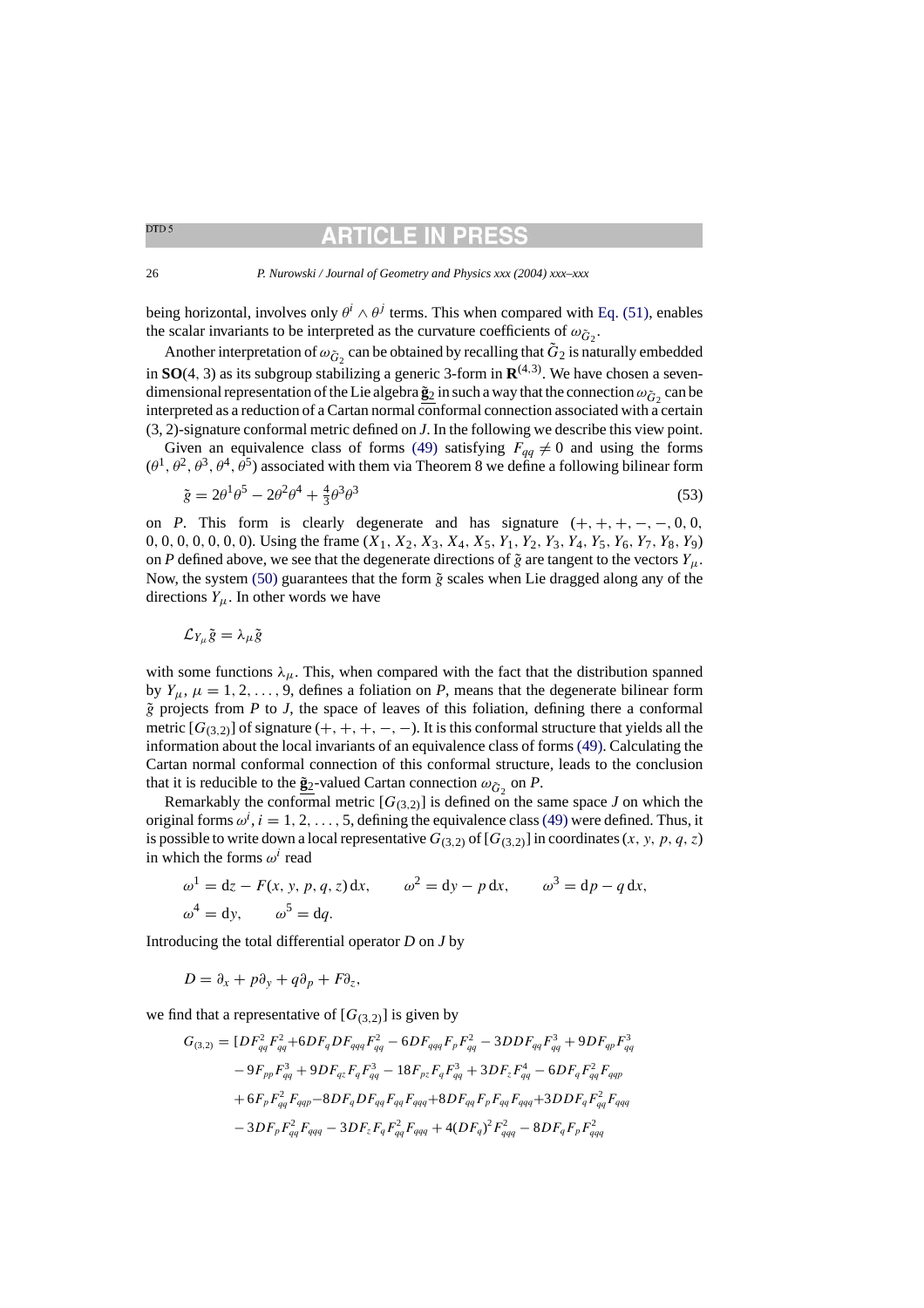*P. Nurowski / Journal of Geometry and Physics xxx (2004) xxx–xxx* 27

<span id="page-26-0"></span>
$$
-3(DF_q)^2 F_{qq} F_{qqqq} + 4F_p^2 F_{qqq}^2 + 6DF_q F_p F_{qq} F_{qqqq} - 3F_p^2 F_{qq} F_{qqqq}
$$
  
\n
$$
-6DF_q F_q F_{qq}^2 F_{qqz} + 6F_p F_q F_{qq}^2 F_{qqz} - 3D F_q F_{qq}^3 F_{qz} + 12F_p F_{qq}^3 F_{qz}
$$
  
\n
$$
+3F_{qq}^2 F_{qqq} F_y - 6DF_{qqq} F_q F_{qq}^2 F_z + 4DF_{qq} F_{qq}^3 F_z + 6F_q F_{qq}^2 F_{qq} F_z
$$
  
\n
$$
+8DF_{qq} F_q F_{qq} F_{qqq} F_z - 4DF_q F_{qq}^2 F_{qqq} F_z - 9F_{qp} F_{qq}^3 F_z + F_p F_{qq}^2 F_{qqq} F_z
$$
  
\n
$$
-8DF_q F_q F_{qqq}^2 F_z + 8F_p F_q F_{qqq}^2 F_z + 6DF_q F_q F_{qq} F_{qqq} F_z
$$
  
\n
$$
-6F_p F_q F_{qq}^2 F_{qqq} F_z + 18F_{qq}^3 F_{qy} + 6F_q^2 F_{qq}^2 F_{qq} F_z + 3F_q F_{qq}^3 F_{qz} F_z
$$
  
\n
$$
-2F_{qq}^4 F_z^2 + F_q F_{qq}^2 F_{qqq} F_z^2 + 4F_q^2 F_{qqq}^2 F_z^2 - 3F_q^2 F_{qq} F_{qqq} F_{qq} F_z
$$
  
\n
$$
-9F_q^2 F_{qq}^3 F_{zz} [(\omega^1)^2 + [6DF_{qqq} F_{qq}^2 - 6F_{qq}^2 F_{qqq} - 8DF_{qq} F_{qq} F_{qqq}
$$
  
\n
$$
+8DF_q F_{qqq}^2 - 8F_p F_{qqq}^2 - 6F_q F_{qq} F_{qqq} - 8DF_q F_{qq} F_{qqq} - 6F_q F_{qq}^2
$$
  
\n
$$
+ 6F_{qq}^3 F_{qq} + 2F_{qq}^2 F_{qqq} F_z - 8F_q F_{qqq}^2 F_z + 6F_q F_{qq} F_{qqqq} - 6F_q F_{qq}^2 F_{qq
$$

Despite of its ugliness this formula may be useful if one wants to write down the Cartan invariant forms  $(\theta^i, \Omega_\mu)$  and the scalar invariants  $a_1, a_2, \ldots$  directly in terms of the function  $F = F(x, y, y', y'', z)$  and its derivatives.

We can summarize the above considerations in the following theorem.

**Theorem 9.** *All the invariant information about a class of forms*

$$
\omega^1 = dz - F(x, y, p, q, z) dx, \qquad \omega^2 = dy - p dx, \qquad \omega^3 = dp - q dx,
$$
  

$$
\omega^4 = dy, \qquad \omega^5 = dq
$$

*associated with a second order Monge equation*

 $z' = F(x, y, y', y'', z)$ 

*satisfying*  $F_{qq} \neq 0$  *are encoded in the conformal class of* (3, 2)-*signature metrics*  $G_{(3,2)}$ *which are naturally defined on the J space parameterized by* (x, y, p, q, z).

*Among all five-dimensional* (3, 2)-*signature metrics the metrics* G(3,2) *are distinguished by the requirement that their* **so**(4, 3)-*valued Cartan normal conformal connection is* reducible to a  $\underline{\tilde{\mathbf{g}}_2}$ -valued Cartan connection  $\omega_{\tilde{G}_2}$ .

Interestingly the conformal metrics  $G_{(3,2)}$  are very rarely conformal to Einstein metrics. Even weaker curvature conditions, which are necessary for a metric to be conformal to Einstein, such as e.g. *conformal C-space conditions* (see Ref. [\[10\]](#page-30-0) for the definition), are not always satisfied by the metrics  $G_{(2,3)}$ . However there are examples of the second order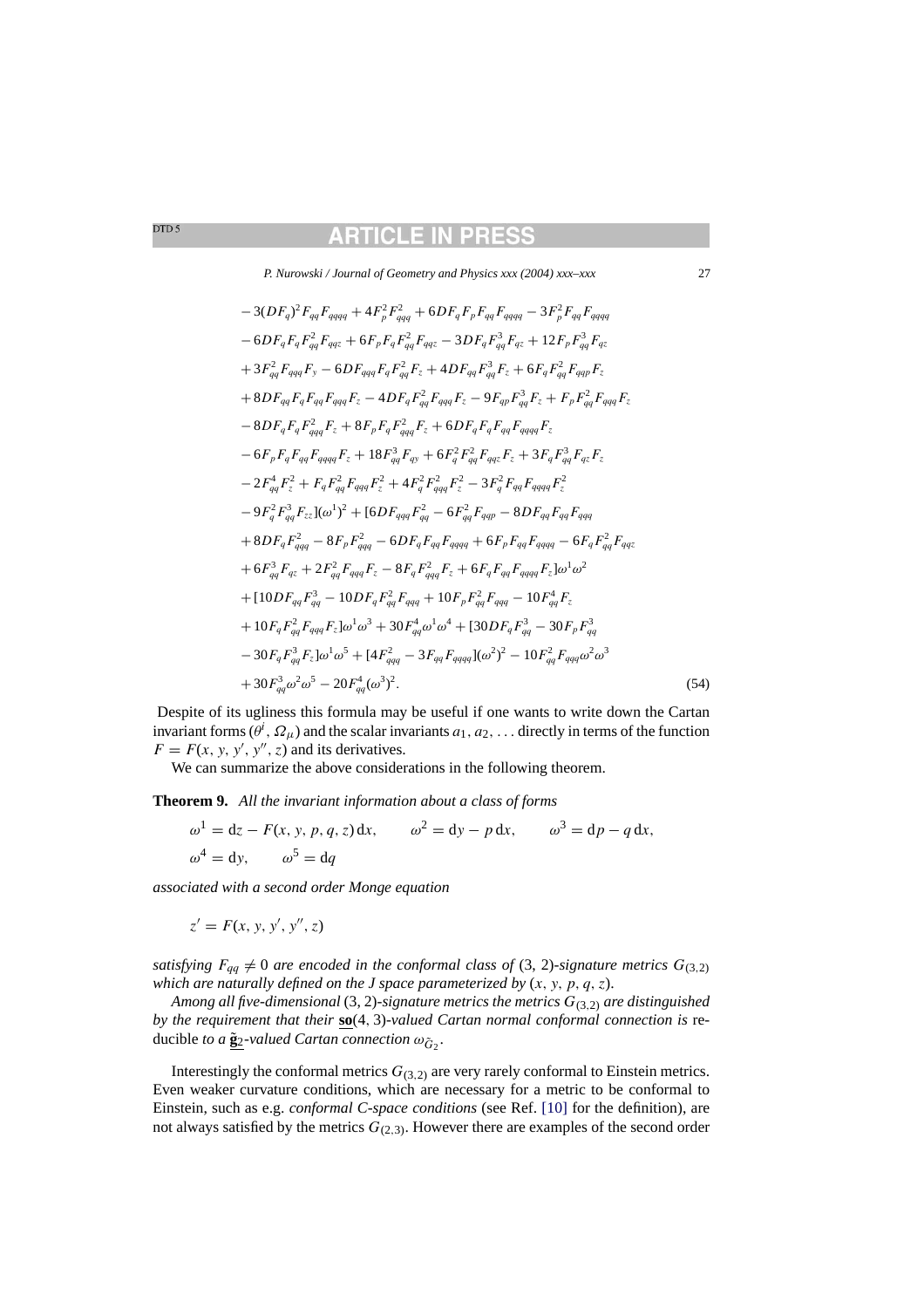## CLE IN

<span id="page-27-0"></span>28 *P. Nurowski / Journal of Geometry and Physics xxx (2004) xxx–xxx*

Monge equations which correspond to the conformally Einstein metrics  $G_{(3,2)}$ . Below, we present one of such examples.

**Example 6.** Consider a second order Monge equation

$$
z' = F(y'') \quad \text{with} \quad F_{y''y''} \neq = 0.
$$

Since *F* depends on only one variable *q* we will denote its derivatives by  $F_q = F'$ , etc. Its corresponding forms on *J* are

$$
\omega^1 = dz - F(q) dx, \qquad \omega^2 = dy - p dx, \qquad \omega^3 = dp - q dx,
$$
  

$$
\omega^4 = dy, \qquad \omega^5 = dq.
$$
 (55)

The invariant forms  $(\theta^1, \theta^2, \theta^3, \theta^4, \theta^5, \Omega_1, \Omega_2, \Omega_3, \Omega_4, \Omega_5, \Omega_6, \Omega_7, \Omega_8, \Omega_9)$  of [Theorem 8](#page-21-0) are totally determined by forms  $(\theta^1, \theta^2, \theta^3, \theta^4, \theta^5, \Omega_1, \Omega_2, \Omega_3, \Omega_4,$  $\Omega_5$ ,  $\Omega_6$ ,  $\Omega_7$ ,  $\Omega_8$ ,  $\Omega_9$ ) on *J* which satisfy system [\(50\) and \(51\).](#page-21-0) Staring with (55) we find that on *J* these forms can be represented by

$$
\theta^{1} = \omega^{1}, \qquad \theta^{2} = \omega^{2}, \qquad \theta^{3} = -(F'')^{1/3}\omega^{3},
$$
  
\n
$$
\theta^{4} = (F'')^{-1/3}[\omega^{5} - \frac{1}{3}F^{(3)}(F'')^{-1}\omega^{3} + \frac{1}{30}(-3F''F^{(4)} + 4F^{(3)2})(F'')^{-3}\omega^{2}],
$$
  
\n
$$
\theta^{5} = -(F'')^{2/3}\omega^{4}, \qquad \Omega_{1} = 0,
$$
  
\n
$$
\Omega_{2} = \frac{1}{90}[-45F''F^{(3)}F^{(4)} + 40F^{(3)3} + 9(F'')^{2}F^{(5)}](F'')^{-5}\theta^{2}
$$
  
\n
$$
+ \frac{1}{30}[-3F''F^{(4)} + 4F^{(3)2}](F'')^{-\frac{10}{3}}\theta^{3}, \qquad \Omega_{3} = 0, \qquad \Omega_{4} = 0, \qquad \Omega_{5} = 0,
$$
  
\n
$$
\Omega_{6} = -\frac{1}{30}[-3F''F^{(4)} + 4F^{(3)2}](F'')^{-10/3}\theta^{5}, \qquad \Omega_{7} = 0, \qquad \Omega_{8} = 0, \qquad \Omega_{9} = 0.
$$
 (56)

In this setting the only nonvanishing function among  $(a_1, a_2, a_3, a_4, a_5, b_1, b_2,$  $b_3, b_4, c_1, c_2, c_3, \delta_1, \delta_2, e, h_1, h_2, h_3, h_4, h_5, h_6, k_1, k_2, k_3$  is

$$
a_5 = \frac{-224F^{(3)4} + 336F''F^{(3)2}F^{(4)} - 80(F'')^2F^{(3)}F^{(5)} + (F'')^2[-51F^{(4)2} + 10F''F^{(6)}]}{100(F'')^{20/3}}.
$$
(57)

Now applying formula [\(53\)](#page-25-0) to the forms (56), or using formula [\(54\)](#page-25-0) for  $F = F(q)$ , we get the following representative for the metrics  $[G_{(3,2)}]$ :

$$
G_{(3,2)} = 30(F'')^{4}[dq dy - p dqx] + [4F^{(3)2} - 3F''F^{(4)}] dz^{2}
$$
  
+ 2[-5(F'')<sup>2</sup>F<sup>(3)</sup> - 4F'F<sup>(3)2</sup> + 3F'F''F<sup>(4)</sup>] d p d z + 2[15(F'')<sup>3</sup>  
+ 5q(F'')<sup>2</sup>F<sup>(3)</sup> - 4FF<sup>(3)2</sup> + 4qF'F<sup>(3)2</sup> + 3FF''F<sup>(4)</sup> - 3qF'F''F<sup>(4)</sup>] d x d z  
+ [-20(F'')<sup>4</sup> + 10F'(F'')<sup>2</sup>F<sup>(3)</sup> + 4(F')<sup>2</sup>F<sup>(3)2</sup> - 3(F')<sup>2</sup>F''F<sup>(4)</sup>] d p<sup>2</sup>  
+ 2[-15F'(F'')<sup>3</sup> + 20q(F'')<sup>4</sup> + 5F(F'')<sup>2</sup>F<sup>(3)</sup> - 10qF'(F'')<sup>2</sup>F<sup>(3)</sup>  
+ 4FF'F<sup>(3)2</sup> - 4q(F')<sup>2</sup>F<sup>(3)2</sup> - 3FF'F''F<sup>(4)</sup> + 3q(F')<sup>2</sup>F''F<sup>(4)</sup>] d p d x  
+ [-30F(F'')<sup>3</sup> + 30qF'(F'')<sup>3</sup> - 20q<sup>2</sup>(F'')<sup>4</sup> - 10qF(F'')<sup>2</sup>F<sup>(3)</sup>  
+ 10q<sup>2</sup>F'(F'')<sup>2</sup>F<sup>(3)</sup> + 4F<sup>2</sup>F<sup>(3)2</sup> - 8qFF'F<sup>(3)2</sup> + 4q<sup>2</sup>(F')<sup>2</sup>F<sup>(3)2</sup>  
- 3F<sup>2</sup>F''F<sup>(4)</sup> + 6qFF'F''F<sup>(4)</sup> - 3q<sup>2</sup>(F')<sup>2</sup>F''F<sup>(4)</sup>] d x<sup>2</sup>. (58)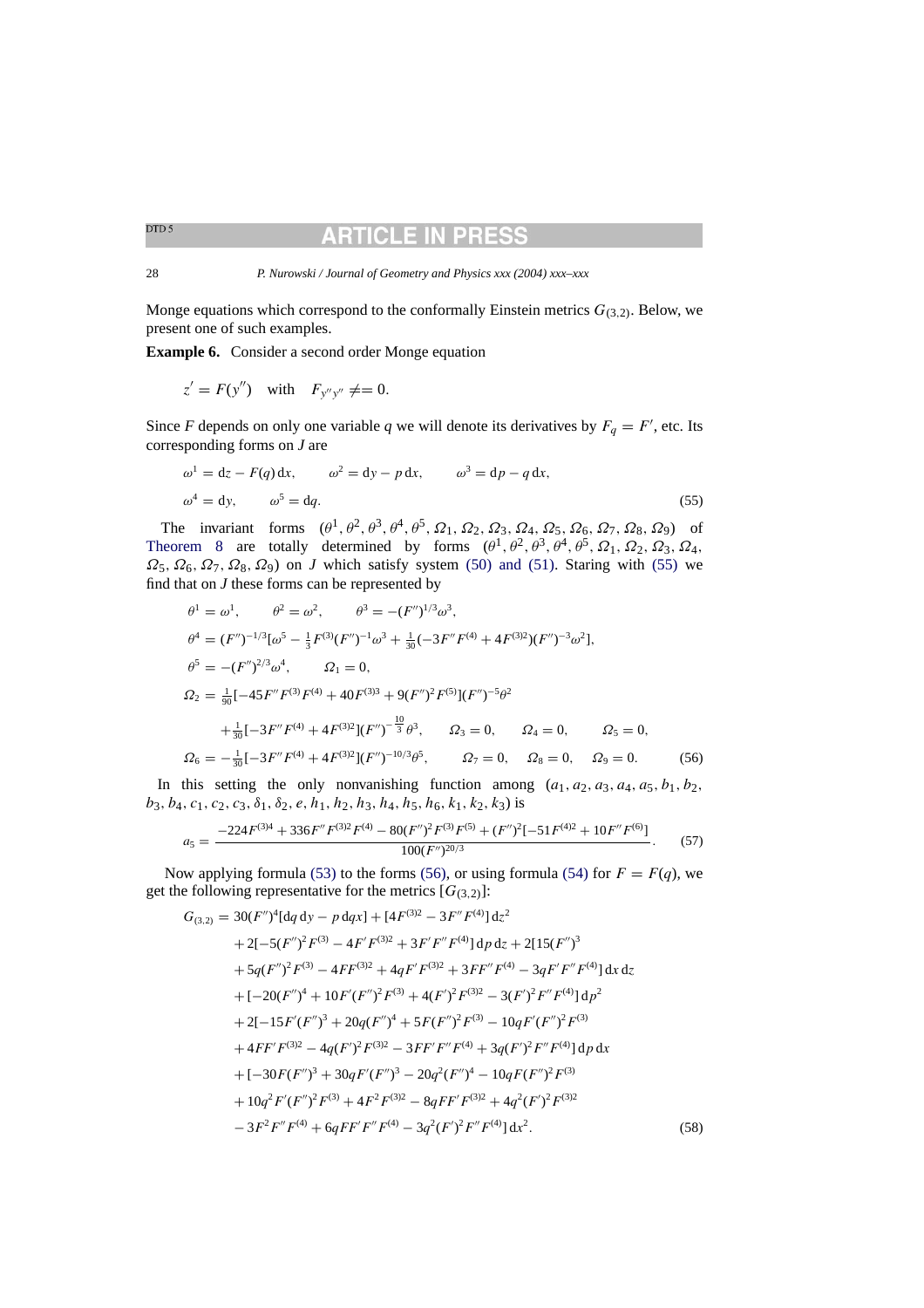## RTICLE IN PR

It is a matter of checking that this metric is conformal to an Einstein metric  $g = e^{2\gamma} G_{(3,2)}$  with the conformal factor  $\gamma = \gamma(q)$  satisfying equation

$$
10(F'')^{2}[\Upsilon'' - (\Upsilon')^{2}] - 40F''F^{(3)}\Upsilon' + 17F''F^{(4)} - 56F^{(3)2} = 0.
$$

Cartan [\[4\]](#page-30-0) classified various types of nonequivalent forms [\(49\)](#page-21-0) according to the roots of the polynomial

$$
\Psi(z) = a_1 z^4 + 4a_2 z^3 + 6a_3 z^2 + 4a_4 z + a_5,
$$

where  $(a_1, a_2, a_3, a_4, a_5)$  are the scalar invariants given by [\(51\).](#page-22-0) This polynomial encodes partial<sup>5</sup> information of the Weyl tensor of the associated metrics  $G_{(3,2)}$ . In particular, its invariant  $I_{\Psi} = 6a_3^2 - 8a_2a_4 + 2a_1a_5$  is, modulo a numerical factor, proportional to the square of the Weyl tensor  $C^2 = C^{\mu\nu\rho\sigma}C_{\mu\nu\rho\sigma}$  of the metric  $G_{(3,2)}$ . Vanishing of  $I_{\Psi}$  means that  $\Psi = \Psi(z)$  has a root with multiplicity no smaller than 3. Our example above corresponds to the situation when this multiplicity is equal to 4. According to Cartan [\[4\]](#page-30-0) [a](#page-30-0)ll nonequivalent forms for which  $\Psi$  has quartic root are covered by this example. The nonequivalent classes are distinguished by the only nonvanishing scalar invariant  $a_5$  of [\(57\),](#page-27-0) to which the Weyl tensor of metric [\(58\)](#page-27-0) is proportional.

We were unable to construct an example of forms [\(49\)](#page-21-0) for which  $\Psi$  has precisely triple root. For this it is enough to assume that among the scalar invariants  $(a_1, a_2, a_3, a_4, a_5)$  only  $a_4$  is nonvanishing. In such situation Cartan shows that the system [\(50\) and \(51\)](#page-21-0) reduces to an invariant coframe on *J*. Despite the fact that in this case the system is reducible to five dimensions it is difficult, to find nonhomogeneous examples of forms which satisfy it.

#### **Acknowledgements**

This work was inspired by discussions on the differential equations' aspect of the Null Surface Formulation of GR which I had with Ezra Ted Newman. It started during my stay at King's College London and was completed at the Institute for Mathematics of Humboldt University in Berlin, where I was a member of the VW Junior Research Group "Special Geometries in Mathematical Physics". I am very grateful to David C Robinson, Ilka Agricola and Thomas Friedrich for making the visits to these institutions possible and fruitful.

I acknowledge support from EPSRC grant GR/S34304/01 while at King's College London and the KBN grant 2 P03B 12724 while at Warsaw University.

#### **Appendix A**

In the null coframe  $(\alpha^1, \alpha^2, \alpha^3, \alpha^4\alpha^5) = (\theta^1, \theta^2, \frac{2\sqrt{3}}{3}\theta^3, \theta^4, \theta^5)$  in which the metric [\(54\)](#page-25-0) is

$$
G_{(3,2)} = 2\alpha^1 \alpha^5 - 2\alpha^2 \alpha^4 + (\alpha^3)^2
$$

<sup>&</sup>lt;sup>5</sup> For completeness we give the exact formula for the Weyl tensor of metrics  $G_{(3,2)}$  in Appendix A.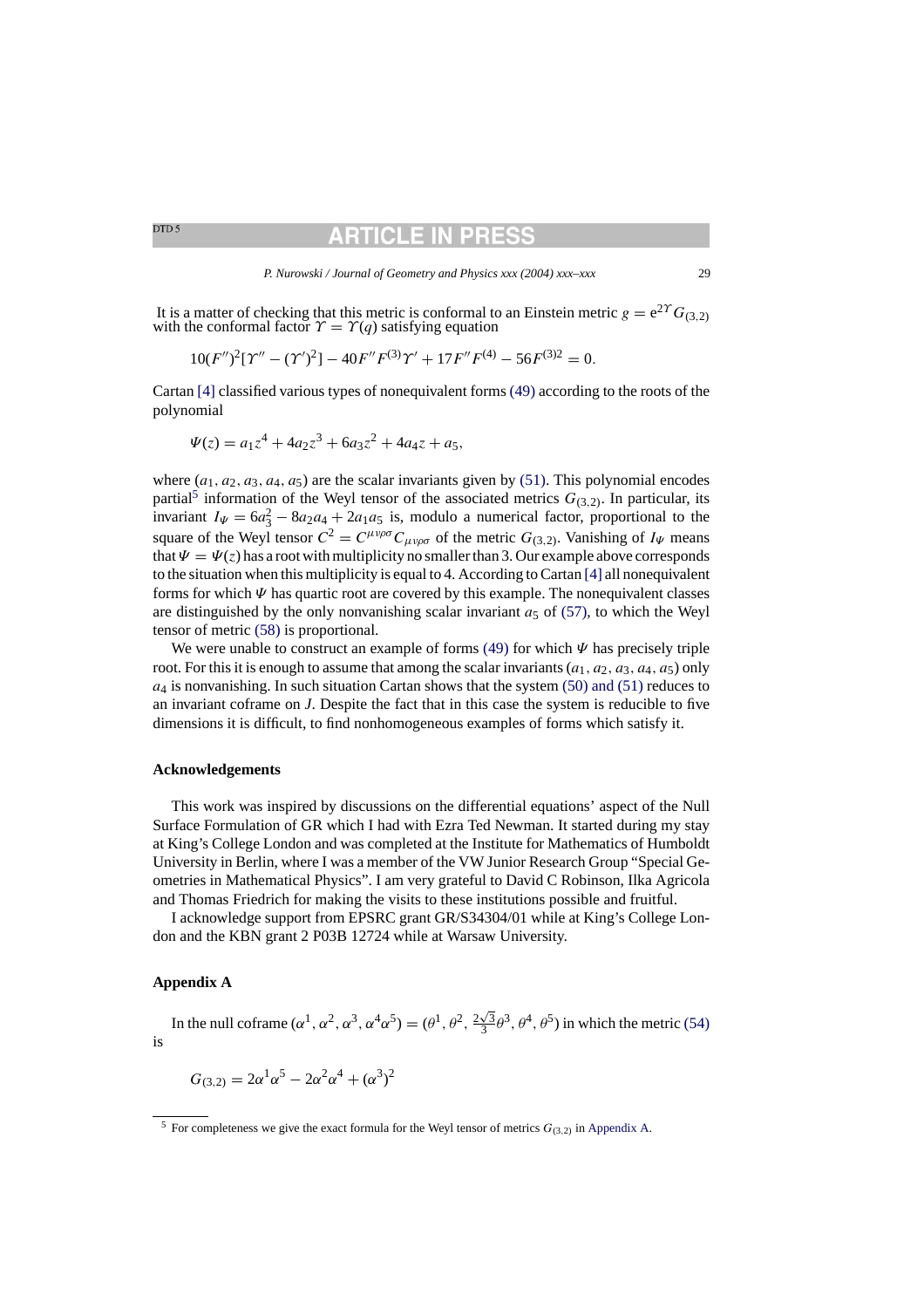#### **ARTICLE IN PRES** S

30 *P. Nurowski / Journal of Geometry and Physics xxx (2004) xxx–xxx*

the Weyl tensor 2-forms are:

$$
C_{\mu\nu} = \frac{1}{2} C_{\mu\nu\rho\sigma} \alpha^{\rho} \wedge \alpha^{\sigma} = \begin{pmatrix} 0 & 0 & 0 & -w_{14} & w_{15} \\ 0 & 0 & 0 & w_{15} & -w_{25} \\ 0 & 0 & 0 & -w_{34} & w_{35} \\ w_{14} & -w_{15} & w_{34} & 0 & -w_{45} \\ -w_{15} & w_{25} & -w_{35} & w_{45} & 0 \end{pmatrix},
$$

where

$$
w_{14} = \frac{3}{8}c_3\alpha^1 \wedge \alpha^2 + \frac{\sqrt{3}}{2}b_3\alpha^1 \wedge \alpha^3 + a_3\alpha^1 \wedge \alpha^4
$$
  
+  $a_4\alpha^1 \wedge \alpha^5 + \frac{\sqrt{3}}{2}b_4\alpha^2 \wedge \alpha^3 + a_4\alpha^2 \wedge \alpha^4 + a_5\alpha^2 \wedge \alpha^5,$   

$$
w_{15} = \frac{3}{8}c_2\alpha^1 \wedge \alpha^2 + \frac{\sqrt{3}}{2}b_2\alpha^1 \wedge \alpha^3 + a_2\alpha^1 \wedge \alpha^4 + a_3\alpha^1 \wedge \alpha^5 + \frac{\sqrt{3}}{2}b_3\alpha^2 \wedge \alpha^3
$$
  
+  $a_3\alpha^2 \wedge \alpha^4 + a_4\alpha^2 \wedge \alpha^5,$   

$$
w_{25} = \frac{3}{8}c_1\alpha^1 \wedge \alpha^2 + \frac{\sqrt{3}}{2}b_1\alpha^1 \wedge \alpha^3 + a_1\alpha^1 \wedge \alpha^4 + a_2\alpha^1 \wedge \alpha^5
$$
  
+ 
$$
\frac{\sqrt{3}}{2}b_2\alpha^2 \wedge \alpha^3 + a_2\alpha^2 \wedge \alpha^4 + a_3\alpha^2 \wedge \alpha^5,
$$
  

$$
w_{34} = \frac{3\sqrt{3}}{16}\delta_2\alpha^1 \wedge \alpha^2 + \frac{3}{4}c_2\alpha^1 \wedge \alpha^3 + \frac{\sqrt{3}}{2}b_2\alpha^1 \wedge \alpha^4 + \frac{\sqrt{3}}{2}b_3\alpha^1 \wedge \alpha^5
$$
  
+ 
$$
\frac{3}{4}c_3\alpha^2 \wedge \alpha^3 + \frac{\sqrt{3}}{2}b_3\alpha^2 \wedge \alpha^4 + \frac{\sqrt{3}}{2}b_4\alpha^2 \wedge \alpha^5,
$$
  

$$
w_{35} = \frac{3\sqrt{3}}{16}\delta_1\alpha^1 \wedge \alpha^2 + \frac{3}{4}c_1\alpha^1 \wedge \alpha^3 + \frac{\sqrt{3}}{2}b_1\alpha^1 \wedge \alpha^4 + \frac{\sqrt{3}}{2}b_2\alpha^1 \wedge
$$